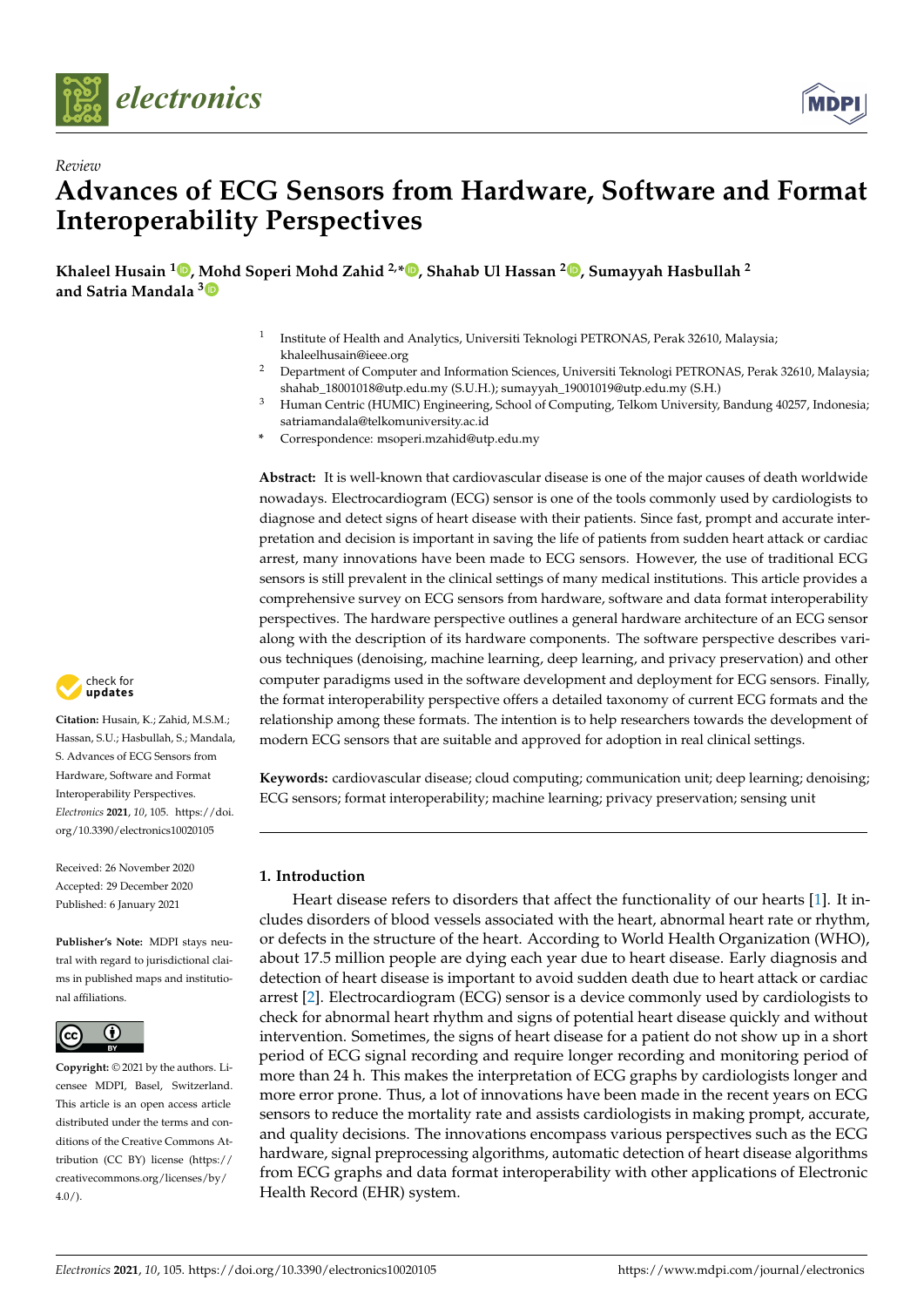## *1.1. Existing Survey Work*

There exist significant survey works on various aspects of the ECG sensors. Survey work in [\[3\]](#page-26-2) compiles progress in the field of wearable sensors and systems related to the rehabilitation field. Specifically, a brief explanation of various technologies needed for the implementation of the wearable systems is provided followed by a detailed explanation of their applications with a special focus on home rehabilitation, safety, health, and wellness. Another survey work in [\[4\]](#page-27-0) reviewed wearable ECG monitoring systems for older adults based on the system's wireless, mobile, and remote technologies. Specifically, 120 ECG monitoring systems in this work were described and classified into wireless, smart wearable, and mobile ECG monitoring systems while also taking into account the related signal processing algorithms. A review of heart monitoring systems comprising details of their functions, progress, and limitations is provided in [\[5\]](#page-27-1) based on several modules, namely body sensors, analog to digital conversion and compression, analysis and classification, wireless transmission, and signal conditioning. A survey on various denoising techniques for ECG signals was presented in [\[6\]](#page-27-2). Work in [\[7\]](#page-27-3) carries out the study comparing several wearable sensors utilized for ECG measurements while also reviewing various technical hurdles encountered during their development. Specifically, the comparison is based on the working principle, materials and methods used to develop the sensors, implementation, and performance. Finally, work in [\[8\]](#page-27-4) provided a detailed classification of ECG monitoring systems based on their monitoring contexts, targets, schemes, and technologies. In addition, the work provided other details including a generic architectural model, complete set of processes for analyzing, designing, and validating the reviewed ECG monitoring systems.

## *1.2. Motivation*

Although the survey work in the field of ECG sensors is significant, but to the best of our knowledge, a comprehensive survey of ECG sensors in terms of their hardware components, software algorithms and data format interoperability is still lacking. Besides the innovations, the use of traditional ECG sensors are still prevalent in real clinical settings of many medical institutions. A survey on ECG sensors from the perspectives of hardware, software and data format interoperability will help researchers to identify future works and facilitate the development of modern ECG systems that are suitable and approved for adoption in real clinical settings. In this article, a comprehensive survey on ECG sensors from these three perspectives are provided.

The rest of the article is organized as follow. Section [2](#page-1-0) offers an overview of the background information relevant to the topic. Specifically, a brief description of cardiovascular disease, introduction to ECG signals and common heart attributes are provided. Section [3](#page-3-0) explains the general hardware architecture of ECG sensors followed by the description of the individual hardware components. In Section [4,](#page-9-0) the details regarding the software aspects of the ECG sensors are provided by surveying the denoising, machine learning, and deep learning techniques while also highlighting other computer paradigms such as cloud computing and smartphone-based applications followed by a survey on privacy preservation techniques. Section [5](#page-19-0) offers taxonomy of several ECG data formats. In addition, the section also highlights the relationship among these formats. Finally, Section [6](#page-24-0) concludes the paper and provides future insights relevant to the topic.

# <span id="page-1-0"></span>**2. Background**

In this section, the background information relevant to the topic is provided. An introduction to cardiovascular diseases is offered followed by an explanation of the Electrocardiogram signal and listing the common heart attributes present in a heart dataset.

## *2.1. Cardiovascular Disease*

The terms heart disease and Cardiovascular Disease are used interchangeably in the literature. Cardiovascular disease (CVD) refers to the abnormal behavior of heart and blood vessel systems (arteries, veins, and capillaries) that are responsible for maintaining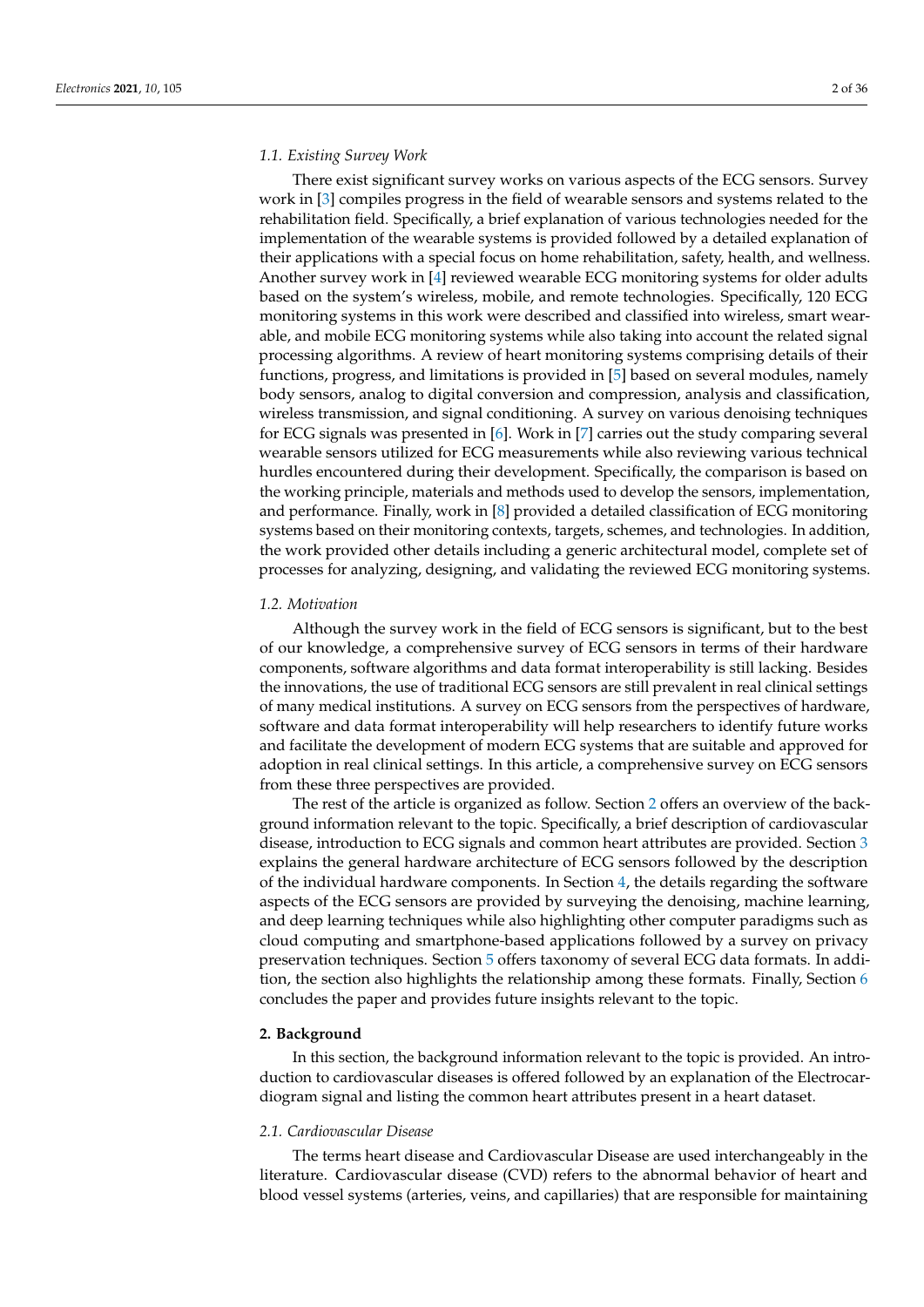oxygen levels to all body tissues and organs. This includes essential life-sustaining areas such as the brain and the heart itself, among other functions. The tissue or organ will die (necrosis) if oxygen doesn't reach. The most common types of heart diseases, their symptoms, cause, and prevention methods are shown in Table [1.](#page-2-0) The principal components of CVD are coronary heart disease and stroke. Coronary heart disease refers to blood vessel disorders that provide the heart with oxygen. Strokes occur when a blockage (ischemic stroke) or collapse of the blood vessel (hemorrhagic stroke) causes a disruption of the blood supply to the brain [\[9\]](#page-27-5).

<span id="page-2-0"></span>

| <b>CVD</b> Type                                                                          | Symptoms                                                                                        | Cause                                                                                                      | <b>Prevention Methods</b>                                                                                                          |
|------------------------------------------------------------------------------------------|-------------------------------------------------------------------------------------------------|------------------------------------------------------------------------------------------------------------|------------------------------------------------------------------------------------------------------------------------------------|
| Discomfort, Indigestion,<br>Sweating, Vomiting, Irregular<br>Heart Attack<br>heartbeats. |                                                                                                 | Artery plaques attributable to<br>calcium, fatty matter, proteins,<br>and cells which are<br>inflammatory. | Narcotics (aspirin, brilinta,<br>etc.)surgical procedure<br>Processes-Angioplasty                                                  |
| Coronary Heart Disease                                                                   | Chest pain, Aching, Heaviness                                                                   | Pulmonary embolism,<br>Cardiomyopathy, Pericarditis,                                                       | Angioplasty, Bypass<br>surgery.                                                                                                    |
| Ischemic stroke                                                                          | Headache, paralysis, or facial<br>numbness, leg and arm, trouble<br>with talking                | Blocked artery hemorrhagic<br>stroke.                                                                      | Carotid endarterectomy,<br>Angioplasty                                                                                             |
| Arrhythmia                                                                               | Palpitations, fainting, dizziness,<br>weakness, fatigue.                                        | Electrolyte's incorrect balance<br>in the blood, muscle changes<br>in the heart                            | Medication, Change<br>lifestyle, and surgery.                                                                                      |
| Heart valve Disease                                                                      | Swelling of the feet, ankles, or<br>abdomen, trouble with breathing<br>and rapid gain in weight | Acquired valve disease,<br>Congenital valve disease,<br>Rheumatic fever                                    | Medication, brush<br>carefully to prevent teeth<br>and gums infection                                                              |
| <b>Enlarged Heart</b><br>(Cardiomegaly)                                                  | Shortness of breath, weight gain,<br>fatigue and leg swelling                                   | Genetic and inherited<br>conditions, infection of HIV,<br>abnormal heart valve, high<br>blood pressure.    | Cardiac catheterization,<br>high-blood regulation<br>pressure, Avoiding the<br>usage of harmful alcohol<br>substances and caffeine |
| <b>Heart Murmurs</b>                                                                     | High Blood Pressure and Anemia                                                                  | Fever and hyperactive<br>thyroid,.                                                                         | Prevention of blood clots,<br>surgery and diuretics<br>through medicines                                                           |
| Cardiac Arrest                                                                           | Racing Heartbeat, Dizziness                                                                     | Abnormal Heart rhythms<br>(Arrhythmia)                                                                     | Consistently following-up<br>with the doctors, surgery<br>and medication                                                           |

**Table 1.** Different types of cardiovascular diseases based on [\[10\]](#page-27-6).

# 2.1.1. Electrocardiogram Signals

ECG is used to detect electrical activity in the heart to identify and locate the problem if any. A series of leads called electrodes will be placed onto the skin of the limbs and chest of a patient. The ECG will then detect the ionic current flow in the heart which causes the cardiac fiber to contract and afterward relax, in the form of the time-varying signal [\[11\]](#page-27-7) and plotted as P, Q, R, S, and T waves. ECG waveforms of normal heartbeats could be referred in [\[12\]](#page-27-8) and many other sources in literature. P wave shows depolarization of the left and right atrium. While Q, R, and S waves occur in rapid succession called QRS complex represents electrical flow in the ventricles and implies right and left ventricular depolarization. Next, the T wave indicates ventricular repolarization. At the start of the P wave, the PR interval arises and closes at the start of the QRS complex. The PR interval's usual values are between 0.12 and 0.20 s. The length is represented by the QT interval of the electrical systole. At the beginning of the QRS complex is the beginning of this interval and the closure is at the endpoint of the T wave. The magnitude of this interval is usually smaller than 0.42 s. The origin of the QRS complex is at the beginning of the Q wave and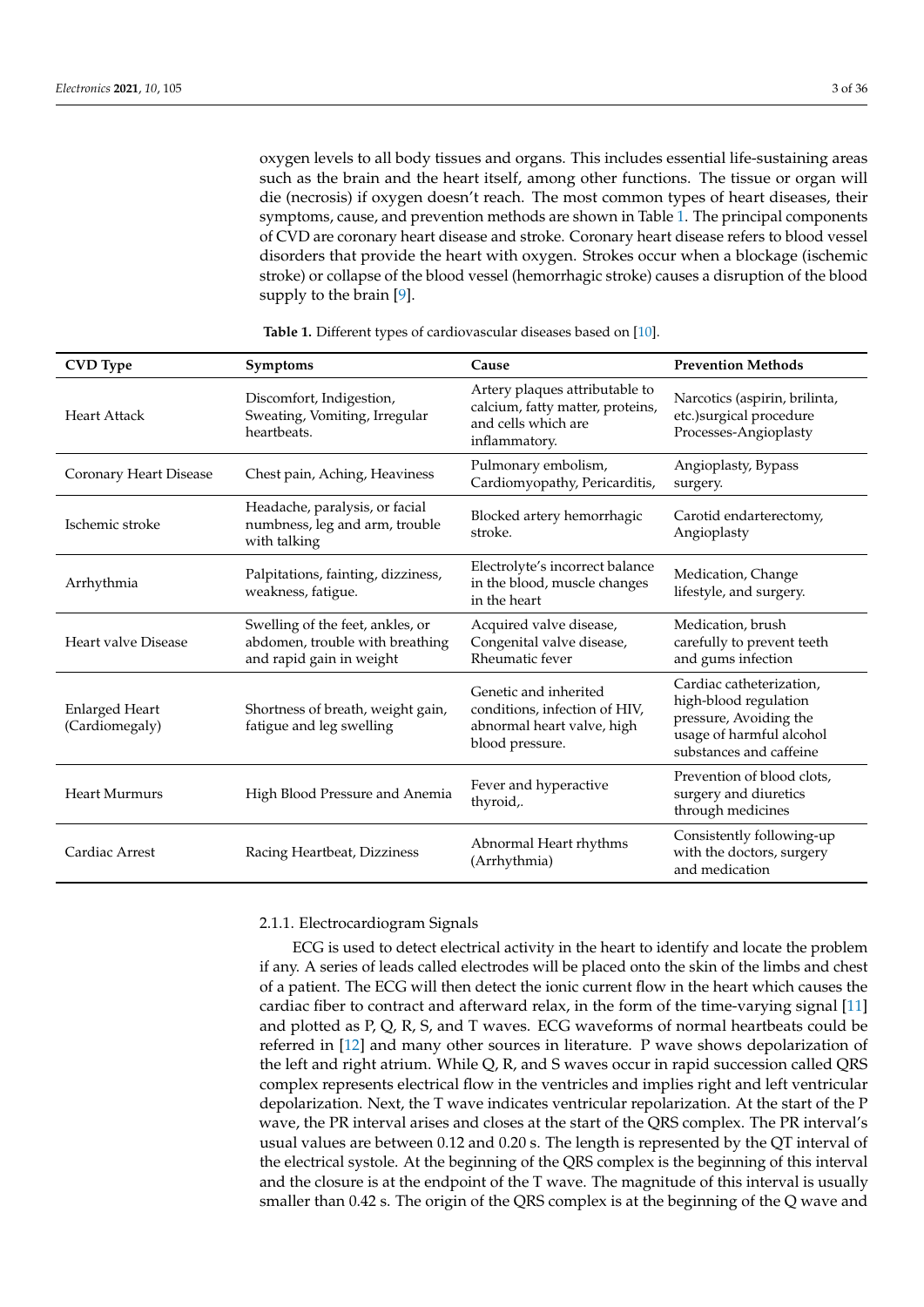stops at the S wave terminal, corresponding to the duration of ventricular depolarization. The QRS complex's range is usually less than 0.10s while the QRS complex's amplitude range is between 0.5 and 0.7 mV [\[12\]](#page-27-8).

# 2.1.2. Heart Attributes

Attributes of heart disease are useful in developing ECG applications that would automatically detect heart diseases. It is also useful in selecting suitable datasets to use in training machine learning models for prediction or interpretation of heart diseases based on ECG. Examples of available datasets are Physionet [\[13\]](#page-27-9) and MIT-BIH [\[14\]](#page-27-10).

Some of the common attributes used for diagnosing heart disease are age, sex, resting blood pressure, chest pain type, Resting ECG, cholesterol level, fasting blood sugar, etc. [\[15\]](#page-27-11). Table [2](#page-3-1) describes the 14 attributes of a common heart dataset from Cleveland database [\[16](#page-27-12)[,17\]](#page-27-13). Although the database comprises 76 attributes, only 14 of them are the most commonly used by researchers. Moreover, the real names of other critical details of the patients are removed from the database and replaced with insignificant values. Researchers so far with the Cleveland database have only attempted to distinguish presence (values 1,2,3,4) from absence (value 0). In Table [2,](#page-3-1) typical angina refers to chest pain that gives a sensation similar to squeezing or pressure. It generally occurs when the oxygenated blood is not received by the heart muscle in an adequate amount. On the other hand, chest pain that does not satisfy angina's criteria is called atypical angina.

<span id="page-3-1"></span>

| <b>Attributes</b>                                                 | <b>Values</b>                                                                                                                         |
|-------------------------------------------------------------------|---------------------------------------------------------------------------------------------------------------------------------------|
| Age                                                               |                                                                                                                                       |
| <b>Sex</b>                                                        | $1 = Male$ , $0 = Female$                                                                                                             |
| cp: Chest pain type                                               | 1 = Typical angina, 2 = Atypical angina, 3 = Non-anginal,<br>$4 =$ Asymptomatic                                                       |
| Trestbps: Resting Blood; Pressure (in mm Hg)                      |                                                                                                                                       |
| Chol: Serum cholesterol in mg/dL                                  |                                                                                                                                       |
| Fbs: fasting blood sugar $>120$ mg/dL                             | $1 = True, 0 = False$                                                                                                                 |
| Restecg: resting electrocardiographic results                     | $0 = \text{Normal}, 1 = \text{Having ST-T wave abnormality}, 2 = \text{Showing}$<br>probable or definite left ventricular hypertrophy |
| Thalach: maximum heart rate achieved                              |                                                                                                                                       |
| Exang: exercise-induced angina                                    | $1 = Yes, 0 = No$                                                                                                                     |
| Old speak: $=$ ST depression induced by exercise relative to rest |                                                                                                                                       |
| slope: the slope of the peak exercise ST segment                  | $1 = Up sloping, 2 = Flat, 3 = Down sloping$                                                                                          |
| ca: number of major vessels (0-3) colored by fluoroscopy          |                                                                                                                                       |
| Thal: Heart condition summary                                     | $3$ = Normal, $6$ = Fixed defect, $7$ = Reversible defect                                                                             |
| Num: Diagnosis of heart disease (angiographic disease status)     | 0: <50% diameter narrowing 1: 50% diameter narrowing                                                                                  |

**Table 2.** Heart disease dataset based on [\[15](#page-27-11)[,16\]](#page-27-12).

#### <span id="page-3-0"></span>**3. Hardware Perspective**

ECG hardware has evolved from a unit that is big in size, wired and portable, to units that are smaller in size, wireless and wearable, allowing real-time continuous monitoring of patients irrespective of where they are whether in hospital or other places. In this section, the hardware perspectives of an ECG sensor is covered. An introduction to the general hardware architecture of an ECG sensor is followed by the description of every individual component in the architecture. Figure [1](#page-4-0) illustrates general architecture of an ECG sensing device. The architecture comprises of three main units. The sensing unit is responsible for storing, monitoring and processing the ECG data and comprises of three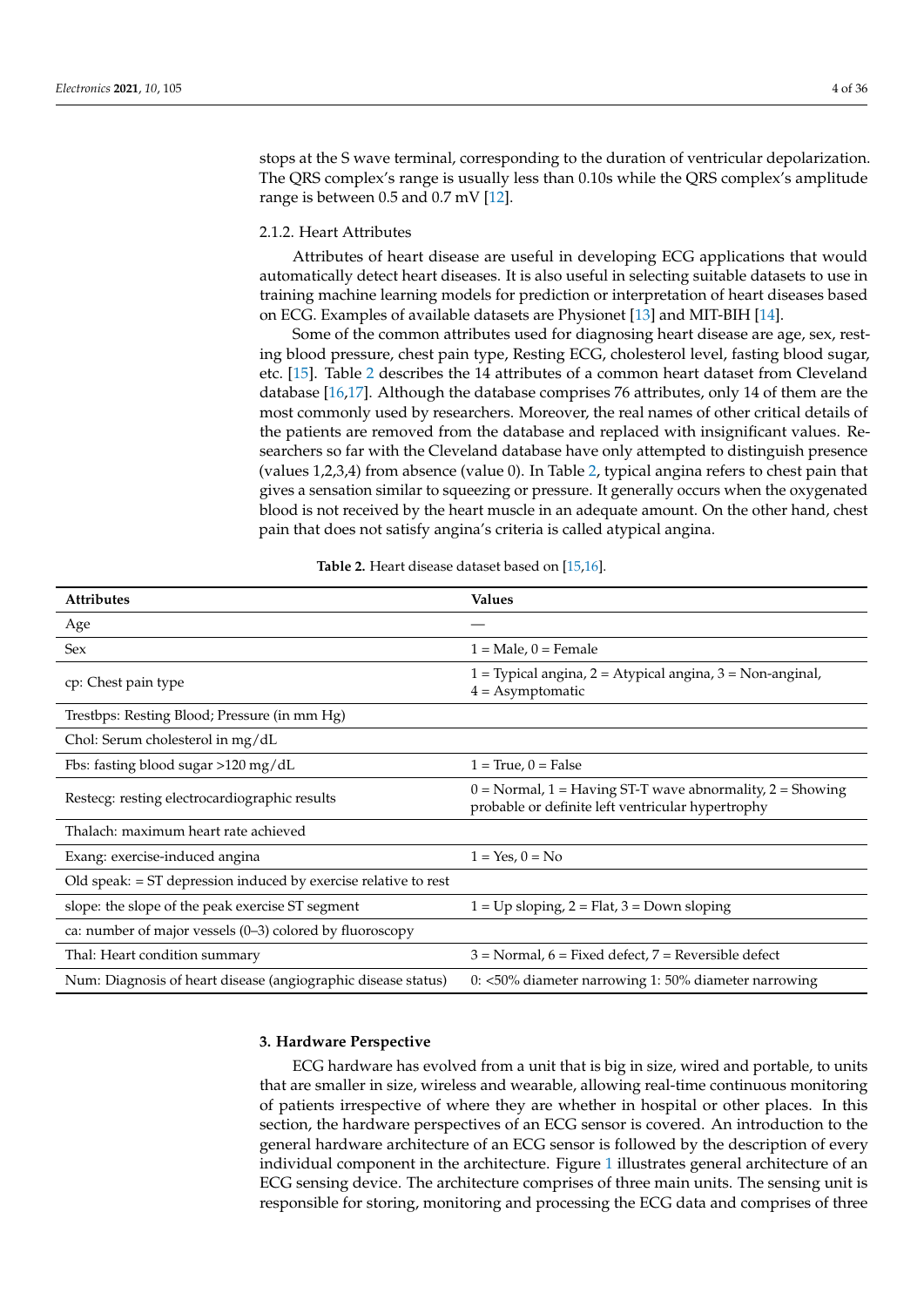sub-units: leads, heart-rate monitor and processor. The wireless communication unit is responsible for the transmission of the recorded ECG data to the cloud or any other receiving device. The battery unit is responsible for supplying power to both sensing and wireless communication unit. These three units are explained in more detail next.

<span id="page-4-0"></span>

**Figure 1.** General hardware architecture of an electrocardiogram (ECG) sensing device.

#### *3.1. Sensing Unit*

As can be seen in Figure [1,](#page-4-0) the sensing unit further comprises of three blocks: leads, heart-rate monitors, and processing boards. The description of these individual blocks is provided next.

# 3.1.1. Leads

The graphical description of the heart's electrical activity is represented by ECG lead, which is generated by interpreting the electrical currents detected at different electrodes. In other words, the computation of ECG lead involves the interpretation of the electrical currents detected at various electrodes. Here, an electrode comprises a conductive pad that is connected to the skin and allows the recording of electrical current. 3-lead ECG monitoring has three electrodes (RA, LA, and LL) RA placed under the right clavicle close to the right shoulder within the rib cage frame, LA placed under the left clavicle close to the left shoulder within the rib cage frame, and LL placed on the left side below the lower edge of the left rib cage muscles. It's Monitor shows bipolar leads [\[18\]](#page-27-14). 5-lead monitoring is the same as 3-lead monitoring, but with two additional electrodes enabling extra lead monitoring and helping to improve ST elevation readings. It is monitoring 5 electrodes. The placement of 5-lead ECG monitoring electrodes is standardized to ensure that the information collected is accurate and can be compared with other records. Location of the 5-lead ECG monitoring is right arm, right leg, left arm, left leg, and chest [\[19\]](#page-27-15). 5-Lead monitoring can provide a sufficient amount of information if there is some concern, such as cardiac arrhythmia, a 12-lead monitoring can be performed to gain a better understanding of the problem. A 12-lead ECG gives a full picture of the electrical activity of the heart by recording information from 12 different perspectives. Adequate electrode placement is crucial to accurately measure the electrical activity of the heart. There are 12 leads calculated on a 12-lead ECG using 10 electrodes. Six electrodes placed on chest (V1, V2, V3, V4, V5, V6,) four electrodes are placed on limb ( RA, RL, LA, LL) [\[20\]](#page-27-16).

# 3.1.2. Heart-Rate Monitor Board

Heart-rate monitor boards assist in the continuous measurement and displaying your heart rate. The specifications of some of the heart-rate monitor boards that are commonly used in ECG sensors are explained next.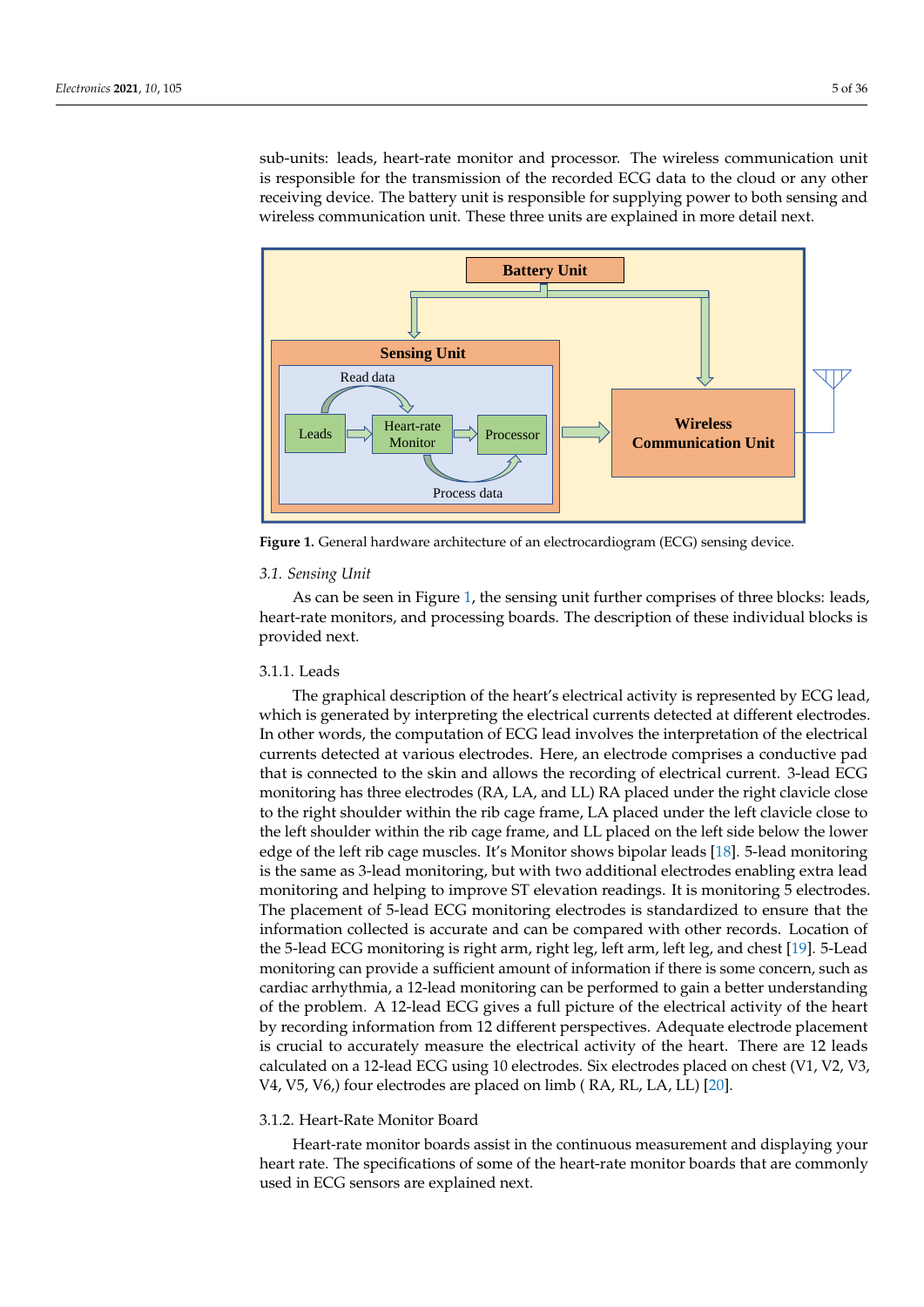# AD8232:

To assess the heart's electrical activity, the AD8232 Single Lead Heart Rate Monitor is used [\[21–](#page-27-17)[25\]](#page-27-18). This electric activity can be plotted as an electrocardiogram and output as an analog reading. The Single Lead Heart Rate Monitor AD8232 acts as an op-amp to assist the smooth generation of a reliable signal from the PR and QT intervals. It can be very noisy with ECGs. AD8232 for ECG and other bio-potential measurement applications is the optimized signal conditioning block. In the presence of noisy conditions, it is intended to isolate, amplify, and refine small biopotential signals such as those produced by motion or remote placement of electrodes [\[26\]](#page-27-19). With the AD8232, the 4 mm x 4 mm, 20-lead LFCSP, and the LFCSP SS kit are available. The production is defined from  $0^{\circ}$ C to 70  $^{\circ}$ C for A-grade models and the models are operational from  $-40\degree$ C to +85 °C. Performance for the W grade models is defined in the automotive temperature range of  $-40\degree\text{C}$  to + 105 °C. It has a 0.25-inch diameter, a 0.26-inch thickness, and a 0.30-centiliter volume.

# AD8233:

AD8233 is an integrated electrocardiogram (ECG) signal conditioning block comprising of different biopotential application measurements [\[27–](#page-27-20)[29\]](#page-27-21). It is designed to avoid, amplify, and filter tiny biopotential signals in the presence of noisy conditions such as those induced by motion or remote electrode placement. This design allows an ultra-low-power analog-to-digital converter (ADC) or an embedded microcontroller for smoothly acquiring the output signal. Basic restore functionality is included in the AD8233 that reduces the length of the high-pass filter's otherwise long settling tails. The AD8233 automatically transitions to a higher filter cutoff (such as a lead-off condition) after a sudden signal shift that rails the amplifier. This feature helps the AD8233 to recover easily, and thus to take valid measurements soon after attaching the electrodes to the subject. The AD8233 is available for height-constrained applications in a 2 mm  $\times$  1.7 mm, 20-ball WLCSP box, and a 150 µm thin die. Output from 0 ◦C to 70 ◦C is defined and from −40 ◦C to +85 ◦C is operational.

# MSP430FG439:

The MSP430FG439 microcontroller is the central feature of the monitor terminal [\[30\]](#page-27-22). It's a processor with 16 bits. It has low power consumption, high integration, high space for computing, online processing, and is easy to integrate with an on-chip wireless computer. The power consumption is 300  $\mu$ A, 2.2 V, while the idle mode is at 1MHz, while the standby mode is 1.1  $\mu$ A and the off mode is just 0.1  $\mu$ A. 1.8–3.6V is the low voltage supply spectrum. The five power-save modes are LPMO, LPM1, LPM2, LPM3, and LPM4. These features preserve the low consumption of fuel. 16-Bit RISC architecture; instruction loop time of 125-ns. The instruction set of serial onboard programming consists of 51 instructions with three formats and seven modes of address. On word and byte data, each instruction can operate [\[31\]](#page-27-23).

## SEN0213:

The specifications of SEN0213 [\[32\]](#page-27-24) are as follows. The input voltage required is in between 3.3–6 V (5 V recommended) while the output voltage is in the range of 0–3.3 V. The operating current, dimension, and interface type are <10 mA,  $35 \times 22$  (mm),  $1.378'' \times$ 0.866" (in), and PH2.0-3P, respectively.

# 3.1.3. Processing Board

Although several processing boards have been utilized for the development of ECG sensors, Arduino and Rasberry's Pi boards are the most widely used. The specifications of commonly used Adruino and Rasberry Pi processing boards are explained next.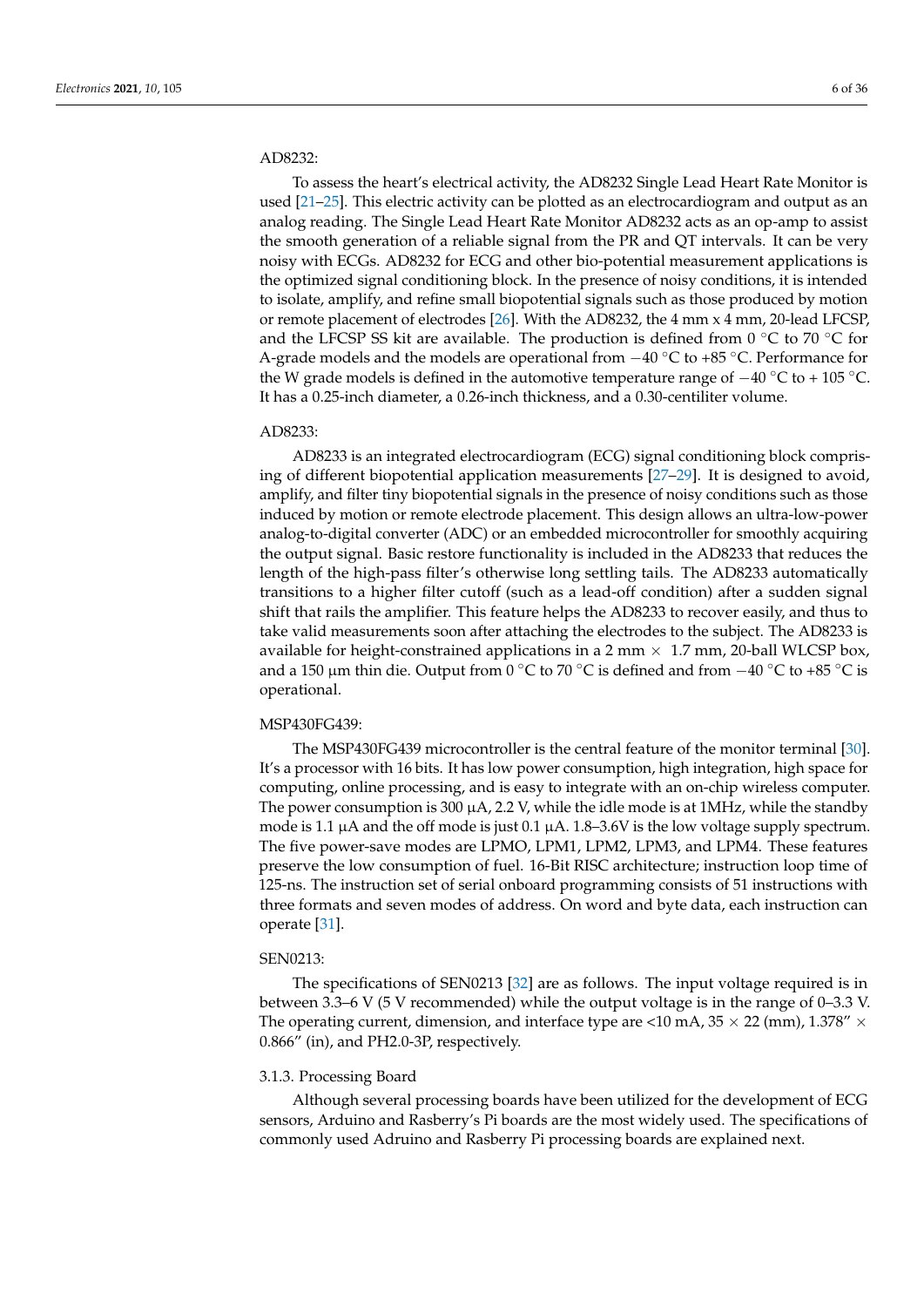# Arduino UNO:

Arduino Uno has been used in ECG sensors in several works [\[33–](#page-27-25)[40\]](#page-28-0). Arduino is a platform for open source electronics, based on easy-to-use hardware and software. Arduino UNO is the primary processing unit used as a microcontroller in the healthcare system consisting of ATmega328P 8-bit microchip. The board of Arduino UNO has collections of 14 digital and analogue input/output pins that can be interfaced with different expansion boards and other circuits. Arduino Uno microcontroller which processes the data received from the ECG test, ESP Wi-Fi module which transmits the information generated to the remote API application and finally Blynk IoT application which displays the information received on the screen. Operating voltage required for Arduino UNO is 5V and recommended input voltage is 7 to 12 V with a frequency of 16 MHz.

#### Arduino Pro Mini:

Arduino Pro Mini has been used in ECG sensors in several works [\[41](#page-28-1)[–44\]](#page-28-2). The ATmega328 based microcontroller board is the Arduino Pro Mini. It has 14 digital input/output pins, 6 analog inputs, an on-board resonator, a reset button, and pin header mounting holes and (6 of which can be used as PWM outputs). To provide the board with USB power and communication, a six-pin header may be attached to an FTDI cable or Spark fun breakout board. To give the board USB power and connectivity, a six-pin header can be linked to an FTDI cable or Spark fun breakout board. Two versions of the Pro Mini are available, one running at 3.3 V and 8 MHz, and the other running at 5 V and 16 MHz.

# Arduino DUE:

Arduino Pro Mini has been used in ECG sensors in several works [\[45](#page-28-3)[,46\]](#page-28-4). Arduino DUE board is one of the most powerful Arduino development boards in the series. DUE board not only has lots of features that make it ideal for advanced applications, it also has great processing speed. DUE may be considered a technical board used as a starting board for UNO. DUE board is built on ARM controller series where ATMEGA controller series develops like other boards. This board is based on a powerful CortexM3 ARM 32 bit microcontroller that is programmable via the familiar Arduino IDE. The Arduino Due has 54 digital input/output pins (including 12 as PWM, and 42 as input/output). The board Arduino Due operates at 3.3 V. The maximum voltage allowed by the i/o pins is 3.3 V. Providing higher voltages could damage the board, like 5 V to an i/o pin having 84 MHz external and 12 MHz internal frequencies.

#### Lilypad Arduino:

Arduino Lilypad is used for processing and digital conversion analog. It's designed specifically for wearable applications. It is a microcontroller board with the Arduino boot loader, based on the ATmega328V microcontroller. Lilypad is an e-textile wearable technology created by Leah Buechley and co-designed by Leah and SparkFun. Lilypad have 14 digital input/output pins (of which 6 provide PWM output and 6 analog pins. It is also used to create communications via Bluetooth with your mobile device [\[47\]](#page-28-5). The board runs from 2 V to 5 V with 8 MHz . The new Lilypad version supports automatic reset to simplify programming even more.

# Raspberry Pi:

The Raspberry PI (RPI) is a credit-card-sized single-board computer with an ARM processor weighing just 50 g. As an individual device, it uses 5 V, 700 mA, and costeffective power ratings. The Raspberry base designs RPI in various models: A, B, and a more sophisticated version of B+. The B+ model has a RAM of 512 MB, runs on an ARMII processor, and has an operating frequency of approximately 700 MHz. They aim to promote the use of an inexpensive portable computing system to research information and related subjects [\[48\]](#page-28-6). Using its four USB2.0 connectors, various peripherals such as the mouse, keyboard, and Wi-Fi adapter can be linked to make it a full-size device. A network-attach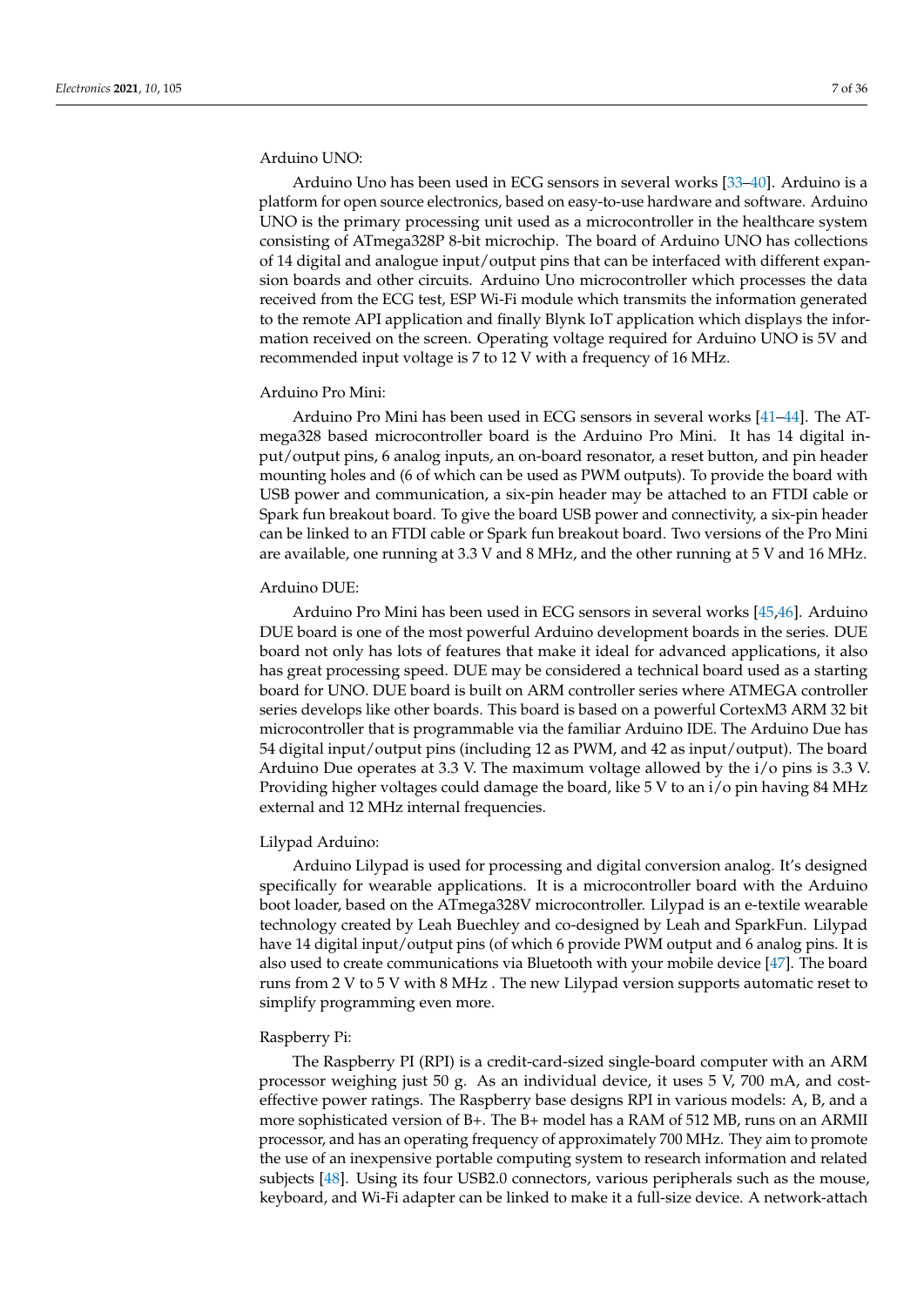ethernet port, GPIO controller, and control switch pins, switches, LEDs, and other gadgets are also part of the board [\[49\]](#page-28-7). These various functions allow users to use Raspberry pi in a wide variety of applications.

#### Raspberry Pi 2:

The Raspberry Pi Model 2 is a second-generation small-sized mini-computer developed by Raspberry pi in the UK. The Raspberry Pi 2 was released in February 2015 and featured a 900 MHz quad-core ARM Cortex-A7 processor and 1 GB RAM. It is the cheap but genuinely efficient and effective method for simultaneously interfacing with several devices. It is a low-power unit that operates on 5V, 2A [\[50\]](#page-28-8).

## Raspberry Pi 3:

A Raspberry Pi 3 can be used as the system's controller. It is a mobile and portable Linux-based platform with integrated wired and wireless networking comprising of a 40-pin GPIO port extension [\[51\]](#page-28-9). The Raspberry Pi is based on a 64-bit, quadcore ARMv8 Cortex A53 1.2 GHz Broadcom BCM2837 processor with 1 GB of RAM. Four USB 2.0 ports can be used for many devices such as a keyboard or a mouse, in addition to an HDMI port that can be connected to a portable graphical LCD screen interface. The Raspberry Pi 3 needs a 2.5 A, 5 V nominal current power supply [\[52\]](#page-28-10). Raspberry Pi 3 can be programmed on a multitude of programming languages such as Python, C/C++, and others making it incredibly flexible for rapid development.

# *3.2. Communication Unit*

The wireless communication capability of an ECG sensor is significant and enables the ECG sensor to transmit the recorded data to nearby receiving devices. The specifications of the five major communication standards utilized in ECG sensors are explained next.

## 3.2.1. ZigBee

For its many beneficial characteristics, the ZigBee protocol is well known: low power, long battery life, license-free industry operation, science, and medical (ISM) bands, and efficient networking. As a wireless solution for many different situations, the ZigBee Alliance has therefore proposed ZigBee: commercial building automation (CBA), home automation (HA), home and hospital treatment (PHHC), smart energy (SE), telecom applications (TA), and wireless sensor applications (WSA) [\[53\]](#page-28-11). Three topological forms are provided by ZigBee: star tree, mesh, and cluster tree [\[54\]](#page-28-12). Each topology has its benefits and is suitable for use in different circumstances. Star topology is lightweight, and here the battery life is very long. The tree topology utilizes a structure. The mixed routing approach combines hierarchical tree routing with Ad hoc On-Demand Distance Vector (AODV) routing and is used by the mesh network. There are three types of nodes in ZigBee networks: (1) ZigBee coordinator that manages the network; (2) the routers that can participate in the AODV routing process; (3) the end devices transmitting and receiving frames through their parent node.

The first industry-standard WPAN interface that uses the 2.4GHz ISM band is ZigBee. The transmission distance varies between 10 and 75m, depending on the power output and environmental conditions [\[55\]](#page-28-13). In addition, based on the flow of the data transmitted, ZigBee devices can save energy by switching to sleep mode [\[56\]](#page-28-14). As a result, battery life, combined with sleep mode hours, will last for months (more than two years). This feature promotes ZigBee to a very high position in the networks of wireless sensors used for monitoring and management. The Zigbee Alliance developed the Zigbee specifications for multiple sensor network applications and control for low-cost networking and low-power for battery-operating devices. The key characteristics of the Zigbee are based on IEEE standards 802.15.4 [\[55\]](#page-28-13).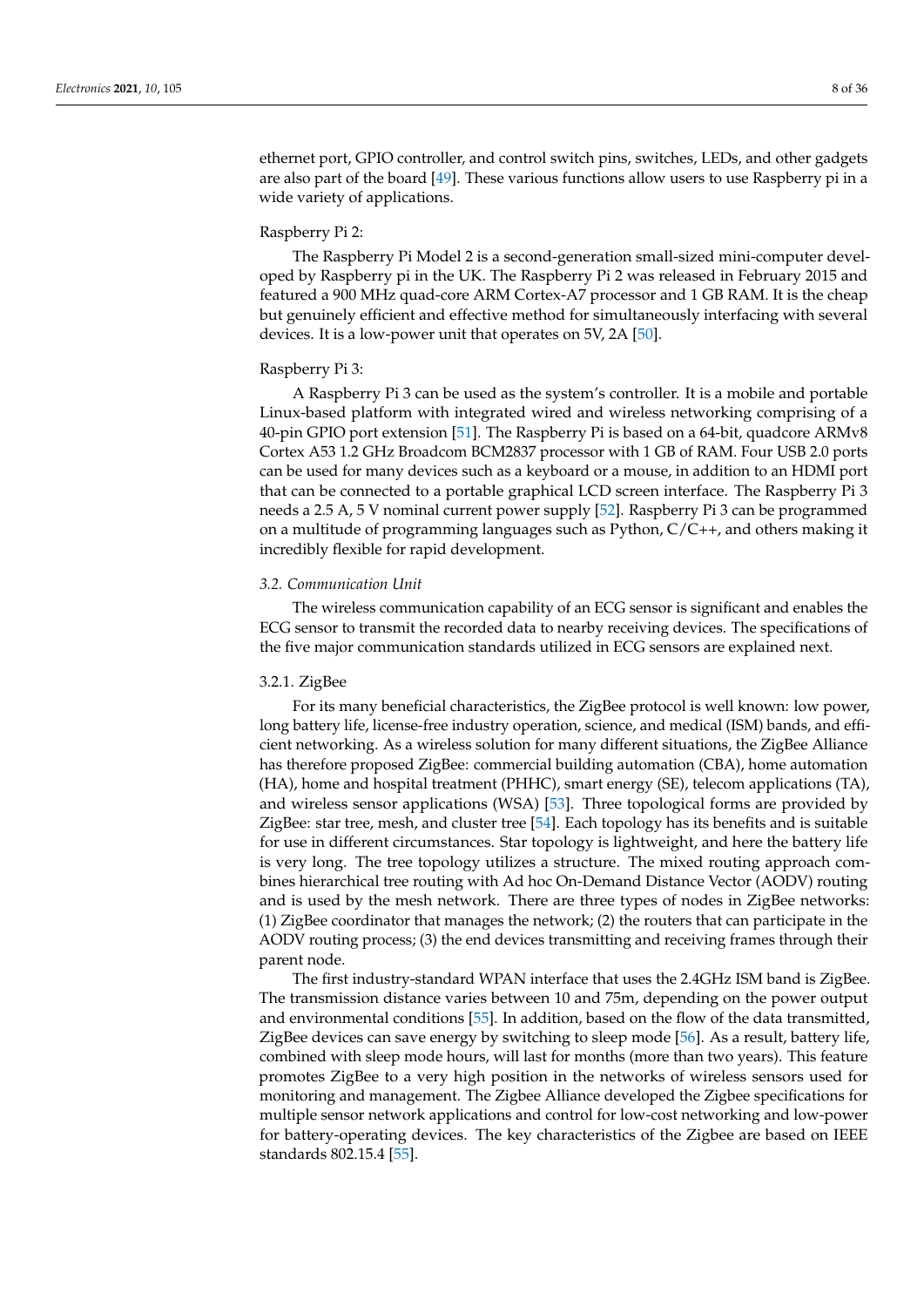# 3.2.2. Bluetooth

The Bluetooth standard provides significant advantages: low cost, low EM interference, reduced power consumption, data confidentiality, transmitter measurements, and the ability to produce a small pico-net of some devices [\[57\]](#page-28-15). It is also embedded in most compact, palm computers and cell phones, and is also used in a significant number of wearable devices (e.g., wireless headsets and mobile phones). Several wireless technologies, such as GSM/GPRS, Bluetooth, ZigBee, WLAN IEEE 802.11, and so on, can be used to relay ECG signals [\[58](#page-28-16)[–60\]](#page-29-0). Many ECG experiments-Bluetooth has established a prototype wireless ECG monitoring system and is able to read the patient's ECG signal, send a signal via a Bluetooth interface, and view a personal computer with the ECG waveform [\[61\]](#page-29-1). Bluetooth enabled ECG monitoring system consists of three parts, the ECG sensors, PC signal processing circuit, and display controller as well. The Bluetooth protocol allows both portable and stationary devices to communicate using wireless short-range technologies, creating permanent or temporary wireless local area networks. Bluetooth wireless technology facilitates either one-to-one contact or up to seven separate Bluetooth devices to connect and interact with a radius of 10 meters, which is called Piconet or PAN, personal area network. Communication with Bluetooth was designed using the Bluetooth API. The J2ME Wireless Toolkit was used to obtain binaries [\[62\]](#page-29-2). The software application takes the bytes obtained from the buffer and analyses the ECG, revealing the body temperature and blood pressure. The ECG telemedicine information system takes advantage of all the benefits of internet communication. The ECG data of the digital portable ECG recorder is transmitted to the cell phone via a radio frequency route using the Bluetooth device.

# 3.2.3. Infrared Data Association

Based on Infrared Data Association (IrDA) criteria, infrared network communication is widely accessible on personal computers and peripherals, and there is a timely potential for effective and inexpensive short-range wireless communications on embedded systems and devices of all kinds. The IrDA is an industry-based group of more than 150 organizations that have developed networking protocols at a wide range of speeds that are best suited to low cost, short-range, cross-platform, point-to-point communications. Infrared transfer of the ECG signal wireless delivery of biomedical signals has also been carried out in recent years. In early years, IrDA commissioned a working group to identify and establish a specification of the physical layer under the current specifications except with data rates far above 4 Mb/s [\[63\]](#page-29-3). The modules and devices designed for wireless infrared systems operate primarily in high-volume markets where both cost and power consumption are key parameters and it is highly desirable to simply comply with existing standards. The new IrDA norm is called VFIR (Very Fast Infra-Red). It is a small angle point-to-point (30◦ cones), the basis for ad-hoc data transfer [\[64\]](#page-29-4). VFIR also has good bandwidth and delay. The IrDA protocols are organized in a traditional architecture layered or stacked in. The existing protocols have communication up to one meter at distances and speed up to 4 Mbps [\[65\]](#page-29-5).

# 3.2.4. Medical Implant Communication Service

The Medical Implant Communication System (MICS) [\[66\]](#page-29-6) is an internationally recognized short-range, low-power (2 m), high-data, 401–406 MHz (main band 402-405 MHz) data processing communication network. It is utilized for serving medical or therapeutic purposes linked to devices used for surgical implants [\[67\]](#page-29-7). The band supports a high data rate and has a contact spectrum of high conductivity in the human body. High-performance and fault-tolerant wireless solutions can be used in the advancement of wireless technologies to minimize medical errors, decrease workload, improve hospital staff morale, and enhance patient satisfaction. Researchers have been increasingly interested in the production of wireless recording and tracking of real-time physiological parameters from patient bodies in the medical field (e.g., EOG, ECG, EMG, EEG, Blood pressure Neurological, Blood flow, etc.) over the past decade [\[68\]](#page-29-8). A MICS network involves devices inserted into a body called an embedded device (IMD) or devices mounted on the body or wearable as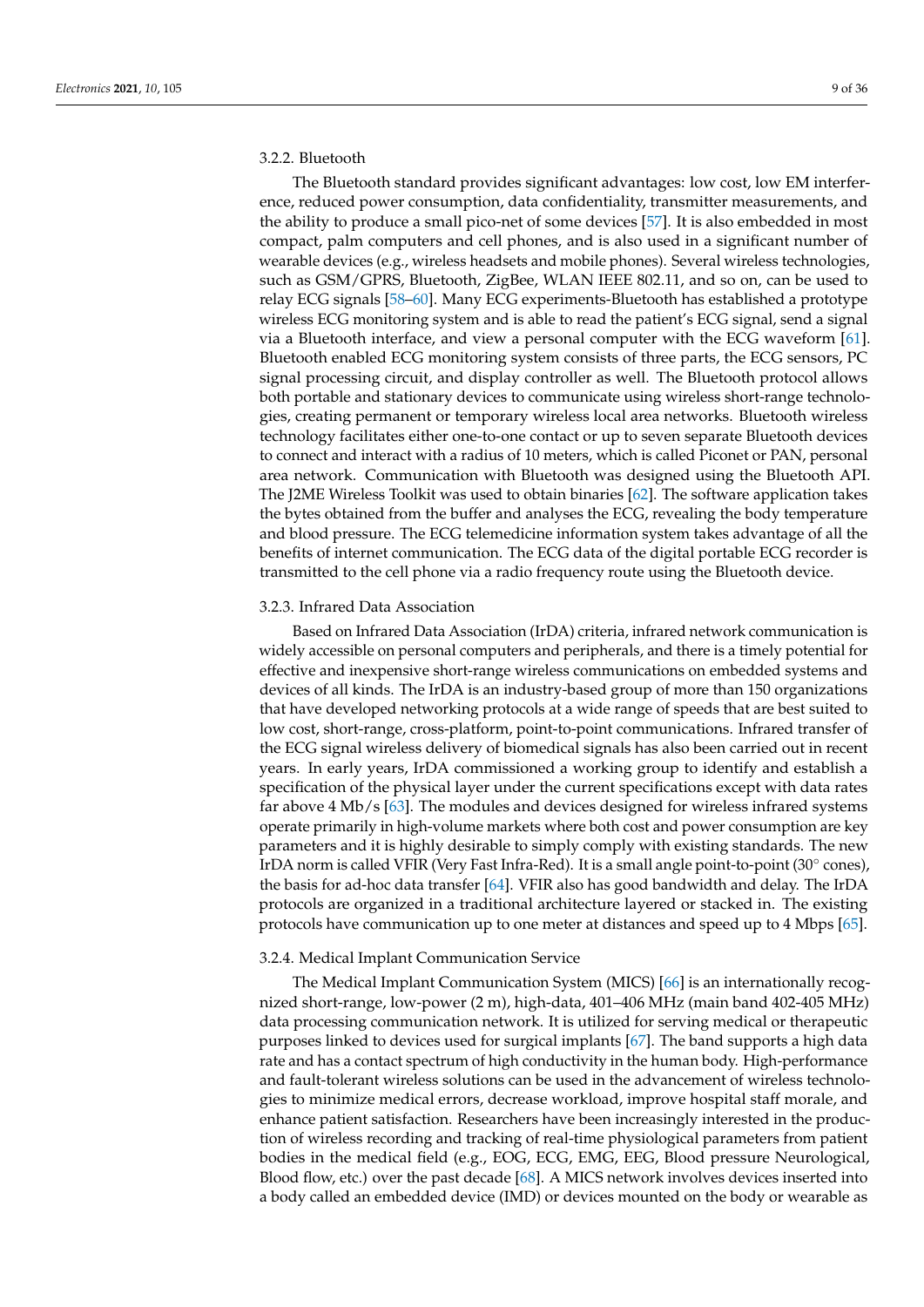body-worn devices (BWD) and programmer/controller (P/C) devices. The transmission medium between a P/C and an IMD in the MICS network consists of air, skin, and fat tissue [\[69\]](#page-29-9). IMDs perform sensing and therapy functions in a MICS network and the  $P/C$  is used to reprogram and send commands to implanted devices in addition to gathering data from implanted devices. Implanted instruments can be tracked within 2 meters by patients and doctors. In support of the diagnostic and therapeutic functions associated with medical implant devices, MICS was implemented as an unlicensed, compact radio service for data transmission. Without competing with other users of the electromagnetic radio spectrum [\[70\]](#page-29-10), the MICS band allows medical practitioners and people to use ultra-low-power

# 3.2.5. IEEE 802.11g

Currently, the IEEE802.11g specification, which was only ratified in June 2003, has become the most commonly used standard for local area wireless networks (WLAN). Its popularity is mainly due to higher data rates being supported, thus retaining backward compatibility with legacy IEEE 802.11G WLANs [\[71\]](#page-29-11). As it interacts with other 802.11g devices using multiplexing orthogonal frequency division (OFDM) modulation, an IEEE802.11g device achieves higher data rates. For three distinct physical layers, the original IEEE 802.11 protocol [\[72\]](#page-29-12) defines data rates of 1 Mb/s and 2 Mb/s using direct sequence spread spectrum (DSSS), frequency hopping spread spectrum (FHSS), and infrared (IR) techniques respectively. The specifications of both DSSS and FHSS operations are listed in the 2.4 GHz Commercial, Scientific, and Medical (ISM) band.

electronic stimulation devices such as cardiac pacemakers and defibrillators.

## *3.3. Battery Unit*

The battery unit is responsible for the continuous supply of energy to the sensing and communication unit. The battery unit must be easy to operate the lightweight and compact ECG machines and enables doctors to adapt them to the needs of patients for faster, more efficient cardiac examination and better patient care. Lithium-Ion ( Li-Ion) batteries can store about three times more energy than the same weight and volume of Ni-Cd batteries. This quality makes them ideal for applications that are portable. A Li-Ion cell's nominal voltage is 3.6 V, which is about three times the voltage of a Ni-Cd or Ni-MH cell (1.2 V). A Li-Ion battery's typical internal resistance (around 100 m $\Omega$ ) is much higher than a Ni-Cd battery's typical internal resistance (around 5 mΩ–20 mΩ). This feature makes Li-Ion batteries more suitable for devices that do not drain a lot of battery current. Li-ion batteries are prone to over-charge as well as over discharge. There is no jig without placing it into the portable ECG machines to charge the batteries alone [\[73,](#page-29-13)[74\]](#page-29-14). Different components are used to require different input voltages; a voltage regulator of 3.3 V, 5 V and 12 V is therefore used to provide unique IC's with the appropriate input. An LCD is used to show battery condition that is changed every second. High-speed battery charger transport is required in the manufacture of portable ECG machines and in order to process mass production of these ECG machines promptly, apart from the fast assembly of portable ECG machines

# <span id="page-9-0"></span>**4. Software Perspective**

In this section, the software perspectives of an ECG sensor are covered. Several advancements have been made to improve ECG data acquisition, preprocessing, storage (for long time monitoring), diagnosis and interpretation processes. Denoising and AI techniques are discussed followed by introducing other computer paradigms, namely cloud computing and smartphone-based applications, while also offering their practical use cases. A literature survey on existing software architectures for CVD detection and classification, highlighting the usage of the above-mentioned techniques and computer paradigms, is also provided. Finally, a study on the existing privacy preservation techniques utilized in the ECG monitoring system is presented.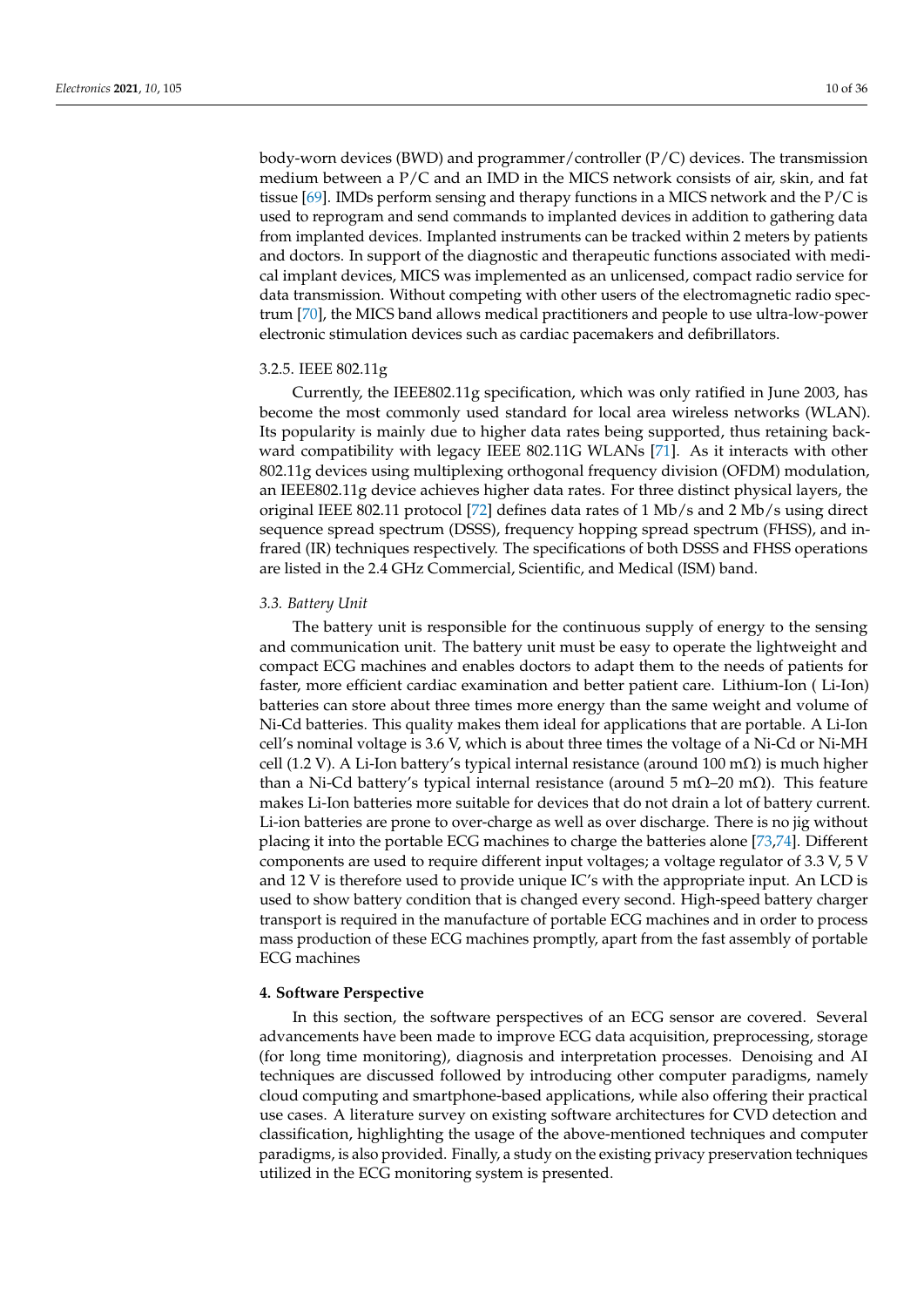## *4.1. Denoising*

Denoising refers to the removal of noise from an ECG signal. Existing literature [\[6](#page-27-2)[,75](#page-29-15)[,76\]](#page-29-16) comprises of several denoising techniques for an ECG signal. However, in this section, three fundamental and widely use ECG denoising techniques (wavelet transform, adaptive filtering, and Savitzky-Golay filtering) are explained.

## 4.1.1. Discrete Wavelet Transform

One of the significant tools for signal processing is the fast Fourier transform (FFT) [\[77\]](#page-29-17) that transform signals into the frequency domain for all the time and is suitable for the stationery signals analysis. Short-time Fourier transform (STFT) is the simplest form of timefrequency analysis and gives a constant resolution. Here, there is a trade-off between the resolution of time and frequency as STFT takes into account the window size. The wavelet transform (WT) [\[78\]](#page-29-18) technique was developed to overcome this shortcoming of STFT and is used for signal compression and noise reduction. Discrete wavelet transform (DWT) has lower computation complexity, denoted as  $O(n)$ , when compared to that of FFT, and can be utilized in biomedical signal processing to study time-frequency analysis.

Discrete wavelet transform (DWT) takes relatively less computation time in the construction of the multi-resolution analysis utilizing filter banks. The two broad categories of filters in SWT are the low pass filter (LPF) and the high pass filter (HPF), and the cut-off frequency for both is half the bandwidth of the incoming signal. The wavelet analysis combines filtering and down-sampling. In the first level, the original signal is passed through the two filters and down-sampled by a factor of 2. The decomposition level is at most  $log_2 N$ . Here *N* represents the signal length. In the case of reconstruction, there are two filters as well. However, instead of downsampling steps, the upsampling process is utilized. In this process, the signals are upsampled by the factor of 2, and zeros are inserted. The reconstruction formula based on [\[78\]](#page-29-18) is defined as follows:

$$
cA_i[k] = \sum_{-\infty}^{\infty} (cD_{i+1}[k]g[-n+2k] + cA_{i+1}[k]h[-n+2k])
$$
\n(1)

where  $cA_i$  and  $cA_i$  represents the approximation and detail coefficients, respectively. As for thresholding, two algorithms are commonly utilized for wavelet-based denoising and are called hard and soft thresholdings. The wavelet coefficients after and before thresholding for the two thresholding algorithms are computed as follows:

• Hard thresholding

$$
c\hat{D}_j = \begin{cases} cD_j, & |cD_j| \ge t \\ 0, & |cD_j| \le t. \end{cases} \tag{2}
$$

Soft thresholding

$$
c\hat{D}_j = \begin{cases} sign(cD_j)(|cD_j| - t), & |cD_j| \ge t \\ 0, & |cD_j| \le t. \end{cases}
$$
(3)

The wavelet coefficients after and before thresholding are denoted as  $c\hat{D}_j$  and  $cD_j$ , respectively.

## 4.1.2. Adaptive Filtering

A simple diagram of an adaptive filter is illustrated in Figure [2.](#page-11-0)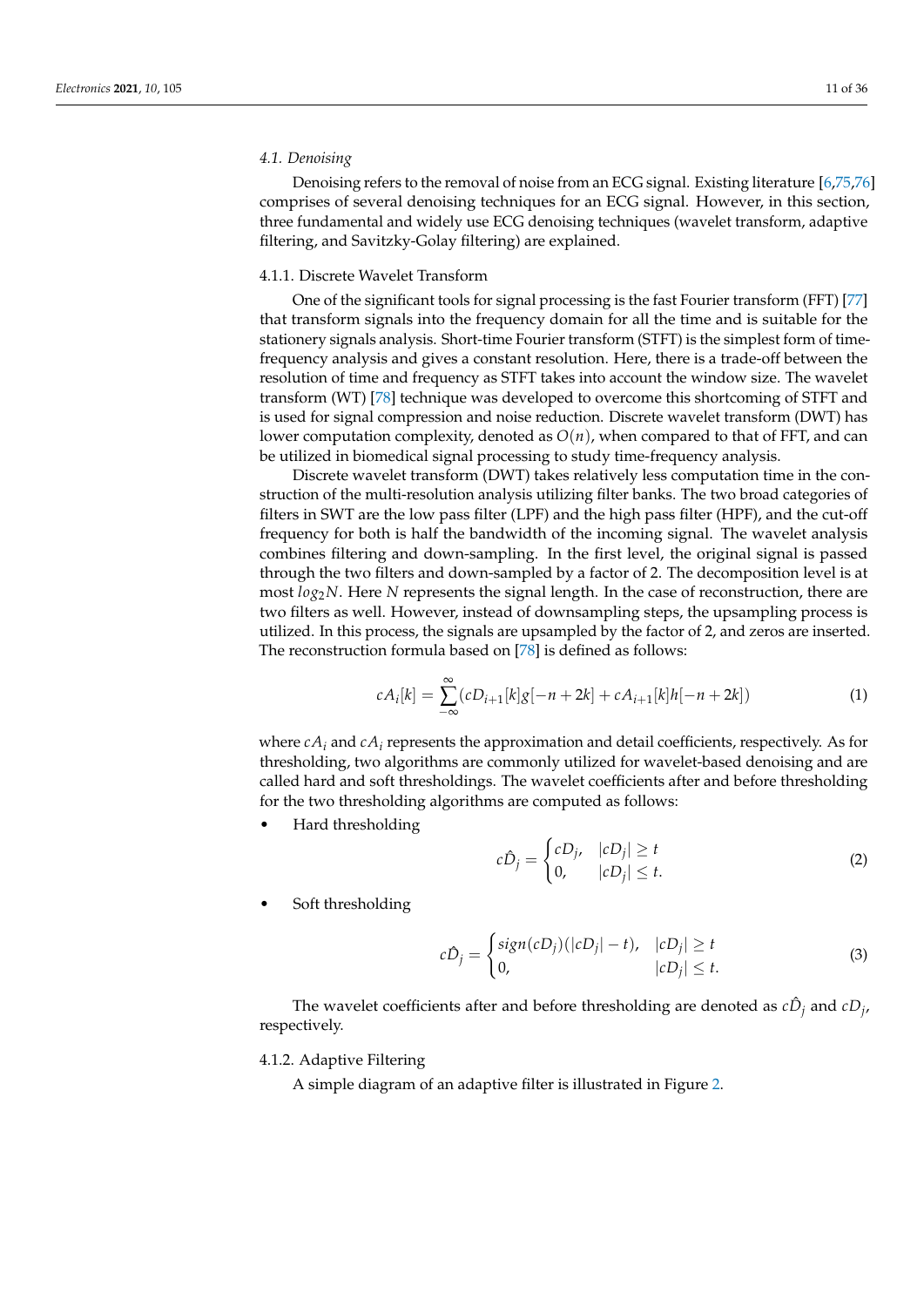<span id="page-11-0"></span>

**Figure 2.** A general diagram of adaptive filter based on [\[79\]](#page-29-19).

Here, input ECG with the additive noise is denoted as  $s_1$  and  $n$  represents the noise. The reference signal *s* can be either a signal related to *n* or a pure noise generator. Since signal and noise are uncorrelated, the mean-squared error (MSE) is calculated based on [\[80\]](#page-29-20) as follows:

$$
E[e^2] = E[(n - y^2] + E[s_1^2]
$$
\n(4)

where  $E[e^2]$  represents MSE and *y* is the filter output. Let the *N* coefficients of the filter at the  $k^{th}$  iteration be represented as  $W_k = [w_1(k), w_2(k), ..., w_N(k)]^T$ . For an input vector  $X_k = [x_1(k), x_2(k-1), ..., x_k(k-N)]^T$ , the output based on [\[80\]](#page-29-20) is as follows:

$$
y(k) = \sum_{i=0}^{N} w_i(k)s(k-i) = W_k^T X_k
$$
\n(5)

To minimize the mean square error (MSE) between the primary and the reference inputs, the filter is required to adjust its weights *W* iteratively. This adjustment is mainly achieved by utilizing two iterative techniques that explained next.

## Least Mean Squares (LMS) Algorithm:

To reduce the MSE between the primary and the reference inputs, an iterative technique known as LMS algorithm [\[81\]](#page-29-21) can be used. LMS is utilized in several applications, such as approximation of unknown signals, due to its simplicity [\[82\]](#page-29-22) and requires fewer computational operations [\[83\]](#page-29-23). The weights of the LMS adapting algorithm at the *kth* iteration is computed based on [\[79\]](#page-29-19) as in follows:

$$
W_{k+1} = W_k + 2\mu\epsilon_k X_k \tag{6}
$$

where the desired primary input filtered from the ECG is denoted as  $d_k$  and  $y_k$  refers to the filtered output that is the best least-squares estimate of  $d_k$ .

$$
\epsilon_k = d_k - y_k \tag{7}
$$

The empirical selection of parameter  $\mu$  is to produce convergence at the desired rate. The convergence becomes faster with increasing  $\mu$ . The time constant for convergence is  $\frac{1}{(4\mu\alpha)}$ . Here, the highest eigenvalue of the auto-correlation matrix of the reference signal is referred to as *α* [\[84\]](#page-29-24). Large *μ* may cause instability and must be in the range  $\frac{1}{\alpha} > \mu > 0$  to maintain stability.

# Recursive Least-Squares (RLS):

Although RLS takes a relatively fewer number of iterations for convergence when compared to LMS, it requires a higher number of computations per iteration. Work in [\[85\]](#page-29-25) highlight the iterative steps to update the weights *W<sup>k</sup>* of an RLS filter and are as follows:

$$
W_k = W_{k-1} + K_k(I - X_k W_{k-1})
$$
\n(8)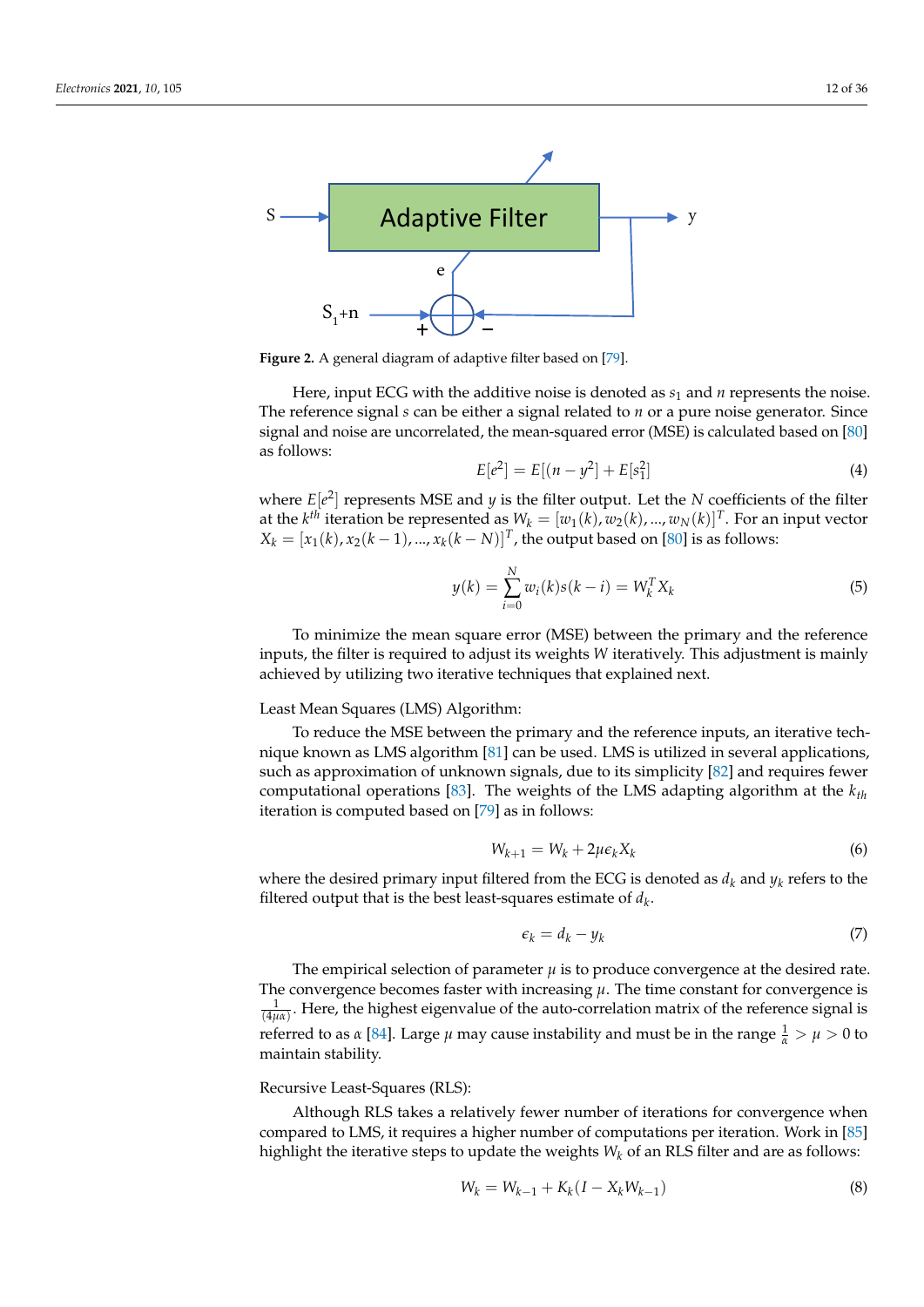where *I* refers to the identity matrix,  $K_k$  denotes the Kalman gain vector, and  $P_k$  is the correlation matrix. The computation of  $K_k$  and  $P_k$  is as follows:

$$
K_k = \frac{P_{k-1}X_k}{\beta + X_k P_{k-1} X_k^*}
$$
\n(9)

$$
P_k = \frac{P_{k-1} - K_k X_k P_{k-1}}{\beta} \tag{10}
$$

where  $\beta$  is a weighting factor in the range  $0 < \beta < 1$ . For the expedition of the convergence rate and to achieve the minimized mean square error at fewer steps, substituting the stepsize parameter in LMS by the correlation matrix of the input vector in RLS has a significant impact [\[82\]](#page-29-22).

#### 4.1.3. Savitzky-Golay filtering

Work in [\[86\]](#page-29-26) proposed a sample smoothing method that utilizes local least-squares polynomial approximation. To reduce the error:  $\varepsilon_N = \sum_{n=-M}^{M} (p(n) - x[n])^2$  by choosing the suitable vector  $a = [a_0, a_1, \ldots, a_N]^T$ , a group of  $2M + 1$  noisy samples  $x[n]$  is approximated using the polynomial  $p(n) = \sum_{k=0}^{N} a_k n^k$ . There are *M* samples for every considered group of the input at each side around the central point, and can be referred as  $x = [x_{-M}, x_{-M+1}, \ldots, x_{-1}, x_0, x_1, \ldots, x_M]^T$ . The output samples referred to as  $y[n]$  or each of these sets of the input x are calculated by the discrete convolution  $[n] = \sum_{m=-M}^{M} h[m]x[n-m]$ . Here, the finite impulse response denoted as  $h[.]$  is equivalent to the least-squares polynomial approximation. The vector *a* can be computed based on [\[80\]](#page-29-20) as follows:

$$
a = (AT A)^{-1} AT x = Hx
$$
\n(11)

where the matrix  $A = \{n^i\}, i = 0, 1, ..., N$  and  $-M \le n \le M$ . *x* was set to  $x = d$  $[0, 0, \ldots, 0, 1, 0, \ldots, 0, 0]^T$  to obtain the vector:  $\tilde{a} = (A^T A)^{-1} A^T d$  for the impulse response calculation. Moreover, the 0<sup>th</sup> row of the matrix:  $H = (A^T A)^{-1} A^T$  is  $[h_{0,-M}, h_{0,-M+1}, \ldots, h_{0,-1},$  $h_{0,0}, h_{0,1}, \ldots, h_{0,M}$  equals  $[\tilde{p}(-M), \tilde{p}(-M+1), \ldots, \tilde{p}(0), \ldots, \tilde{p}(M)]$ . Here, the polynomial that approximate *d* with least-square error is referred to as  $\tilde{p}(n)$ . Therefore,  $h[-n] = \tilde{p}(n)$  [\[87,](#page-29-27)[88\]](#page-30-0). To achieve the best approximation and smoothing of the noisy data, the selection of *M* and *N* is significant.

#### *4.2. AI Techniques*

In this section, two artificial intelligence (AI) techniques, namely machine learning and deep learning, are explained. These techniques play a vital role in analyzing the ECG data, thereby significantly contributing to the CVD prediction and classification. The basic notion of these techniques is explained next while also highlighting their commonly used algorithms followed by a use case highlighting the utilization of AI techniques in CVD prediction.

# 4.2.1. Machine Learning

Machine learning (ML) [\[89\]](#page-30-1) is the subset of AI where a computer program is trained to make decisions like a human with the ability to learn different characteristics from a set of data instead of just solving a simple problem. It is suitable for a program with a complex task or a large set of data with an unknown formula. Machine learning techniques have great potential to assist the healthcare industry and researchers in the diagnosis of CVD and have been used in the literature [\[90–](#page-30-2)[94\]](#page-30-3) for CVD prediction and classification.

The three broad learning techniques of ML are supervised, unsupervised, and reinforcement learning. Supervised learning makes use of labeled data. Here, the model is trained by giving the input and the correct output data for the program to learn. The model then classifies or predicts the future output of new data using the knowledge that was developed from the training. On the other hand, unsupervised learning utilizes unlabeled data. Here, the model is only given input data and learns patterns from the given input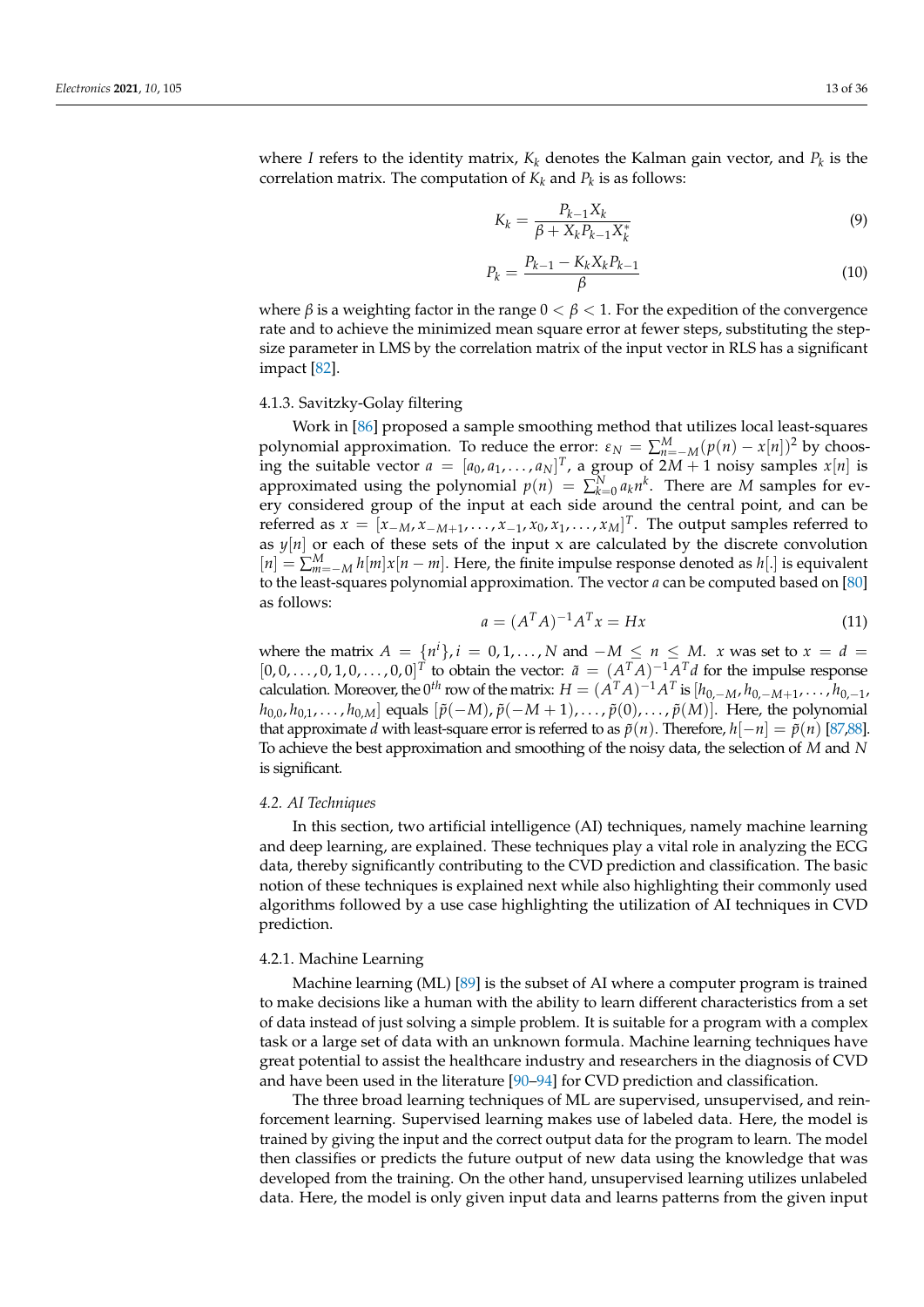data. The inference is then used to predict the solution. In the case of reinforcement learning, the program learns from experience. Using rewards and hurdles, the program tries all the possibilities to achieve the goal. The best solution is then decided based on the maximum reward gotten. Table [3](#page-13-0) highlights some of the commonly used ML algorithms, their ECG applications, to which learning category they belong, and their short summary.

**Table 3.** Summary of commonly used machine learning (ML) algorithms.

<span id="page-13-0"></span>

| <b>ML</b> Algorithm                               | <b>ECG Applications</b> | <b>Learning Category</b> | Summary                                                                                                                                                                                                                     |
|---------------------------------------------------|-------------------------|--------------------------|-----------------------------------------------------------------------------------------------------------------------------------------------------------------------------------------------------------------------------|
| Decision Tree [95]                                | $[96 - 98]$             | Supervised               | Based on multiple input variables, the model<br>utilizes a decision tree to predict the target<br>variable's value.                                                                                                         |
| Independent Component<br>Analysis <sup>[99]</sup> | $[100 - 102]$           | Unsupervised             | A method to divide independent sources from<br>a mixed signal.                                                                                                                                                              |
| K-means clustering [103]                          | $[104]$                 | Unsupervised             | A vector quantization method that divides<br>multiple observations into k clusters where<br>every observation relates to the nearest<br>mean cluster.                                                                       |
| k-Nearest neighbor<br>classifier [105]            | [91, 106, 107]          | Supervised               | The input comprises the k closest training<br>instances of the specific feature, and the output<br>is a class membership. Here, the object is<br>attributed to the class most prevalent between<br>its nearest k neighbors. |
| Linear regression [108]                           | [109, 110]              | Supervised               | Model is trained based on two variables, that<br>are correlated linearly on the x-axis and y-axis,<br>to predict the behavior of the data.                                                                                  |
| Logistic regression [111]                         | $[112]$                 | Supervised               | Based on the binary target variable, the<br>probability of it being in either of the two<br>clauses is predicted.                                                                                                           |
| Monte Carlo [113]                                 | $[114]$                 | Reinforcement            | A method that carries out several random<br>sampling to collect numerical results.                                                                                                                                          |
| Principal Component<br>Analysis [115]             | $[116 - 118]$           | Unsupervised             | A dimensionality-reduction method that<br>transforms an extensive set of variables into a<br>smaller one while retaining most of the<br>information available in the original set.                                          |
| Q-learning [119]                                  | $[120]$                 | Reinforcement            | A technique to find an optimal policy to<br>maximize the expected value of the total<br>reward beginning from the current state to<br>over any successive steps.                                                            |
| Random forest [121]                               | $[93, 122 - 124]$       | Supervised               | Comprises several decision trees and to setup a<br>forest of trees which is uncorrelated, utilizes<br>bagging and feature randomness during<br>individual tree creation.                                                    |
| <b>SARSA</b> [125]                                | $[126]$                 | Reinforcement            | A technique to enable the learning of a Markov<br>decision process policy                                                                                                                                                   |
| Singular Value<br>Decomposition [127]             | $[128 - 130]$           | Unsupervised             | A matrix factorization technique that<br>decomposes a matrix into singular values and<br>singular vectors.                                                                                                                  |
| Support vector<br>machine [131]                   | [90, 92]                | Supervised               | A technique to obtain a hyperplane that splits<br>the data into different classes.                                                                                                                                          |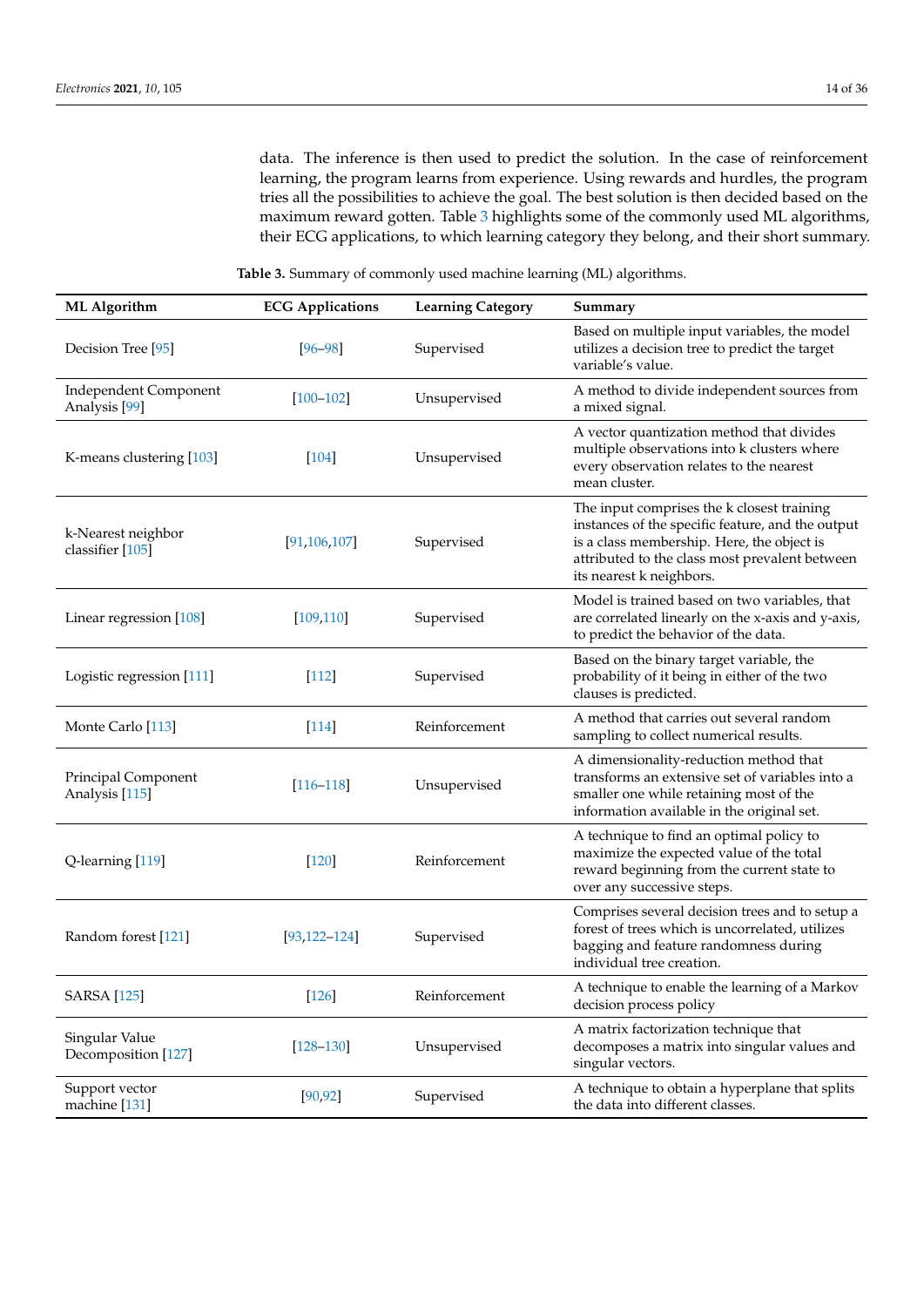# 4.2.2. Deep Learning

Deep learning (DL) is a subset of ML. It is where ML extends its ability to learn inspired by the human brain using an artificial neural network (ANN). Here, various layers of ANN provide the possibility for the machine to learn better. Besides that, to improve learning, a large amount of data is needed. Instead of manually instructing a program what it needs to do, the DL model learns by repeatedly performing tasks using the data provided and tweaking where needed until the best result is achieved. The larger the data set, the better the DL model can learn and perform decision. A complete DL model can make its own intelligent decision without any human help even for complex problems with an unstructured, diverse, and interconnected dataset. Deep learning techniques are also being extensively used in the healthcare industry [\[132–](#page-31-14)[137\]](#page-31-15) for the timely detection of ECG anomalies, thereby facilitating the prediction and classification of CVDs. Table [4](#page-14-0) highlights some of the commonly used DL algorithms, their ECG applications, and their short summary.

<span id="page-14-0"></span>**Table 4.** Summary of commonly used deep learning (DL) algorithms.

| DL Algorithm                          | <b>ECG Applications</b> | Summary                                                                                                                                                        |
|---------------------------------------|-------------------------|----------------------------------------------------------------------------------------------------------------------------------------------------------------|
| Artificial neural<br>network [138]    | [132, 133]              | A technique to enable the simulation of the<br>network of neurons, similar to a human<br>brain, to automate the learning and<br>decision making of a computer. |
| Convolutional<br>neural network [139] | [136, 137]              | A type of ANN designed for pixel data<br>processing and is most widely used for<br>analyzing visual imagery.                                                   |
| Recurrent neural<br>network [140]     | $[141 - 143]$           | A class of ANN that utilizes the previous<br>step's output as input for the current step.                                                                      |
| Long short-term<br>memory [144]       | [135, 145, 146]         | Recurrent neural networks that, in<br>sequence prediction problems, can learn<br>the order of dependence.                                                      |

4.2.3. Use Case: Arrhythmia Detection for Varied-Length ECG using ATI-CNN

Work in [\[147\]](#page-32-4) proposed an attention-based time-incremental convolutional neural network (ATI-CNN) to predict paroxysmal arrhythmias from 12-lead varied-length ECG. ATI-CNN integrates the attention module and recurrent cells with CNN to accomplish the fusion of both temporal and spatial information from ECG signals. Figure [3](#page-15-0) illustrates the architecture of the proposed ATI-CNN model.

Here, a preprocessed time-series data is obtained by feeding 12-lead ECG to the fully convolutional network and is then inputted to long short-term memory (LSTM) cells to interchange information between several time points. Finally, the output from the LSTM cells is fed to the attention module that is responsible for assigning weights for every time point before outputting the final result. The architecture has some key features. During the ECG processing, the pipeline is divided into two phases. Spatial fusion information is obtained from ECG signals based on convolutional neural network (CNN), while temporal fusion information is achieved using LSTM with the attention module. In order to extend ATI-CNN's input to varied-length ECG signals, the recurrent cell's unwrapping ability was utilized. Moreover, it accurately detects paroxysmal arrhythmias as there is no prior need for cropping/padding signal when dealing with the varied-length signal database. The classification result along with the signal segment of interest is then outputted from the attention module. The utilization of the attention module significantly assists in finding out the abnormalities in ECG signals, thereby making the deep learning model more interpretable. China Physiological Signal Challenge [\[148\]](#page-32-5) was utilized to validate and demonstrate the performance of the proposed model for the classification of the cardiac arrhythmia's nine classes by utilizing 12-lead ECG signals.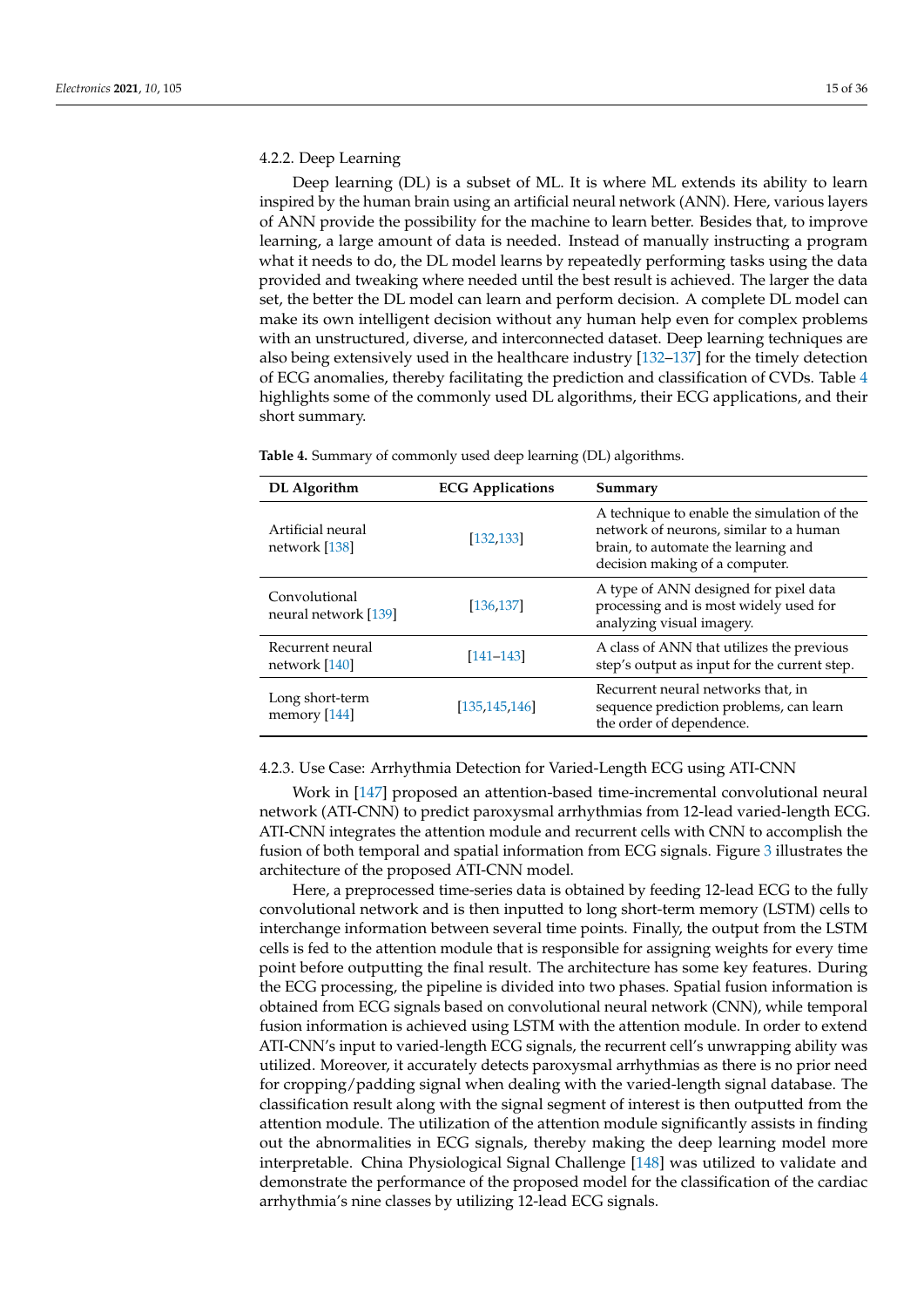<span id="page-15-0"></span>

**Figure 3.** Architecture of attention-based time-incremental convolutional neural network based on [\[147\]](#page-32-4).

## *4.3. Other Computer Paradigms*

Computer paradigms such as cloud computing and smartphone utilization also have a significant impact on facilitating ECG-based applications. These paradigms along with the use case of analyzing ECG data are explained next.

## 4.3.1. Cloud Computing

Cloud computing can be defined as a model for enabling convenient, on-demand network access to a distributed pool of configurable computing resources that can be smoothly provisioned and launched with minimal latency or service provider intervention. There are four types of cloud models. The first type is the private cloud that refers to a management that is centralized and where the services are either distributed within one company or its subsidiaries. The second type is the community cloud refers to a collaborative effort where multiple organizations belonging to specific domain share services. The third type is the public cloud that comprises a set of services available to the general public. Finally, the fourth type is the hybrid cloud that refers to the combination of two or more types of clouds and which continue to be separate entities, giving the advantages of multiple deployment modes [\[149\]](#page-32-6).

Cloud computing provides flexible services that help clients according to their needs, and one of them is machine learning as a service (MLaaS). MLaaS is a range of services that provide machine learning tools in cloud base platform. Using MLaaS, users reduce the cost, time, risk, and resource of providing in-house solutions. All machine learning predictive analysis, such as classification, regression, and clustering, is possible to run using the provided service. It supports data processing, data exploration, model selection, deployment, and result analysis. Three currently major company in cloud computing establish their MLaaS to cope with the current trend. They are Amazon Web Service [\[150\]](#page-32-7), Microsoft Azure [\[151\]](#page-32-8), and Google AutoML [\[152\]](#page-32-9). Cloud computing applications are currently being used not only to offer online healthcare to people but are also being used for monitoring and diagnosing various diseases, which also includes the prediction and classification of CVD diseases [\[91](#page-30-13)[,93](#page-30-23)[,94](#page-30-3)[,133,](#page-31-17)[134,](#page-31-23)[136,](#page-31-19)[137\]](#page-31-15).

## 4.3.2. Smartphone-Based Devices and Applications

One of the most efficient means of achieving mobile healthcare (mHealthcare) is the utilization of smartphone-based devices and applications (SBDAs) [\[153\]](#page-32-10) that are costeffective and has remote sensing capabilities. Primary physiological parameters, such as pulse rate, blood pressure, electrocardiograph, body analysis, blood glucose saturation,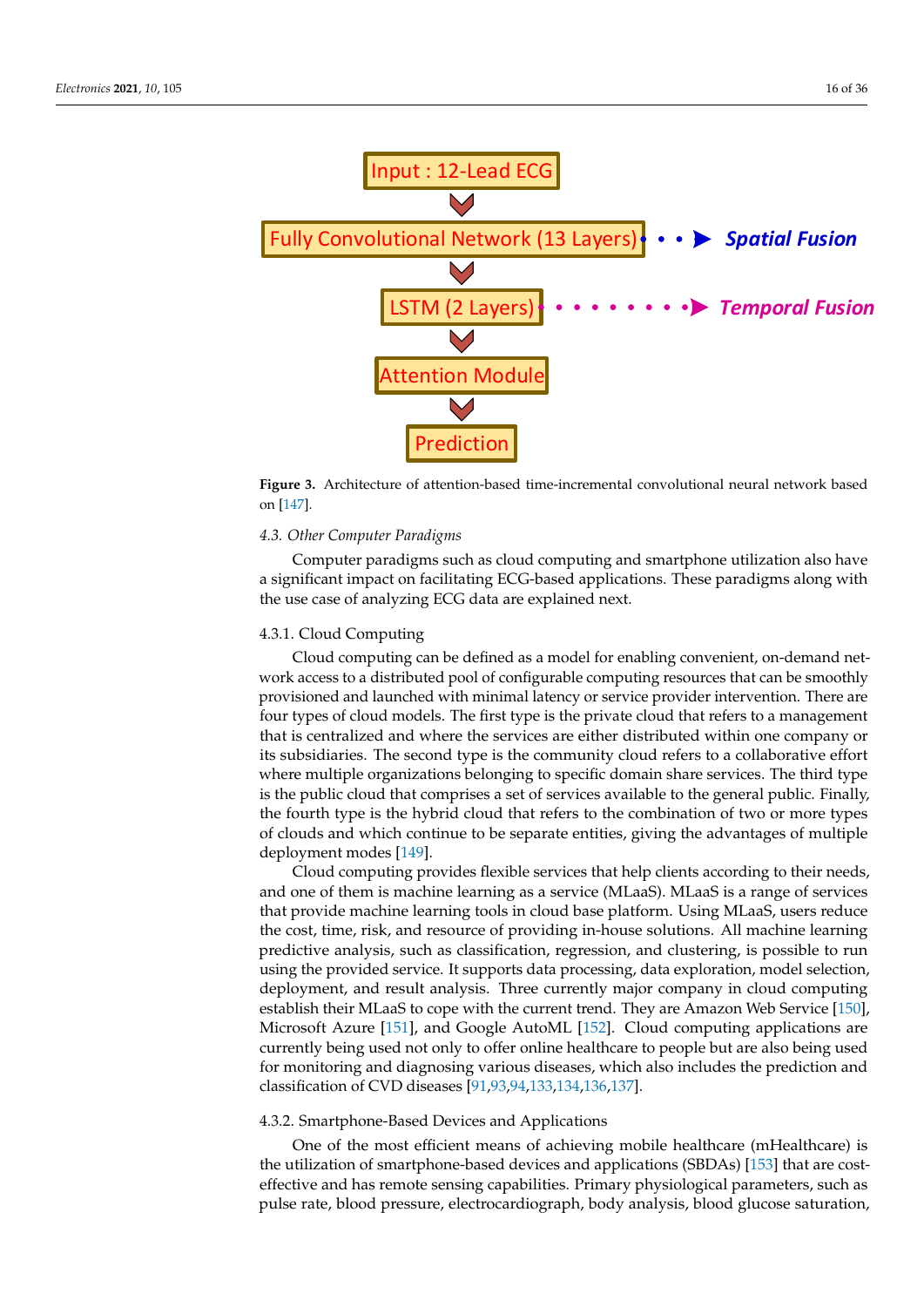weight, physical and sleeping activity, are being monitored and managed by various commercialized SBDAs. In the case of CVD prediction and classification, SBDAs have been extensively used [\[93](#page-30-23)[,94](#page-30-3)[,132](#page-31-14)[,137\]](#page-31-15). Furthermore, SBDAs offer the capability of providing telemedicine opportunities in remote locations while also enabling real-time on-site analysis and is largely due to advancements in communication standards, remote sensing, software, and cloud computing. This is especially significant in developing countries, where access to basic healthcare service is not adequate and a large number of smartphone users are from these countries. The technology assists patients in effectively managing and keeping track of their medical health while also facilitating patient-doctor interaction. Overall, the applications of SDBAs will be rise with the growing field of mHealthcare over the next decade.

4.3.3. Use Case: An Autonomic Cloud Environment for Hosting ECG Data Analysis Services

Work in [\[154\]](#page-32-11) integrated mobile computing and cloud computing to develop an autonomic system for analyzing ECG data. This autonomic cloud environment stores the recorded data related to people's health to a cloud-based information repository. Furthermore, the stored data is analyzed using software services hosted in the cloud. The system can be utilized at different locations by several users. In addition, the mobile software in the smartphone comprises configuration preferences that enable users to customize the reporting frequency in which readings are sent for remote analysis. Figure [4](#page-16-0) shows the software architecture of this autonomic system that includes services deployed at all three layers (software, platform, and infrastructure levels) of the Cloud computing stack.

<span id="page-16-0"></span>

**Figure 4.** Software architecture of the autonomic system based on [\[154\]](#page-32-11).

At the software layer, a web service is hosted by a scalable web server acting as a system's frontend where the data can be uploaded and analyzed at the client-side using the user-friendly application. At the platform level, a middleware software is utilized that is responsible for managing available resources and scheduling of computing tasks with an aim to swiftly deliver the ECG analysis results with satisfactory Quality of Service (QoS) to the user. This layer comprises three main components: Container scaling manager, Workflow Engine [\[155\]](#page-32-12), and Aneka [\[156\]](#page-32-13). Each container hosts a workflow engine that manages the execution of the ECG application. The container scaling manager instantiates more containers with an increasing number of users in order to assign user requests to workflow engines. The tasks that were created from user requests are packaged by workflow engine and then sent to Aneka which is a workload distribution and management platform in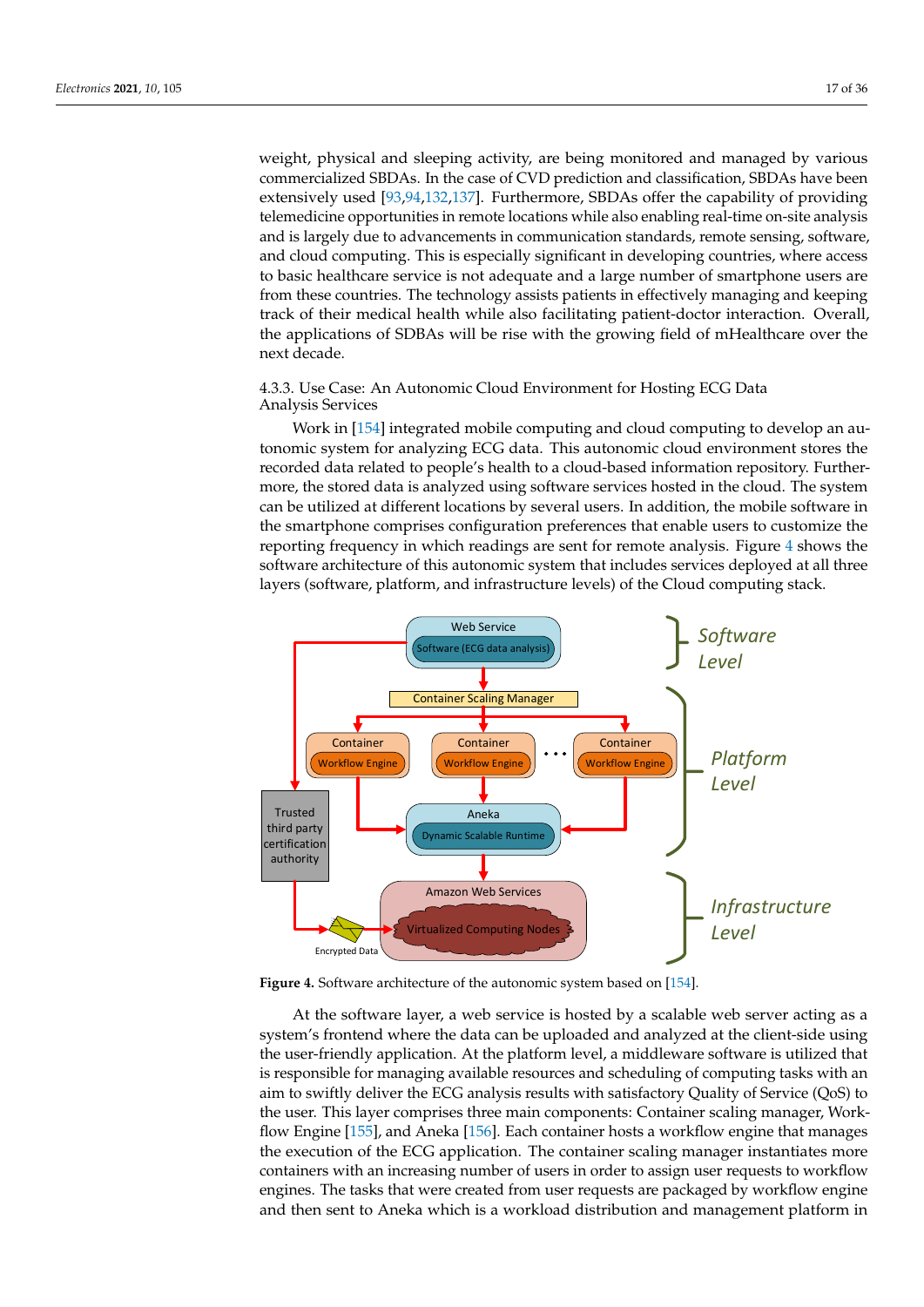Microsoft.NET framework environments and is used for accelerating applications. Furthermore, Aneka utilizes a master-worker framework to handle the communication between the infrastructure layer and the platform layer. In addition, the "Dynamic Scalable Runtime" module is implemented as part of the Aneka scheduling environment and is responsible for managing the QoS of the applications running under the software layer. At the infrastructure level, third-party infrastructure service providers such as Amazon web services [\[150\]](#page-32-7) are used that provide pay-as-you-go computing and storage services and can be deployed in several geographical locations. Finally, a trusted third-party certification authority is employed for securely storing the data in the cloud storage.

# *4.4. Existing Software Architectures for CVD Prediction and Classification*

Table [5](#page-17-0) highlights the existing software architectures utilized for CVD prediction and classification. Specifically, details regarding the type of CVD, denoising and AI techniques used, and the utilization of computer paradigms are provided. As for the selection criteria for Table [5,](#page-17-0) some of the existing software architectures, developed in the last decade, for CVD prediction and classification are considered. Overall, this survey of software architectures is intended to assist researchers in the selection of appropriate techniques and computer paradigms for the development of next-generation software architectures for CVD prediction and classification.

| Table 5. Existing software architectures for cardiovascular disease (CVD) prediction and classification. |  |  |  |
|----------------------------------------------------------------------------------------------------------|--|--|--|
|----------------------------------------------------------------------------------------------------------|--|--|--|

<span id="page-17-0"></span>

| Work    | Year | <b>CVD</b> Type            | Denoising                                   | AI<br>Technique | AI Algorithm Used                           | Cloud<br>Computing | SBDA-<br><b>Based</b> |
|---------|------|----------------------------|---------------------------------------------|-----------------|---------------------------------------------|--------------------|-----------------------|
| $[132]$ | 2010 | Arrhythmia                 | Bandpass filter                             | DL              | Artificial neural<br>network                | Not utilized       | Yes                   |
| [90]    | 2012 | Myocardial<br>infarction   |                                             | ML              | Support vector<br>machine                   | Not utilized       | No                    |
| $[133]$ | 2014 | Arrhythmia                 | PLI detection and<br>suppression [157]      | DL              | Artificial neural<br>network                | Utilized           | No                    |
| [91]    | 2015 | Arrhythmia                 |                                             | ML              | k-Nearest Neighbors<br>Classification       | Utilized           | No                    |
| $[134]$ | 2018 | Coronary artery<br>disease | Adaptive filter<br>(LMS)                    | DL              | Adaptive neuro<br>fuzzy inference<br>system | Utilized           | No                    |
| $[158]$ | 2018 | Arrhythmia                 | 1D-Median<br>Filtering                      | DL              | Deep Neural<br><b>Network</b>               | Not utilized       | No                    |
| $[159]$ | 2019 | Arrhythmia                 |                                             | DL              | Deep Neural<br><b>Network</b>               | Not utilized       | No                    |
| $[92]$  | 2019 | Coronary artery<br>disease |                                             | ML              | Support vector<br>machine                   | Not utilized       | No                    |
| $[135]$ | 2019 | Myocardial<br>infarction   | DWT-based                                   | DL              | Bidirectional, long<br>short-term memory    | Not utilized       | No                    |
| $[93]$  | 2019 | Arrhythmia                 |                                             | ML              | Random forest                               | Utilized           | Yes                   |
| [94]    | 2020 | Arrhythmia                 | Bandpass filter                             | ML              | CatBoost                                    | Utilized           | Yes                   |
| $[136]$ | 2020 | Arrhythmia                 |                                             | DL              | Convolutional<br>neural network             | Utilized           | No                    |
| $[137]$ | 2020 | Arrhythmia                 | Anti-aliasing filter<br>and low-pass filter | DL              | Convolutional<br>neural network             | Utilized           | Yes                   |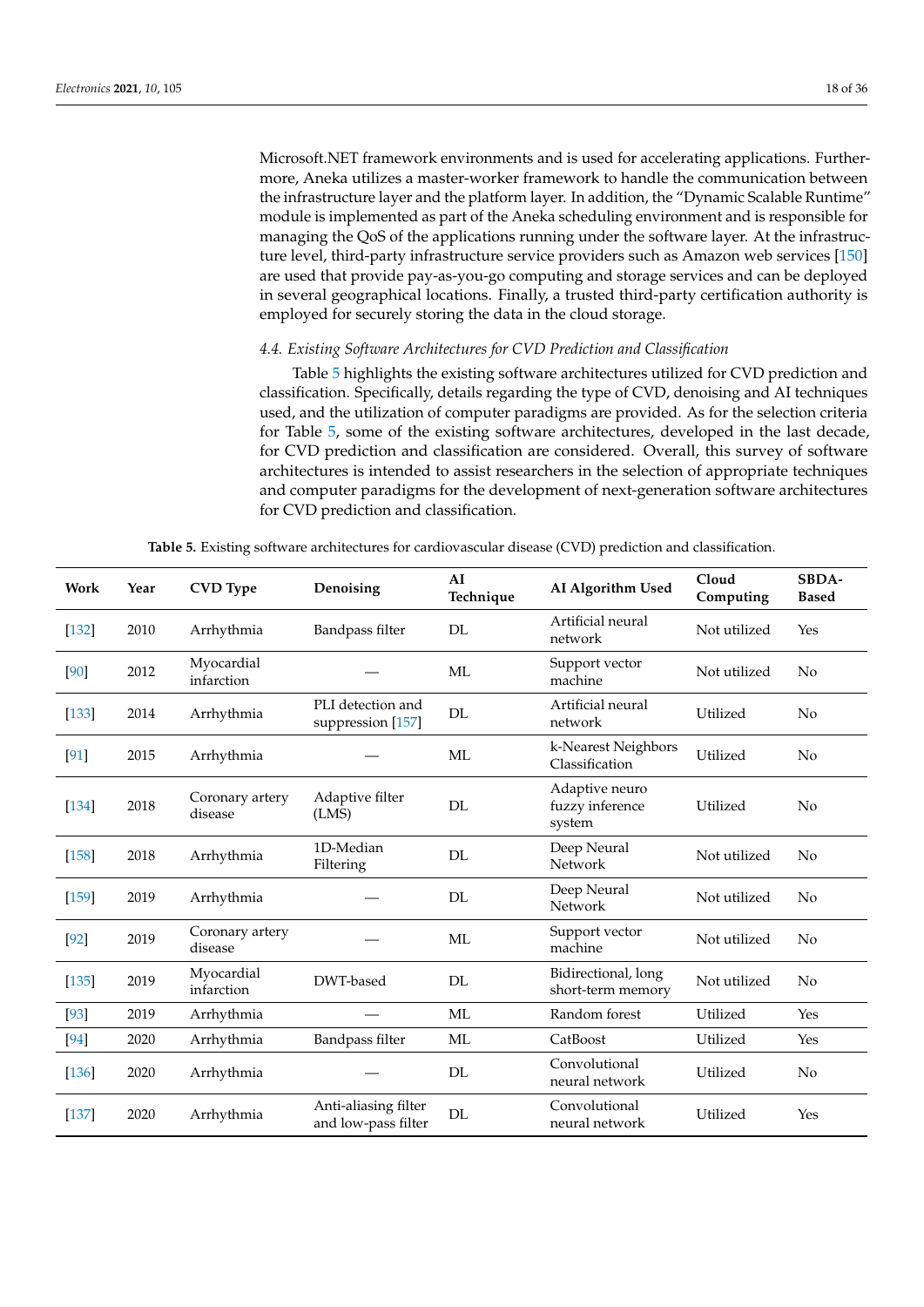# *4.5. Privacy Preservation Techniques*

With an increase in the usage of ECG signals along with the remote monitoring systems, there is a rising concern for ECG data privacy. ECG data contains sensitive information and hackers could use this information to abuse patients. Several ways could be used to steal the ECG data from monitoring systems. Hacker close to the patient can intercept the ECG data transmission between sensors and the patient's smartphone. Alternatively, the hacker could manipulate the recorded ECG signals at the decision support server, thereby changing the health status of the patient [\[160\]](#page-32-17). Another issue is the added usage of the Internet could further increase the number of security and privacy threats while also resulting in data integrity issues [\[161\]](#page-32-18). Based on the Health Insurance Portability and Accountability Act (HIPAA) [\[162\]](#page-32-19), any medical information of the patient transmitted on the Internet must be protected and secured. Specifically, the system must have the capability to offer the patient control on who cannot access the patient's data and who can. In addition, the system must have robust and effective communication and storage security. Therefore, ensuring data privacy is of prime importance for ECG monitoring systems. There exist significant work in the development of privacy preservation techniques for ECG monitoring systems. Table [6](#page-18-0) illustrates some of the existing privacy preservation techniques, developed in the last decade, for ECG monitoring systems while also highlighting whether or not they utilized the cloud computing paradigm.

<span id="page-18-0"></span>

| Work    | Year | <b>Cloud Computing</b> | Summary                                                                                                                                                                                                            |
|---------|------|------------------------|--------------------------------------------------------------------------------------------------------------------------------------------------------------------------------------------------------------------|
| $[163]$ | 2010 | Not utilized           | Secure cross-layer-based body sensor network platform comprising critical ECG<br>data identification and low-delay adaptive encryption features.                                                                   |
| $[164]$ | 2012 | Not utilized           | Homomorphic encryption and Yao's garbled circuits-based hybrid multi-party<br>computation protocol to preserve the privacy of ECG quality.                                                                         |
| $[161]$ | 2013 | Utilized               | Hiding patient's confidential information in an ECG signal by utilizing a<br>wavelet-based steganography technique that is an integration of encryption and<br>scrambling techniques.                              |
| $[165]$ | 2015 | Utilized               | Remote monitoring system utilizing fully homomorphic encryption to the ECG<br>data privacy                                                                                                                         |
| $[160]$ | 2017 | Utilized               | Public-key cryptosystem-based privacy preserving ECG monitoring system for<br>arrhythmia detection with secure communication feature.                                                                              |
| $[166]$ | 2018 | Not utilized           | Low-complexity privacy preserving compressive analysis utilizing<br>subspace-based representation for arrhythmia detection.                                                                                        |
| $[167]$ | 2018 | Not utilized           | Low-latency privacy preserving approach for ECG monitoring systems utilizing<br>several ECG features-based cryptographic key generation.                                                                           |
| $[168]$ | 2019 | Not utilized           | An Internet of things-based ECG monitoring framework that utilizes biometric<br>authentication to enable privacy preserving during sharing of ECG data.                                                            |
| $[169]$ | 2020 | Utilized               | SessionID/SessionKey-based privacy preserving compression model to enable<br>efficient ECG sharing over Internet of Medical Things.                                                                                |
| $[170]$ | 2020 | Utilized               | Internet of things-assisted ECG monitoring framework that enables secure ECG<br>data transmission by utilizing lightweight access control, while also comprising<br>of a lightweight secure health storage system. |

**Table 6.** Existing privacy preservation techniques used in ECG monitoring systems.

It is envisaged that future works on privacy preserving and security of ECG monitoring applications using blcokchain technology will be explored by researchers soon. Blockchain is a promising technology that could be utilized to provide better security of storage, transfer and access of Electronic Health Records in cloud environment [\[171,](#page-33-1)[172\]](#page-33-2). One advantage of blockchain technology is that it does not rely on trusting a third party.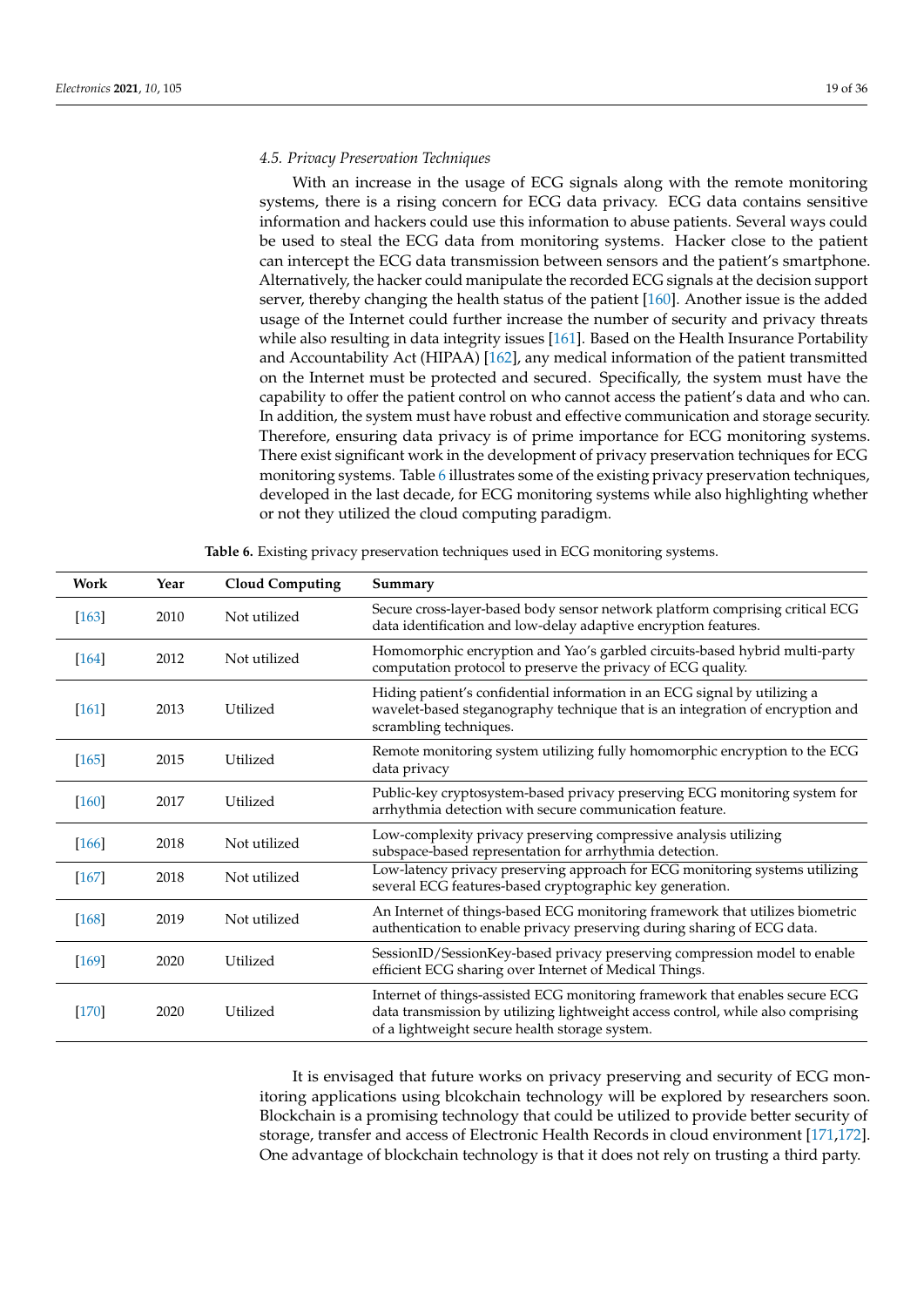# <span id="page-19-0"></span>**5. Format Interoperability Perspective**

In this section, the data format interoperability perspective of an ECG sensor is covered. A taxonomy of several ECG formats, comprising of a brief explanation of individual formats, is provided followed by a survey of existing ECG format converters to show the relationships among these ECG formats.

# *5.1. Overview of Digital ECG Formats*

The data output formats play a significant role in the selection of new ECG systems as the goal of current healthcare reforms is to achieve greater interoperability in health IT systems. Specifically, the reforms target the transfer of patient's data with ease, thereby eliminating the need for paper-based systems. However, unlike medical imaging data that is mostly standardized on DICOM and HL7 format, ECG formats do not have a standard file format. Some of the commonly used file formats for ECG data are SCP-ECG, HL7 aECG, DICOM Supp. 30, IEEE11073, XML-ECG, UNISENS, etc. Work in [\[173\]](#page-33-3) offers an in-depth review of the existing digital ECG formats. The presence of several formats for ECG poses severe interoperability issues when storing or accessing ECG data to or from the cardiovascular information system (CVIS), respectively. Specifically, the different ECG formats and their transmission options need to be addressed before installation to ensure the transferability of waveforms generated by ECG systems to CVIS. In addition, the data should be able to be shared with hopital's electronic medical records in a usable format. Figure [5](#page-22-0) illustrates an overall taxonomy of digital ECG formats and are classified based on [\[173–](#page-33-3)[175\]](#page-33-4) into seven different categories. They are as follows:

- 1 Supported by Standard Development Organizations (SDOs)
	- **–** Widely known efforts The four commonly used ECG formats supported by SDOs are HL7 annotated ECG (HL7 aECG), computer-assisted electrocardiography (SCP-ECG) Standard Communications Protocol, Medical waveform Format Encoding Rules (MFER) and Digital Imaging and Communication in Medicine (DICOM) Waveform Supplement 30. HL7 aECG [\[176\]](#page-33-5) is an ECG format based on XML and is an American standard from the American National Institute of Standards (ANSI). The SCP-ECG [\[177\]](#page-33-6) is a binary encoding ECG format specification approved by the European Committee for Standardization (CEN) and is specifically intended for short-term diagnostic ECGs. Descriptions of the content and structure of the information to be transmitted between digital ECG devices and host ECG systems are presented in this format. The MFER [\[178\]](#page-33-7) format, a Japanese standard, specializes in medical waveforms (EEG, respiratory waveforms, ECG etc.). This format is sponsored by the Japanese Healthcare Information systems Industry Association (JAHIS). Finally, DICOM Complement 30 [\[179\]](#page-33-8) is a DICOM expansion for the regulation of biomedical signals such as ECG waveforms.
	- **–** The X73 FamilyVital Signs Information Representation (VSIR) format, ENV 13734, also known as VITAL [\[180\]](#page-33-9) was one of the first ECG formats in the X73 family and comprises of information and service model of object-oriented domains. The VSIR model is further improved by FEF, ENV 14271 [\[181\]](#page-33-10) by considering the comprehensive nomenclature of biomedical measurements, comprising of data items observed in intensive care units, anesthesia departments, and clinical labs, including neurology. Finally, an update of both the VSIR and FEF versions is the IEEE P11073-10306 X73PoC (X73-Point of Care) specialization for ECG devices [\[182\]](#page-33-11) format. The object-oriented design and study of the virtual ECG interface and the virtual medical system knowledge data model exchanged with the ECG are discussed in this format.
- 2 Binary Formats

Holter applications utilize a specific ECG format, for recording a large amount of data, which is based on the requirements given by the International Society for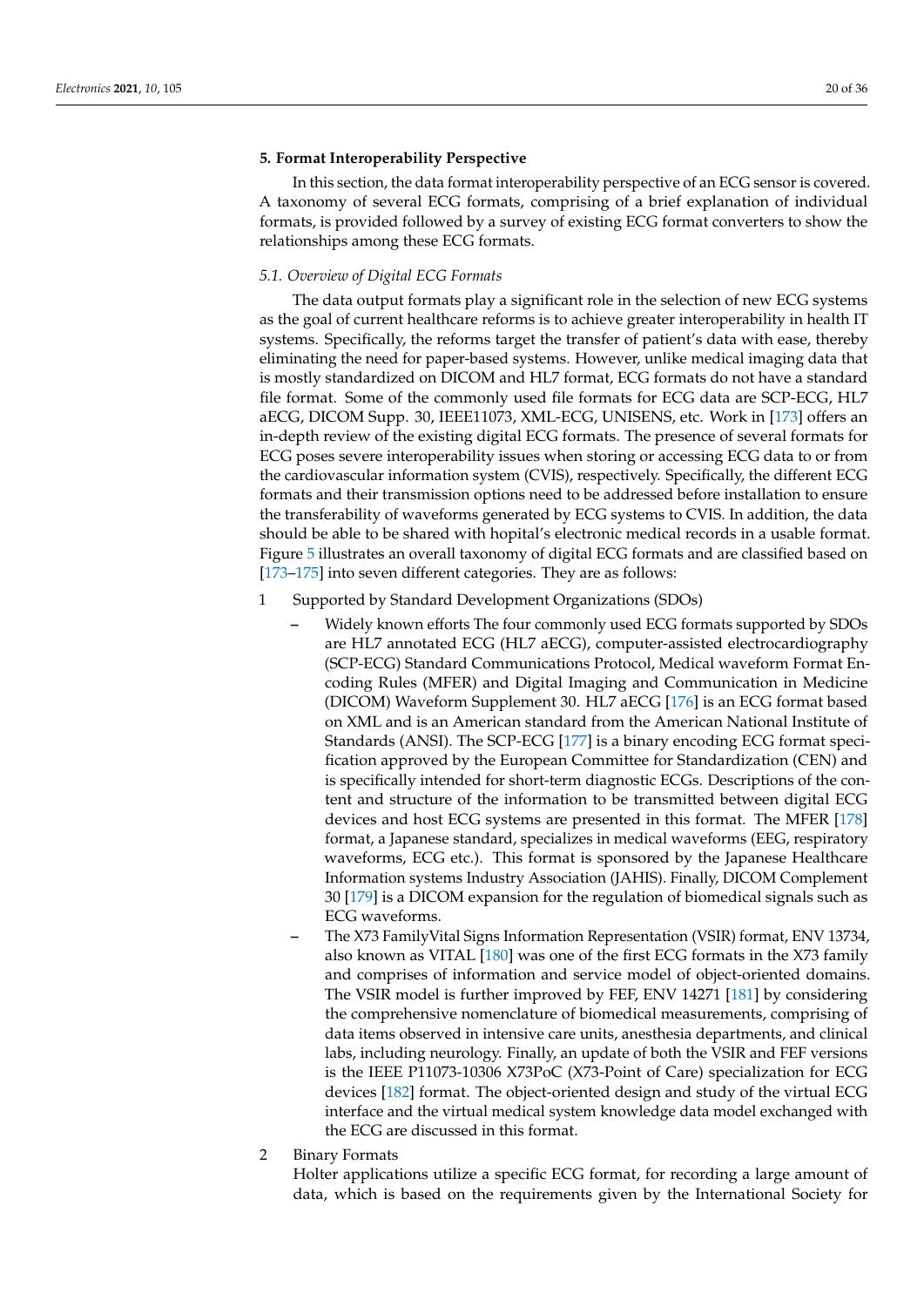Holter and Noninvasive Electrocardiology (ISHNE) [\[183](#page-33-12)[,184\]](#page-33-13). The Hierarchical Data Format (HDF) is another binary ECG format that is utilized for high-resolution ECG signals [\[185\]](#page-33-14). In particular, HDF offers a collection of file formats and libraries that have been built to store and organize broad numerical data volumes [\[186\]](#page-33-15). Work in [\[187\]](#page-33-16) suggested an improvement to the protocol of SCP-ECG and named it e-SCP-ECG+. More vital signs as well as demographic data can be handled by the revised format while also resolving some of the disadvantages of the previous protocol by creating new tags and parts.

- 3 XML proposals
	- **–** General PurposeThe Philips XML format [\[188\]](#page-33-17) utilizes XML Schema Language and is available online along with the electrocardiograph documentation. This format uses a lossless algorithm to compress the ECG waveform data and utilizes a base 64 encoding scheme to encode the data into ASCII characters. Moreover, Scalable Vector Graphics (SVG) is the design format used by Philips XML and is capable of communicating with other display standards such as HL7 aECG or IHE Fetch ECG [\[189,](#page-33-18)[190\]](#page-33-19). I-Med [\[191\]](#page-33-20) consists of a domain-independent framework for transferring many forms of medical records, including ECG information, which can be explained by primary features such as QRS length and text-based interpretations. Work in [\[192\]](#page-33-21) proposed a template solution called ecgML, for ECG data representation and exchange, to easily incorporate ECG data into electronic health records (EHRs) and medical guidance. The XML-ECG format was proposed in [\[193\]](#page-33-22) compared to other XML-based ECG variants, like HL7 aECG which ecgML, and consists of a simple structure of just six modules and is more readable.
	- **–** Environment SpecificTo overcome the technical limitations of mobile devices, the Mobile ElectroCardioGraphy Markup Language (mECGML) [\[194\]](#page-33-23), which is a minimal XML format intended primarily for ECG sharing data and storing on smartphones, was proposed. Work in [\[195\]](#page-33-24) proposed awareness of ECG, which is an XML-based markup language that offers information resources and expands reference criteria for ECG, to log a patient's heart telemonitoring during daily operations. For the storage and archiving of sensor data from multiple recording systems, the Unified Data Format for Multi SENSor Data (UNISENS) format [\[196\]](#page-33-25) was proposed. Several data types can be recorded in the format, such as events e.g. artifact areas, cause annotations, etc.), constant signals (e.g., thoracic impedance, ECG, acceleration, etc., and other biological values (e.g., breathing rhythm, blood pressure, pulse rate, etc.). The XML-BSPM format was suggested in [\[197\]](#page-33-26) to promote the Body Surface Potential Map (BSPM) methods and was also checked alongside the Web-based XML-BSPM viewer [\[198\]](#page-33-27).
- 4 Intended for Neurophysiology

For the neurophysiology environment, there is a need to record and transmit several biological signals such as the electrooculogram (EOG), the electroencephalogram (EEG) the electromyogram (EMG), etc. The standards developed to manage these signals can also be used to store ECG signals.

**–** Data Format FamilyOne of the leading initiatives is the data format family that comprises multipurpose protocols. The European Data Format (EDF) [\[199\]](#page-33-28) is one of the first Data Format Family initiatives and has a 16-bit format designed for time series conversion, like polygraphic storage. In addition, EDF is simpler and supports multiple scaling factors and sampling rates. Furthermore, the EDF protocol was enhanced to EDF+ [\[200\]](#page-34-0), which included several changes, such as the ability to obtain intermittent records or the support of moment annotations, such as parameters of the ECG. To overcome certain limitations of EDF, the General Data Format (GDF) was proposed in [\[201\]](#page-34-1) and supports many helpful applications that are not widely implemented in other formats only while providing a common event coding scheme. A 24-bit variant of the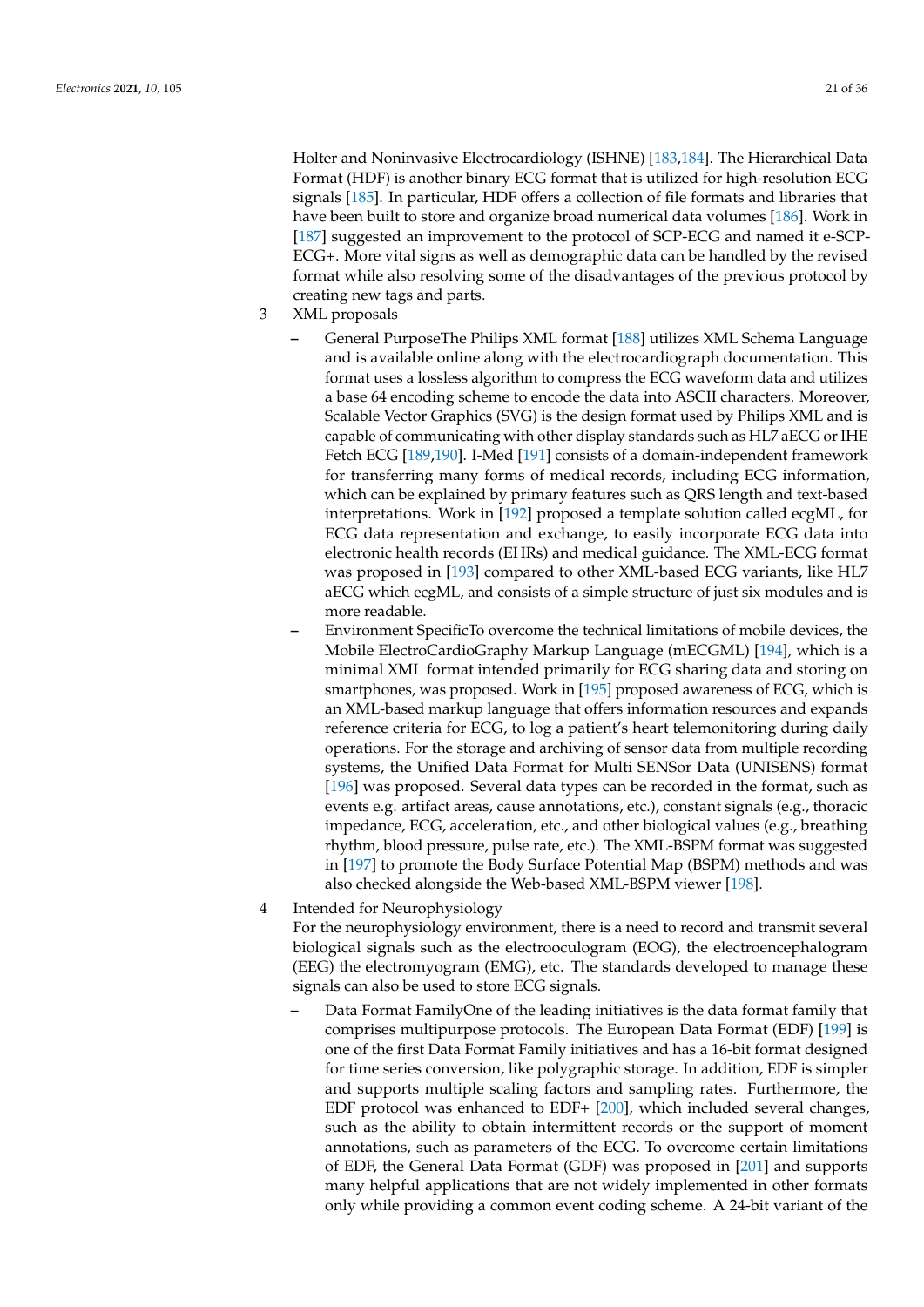EDF 16-bit template, known as BioSemi Data Format (BDF) [\[201\]](#page-34-1), was proposed that supports EEG, BSPM, and EMG applications. Finally, an XML-based EDF extension is proposed in [\[202\]](#page-34-2). This format is defined by Neurotronic and is called the OpenXDF protocol.

- **–** Others E1467 standard [\[203\]](#page-34-3) is utilized to enable the free exchange of digital neurophysiological data among different computer systems. For some neurophysiological studies, this framework offers a method for waveform data exchange while also offering the ability to distort and label waveform data. Furthermore, ECG waveforms are also provided by the standard. Another digital biomedical signal format was proposed in [\[204\]](#page-34-4), known as the signal interchange format (SIGIF), Supporting both raw and interpreted data, multiple mechanisms and representations of the signal, different epochs, and external analysis. The EBS file format [\[205,](#page-34-5)[206\]](#page-34-6) is binary and is utilized for saving Time-series multichannel recordings and related metadata. Specifically, this format can handle various biomedical data types such as EEG, ECG, MEG, ECoG, and other polygraphic recordings. An XML-based format is proposed in [\[207\]](#page-34-7) to address the inherent incompatibility of different formats that are utilized for storing digital biomedical time-series signals. Finally, an interleaved file format (IFF) based format for physiological data called IFFPHYS is proposed in [\[208\]](#page-34-8).
- 5 DatabasesSeveral ECG databases offer their open data format. For instance, the Physionet database [\[13\]](#page-27-9) offers the format of the Waveform Database. The Massachusetts Institute of Technology-Beth Israel Hospital (MIT-BIH) [\[14\]](#page-27-10), the American Heart Association (AHA) [\[209\]](#page-34-9), CSE [\[210](#page-34-10)[–212\]](#page-34-11), and the PTB-XL [\[175\]](#page-33-4) are among the other databases.
- 6 IHE (Cardiology Framework) The goal of the IHE Cardiology System is to incorporate current standards and promote cardiology workflow, sharing information, and patient care. Retrieve ECG for Display (ECG) [\[213\]](#page-34-12) stable final text is one of the IHE Cardiology System integration profiles and provides enterprise-wide access to ECG documents for analysis using the Portable Document Format (PDF) with vector sketch or the type format of SVG + XML Multipurpose Internet Mail Extensions. The integration profile of the Resting ECG Workflow (REWF) [\[214\]](#page-34-13) describes the workflow linked to automated electrocardiography. The REWF profile that complies with the requirements outlined in the retrieval ECG document for the display transaction is submitted to the displayable ECGs Waveform Communication Management (WCM) [\[215\]](#page-34-14) is an upcoming IHE-PCD profile that provides a way to pass near-real-time waveform data between a gateway and a health care information system using ISO/IEEE nomenclature and HL7 v2 observation messages. Instead of bit maps or PDF files, data packets in WCM will comprise raw data. Finally, standard export data format (SEAMAT) [\[174\]](#page-33-29) was developed by the Japanese Circulation Society to export data belonging to ECG, catheterization, and ultrasound cardiography to external storage.
- 7 Ontologies ECG ontology based on the SCP-ECG file structure was proposed in [\[216\]](#page-34-15) to integrate and provide seamless access to heterogeneous sources in the form of an electronic health record [\[217\]](#page-34-16). The National Center for Biomedical Ontology (NCBO) Bio-Portal has developed an ontology-based annotation [\[218\]](#page-34-17) to describe ECGs, their methods of capture, and their waveforms. An ontology and conceptual modeling study group named NEMO (Portuguese Nucleo de Estudos em Modelagem Conceitual e Ontologias) [\[219\]](#page-34-18) have created another ontology-based annotation.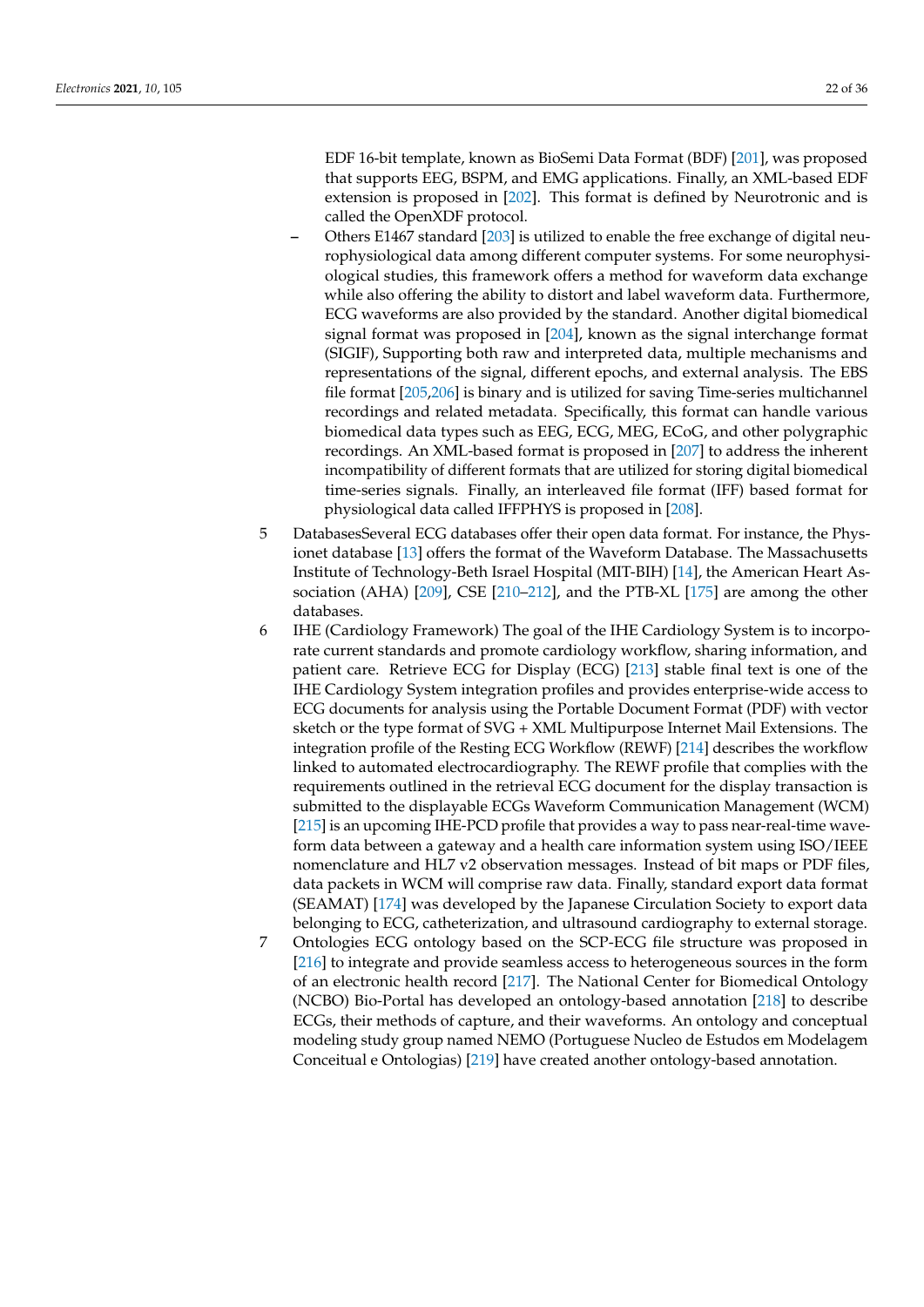<span id="page-22-0"></span>

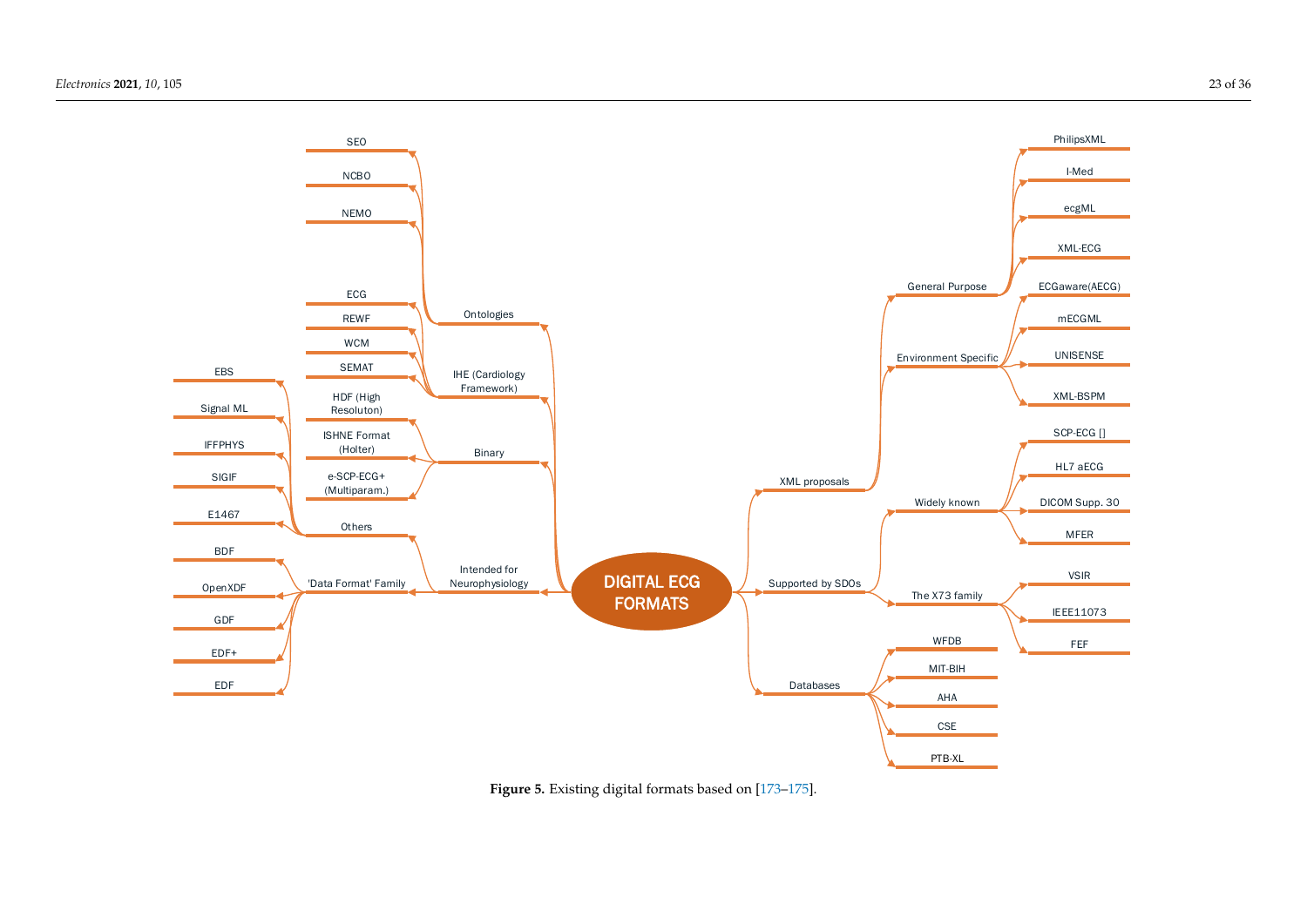# *5.2. Relationships among Digital ECG Formats*

Table [7](#page-24-1) shows the survey of current ECG format converters available in the literature. Specifically, the table offers details regarding the format input and output type, whether or not the conversion process is reversible, and a brief description of ECG format converters. This survey is intended to assist the researchers in understanding the relationship among several ECG formats, thereby facilitating them in the selection of an appropriate ECG format for their future ECG systems.

| Work    | Year | <b>Input Format</b><br><b>Type</b> | <b>Output Format</b><br><b>Type</b> | Conversion<br><b>Process</b> | Remarks                                                                                                                                                                                                           |
|---------|------|------------------------------------|-------------------------------------|------------------------------|-------------------------------------------------------------------------------------------------------------------------------------------------------------------------------------------------------------------|
| $[220]$ | 2003 | SCP-ECG                            | <b>DICOM</b>                        | Not reversible               | Using an online SCP-ECG to DICOM<br>adapter to translate the SCP-ECG<br>signals into the DICOM medical<br>environment.                                                                                            |
| $[221]$ | 2005 | <b>SCP-ECG</b>                     | <b>DICOM</b>                        | Not reversible               | SCP-ECG to DICOM one-way<br>mapping comprising a viewer for the<br>two formats.                                                                                                                                   |
| $[222]$ | 2004 | PhilipsXML                         | HL7 aECG                            | Not reversible               | Conversion of Philips XML ECGs<br>into the HL7 aECG by utilizing a<br>PC-based application.                                                                                                                       |
| $[223]$ | 2007 | <b>SCP-ECG</b>                     | GDF, HL7 aECG                       | Reversible                   | Usage of GDF as an intermediate<br>framework to allow the two-way<br>conversion between the formats<br>SCP-ECG and HL7 aECG.                                                                                      |
| $[224]$ | 2008 | <b>SCP-ECG</b>                     | XML                                 | Reversible                   | Integrating SCP-ECG files by<br>utilizing a backward-compatible ECG<br>adapter to convert into XML-based<br>relational databases.                                                                                 |
| [225]   | 2008 | MIT-BIH                            | ecgML                               | Not reversible               | Offers an ECG converter to support<br>users using applications based on<br>ecgML.                                                                                                                                 |
| $[226]$ | 2010 | <b>IEEE P11073</b>                 | <b>SCP-ECG</b>                      | Reversible                   | Mapping of necessary classes and<br>attributes to minimize the SCP-ECG<br>fields and sections for IEEE P11073.                                                                                                    |
| $[227]$ | 2004 | SCP-ECG + VSIR                     | HL7 aECG                            | Not reversible               | The HL7 aECG file is created by an<br>automated signal processing tool<br>named HES-EKG by combining the<br>patient and raw data from the<br>SCP-ECG record.                                                      |
| $[228]$ | 2004 | <b>SCP-ECG</b>                     | XML and ASCII                       | Not reversible               | The XML and ASCII-based formats<br>are accessed by transcoding the<br>SCP-ECG input files received from<br>the database.                                                                                          |
| $[229]$ | 2007 | ecgML and HL7<br>aECG              | ASCII and XML                       | Not reversible               | Based on [228], access to the database<br>through PHP web application is<br>provided, and the extension includes<br>new formats. In addition, rendering<br>ECG signals are achieved through<br>different viewers. |
| $[230]$ | 2005 | SCP-ECG                            | UNIPRO and<br><b>SIFOR</b>          | Reversible                   | SCP-ECG as the central format based<br>multiple format converter tool.                                                                                                                                            |

# **Table 7.** Survey on existing ECG format converters.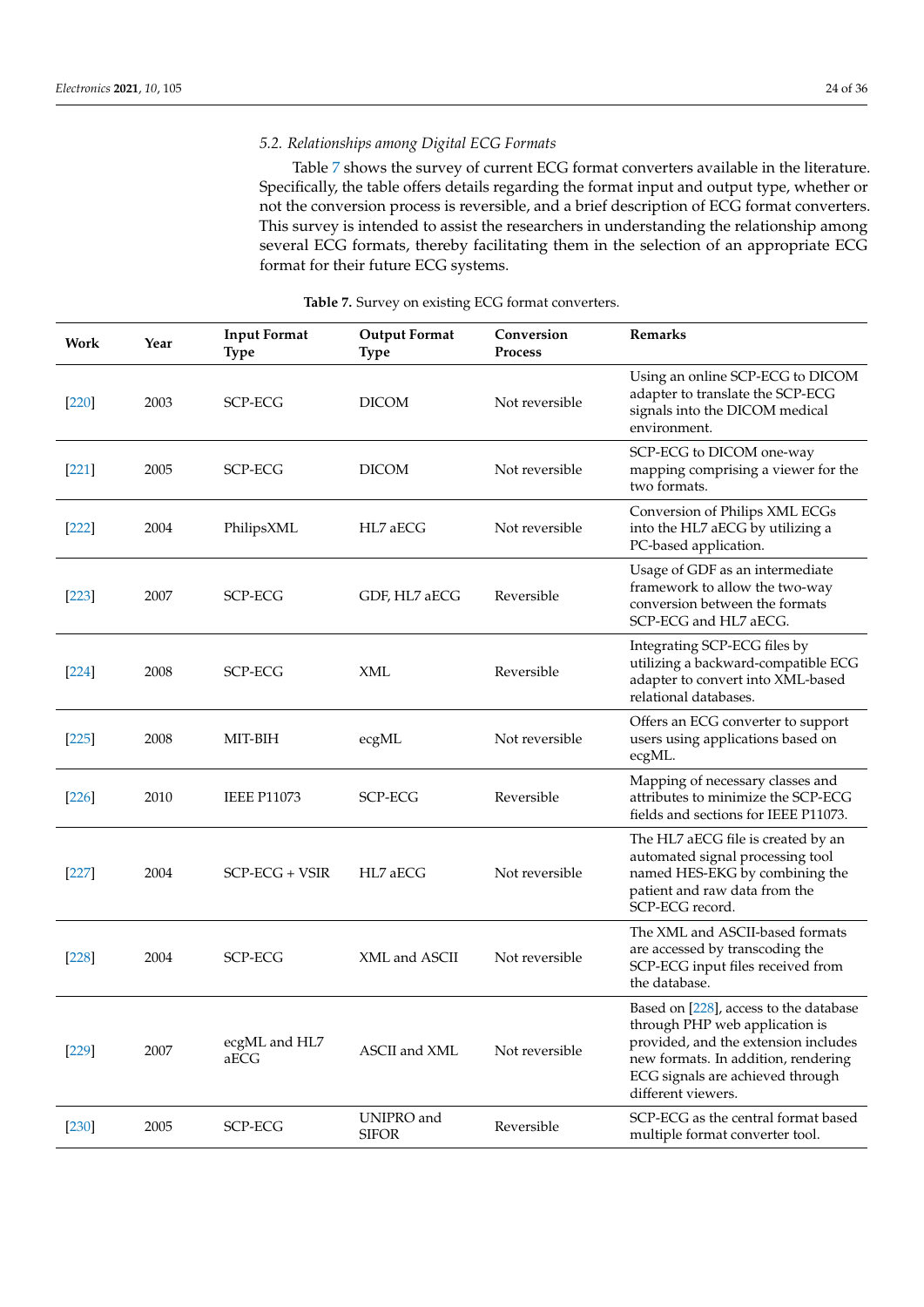<span id="page-24-1"></span>

| Work    | Year | <b>Input Format</b><br><b>Type</b>             | <b>Output Format</b><br><b>Type</b>      | Conversion<br><b>Process</b> | <b>Remarks</b>                                                                                                                                                                                                                                                                                                                                  |
|---------|------|------------------------------------------------|------------------------------------------|------------------------------|-------------------------------------------------------------------------------------------------------------------------------------------------------------------------------------------------------------------------------------------------------------------------------------------------------------------------------------------------|
| $[231]$ | 2008 | SCP-ECG,<br>UNIPRO, and HL7<br>aECG            | <b>DICOM</b>                             | Not reversible               | An enhancement to [230] that is<br>based on the combination of the open<br>standards within a DICOM-based<br>picture archiving and communication<br>system (PACS).                                                                                                                                                                              |
| $[193]$ | 2007 | SCP-ECG, ECG-9x,<br>MFER, and HL7<br>aECG      | XML-ECG                                  | Reversible                   | A converter to check the<br>compatibility of XML-based ECG<br>format with other ECG formats.                                                                                                                                                                                                                                                    |
| $[232]$ | 2010 | PhilipsXML and<br><b>SCP-ECG</b>               | <b>DICOM</b>                             | Not reversible               | A 12-lead ECG system based on<br>PACS consisting of two converters is<br>presented.                                                                                                                                                                                                                                                             |
| $[233]$ | 2010 | SCP-ECG, HL7<br>aECG, DICOM,<br>and PhilipsXML | XML-based<br>format                      | Not reversible               | A Java-based application to convert<br>an XML-based central format.                                                                                                                                                                                                                                                                             |
| $[234]$ | 2011 | MIT-BIH,<br>SCP-ECG, and<br>HL7 aECG           | <b>ECG</b> ontology                      | Reversible                   | A hypothesis to check the possibility<br>of semantic integration among ECG<br>data formats utilizing ECG ontology<br>as reference.                                                                                                                                                                                                              |
| [235]   | 2017 | <b>SCP-ECG</b>                                 | <b>MFER</b>                              | Not reversible               | Conversion of the digital SCP-ECG<br>used in clinical practice to the MFER<br>standard for use in health care.<br>Specifically, the structure of each<br>section of SCP-ECG is converted to<br>the format comprising of tag, length,<br>and value and expressed in MFER<br>format using different tags according<br>to the expression contents. |
| [236]   | 2018 | raw ECG                                        | SCP-ECG, HL7<br>aECG and ISHNE<br>format | Reversible                   | An adapter system named<br>ECGConvert offers interoperability<br>on raw ECG to HL7 aECG and<br>SCPECG, while also supporting<br>ISHNE format to HL7 aECG<br>conversion.                                                                                                                                                                         |

**Table 7.** *Cont.*

# <span id="page-24-0"></span>**6. Conclusions and Future Directions**

ECG sensors have been studied thoroughly in the literature. However, several distinct aspects of these sensors pose significant challenges for the researchers, clinicians, and other users to select these devices based on their requirements. In this article, a comprehensive survey of ECG sensors from the perspective of their hardware components, software algorithms and data format interoperability is carried out. The hardware perspective is covered by introducing the general hardware architecture of an ECG sensor and categorizing it into three main units: sensing, communication and battery unit. In addition, several components and technologies belonging to these units are briefly discussed. In the software perspective, various techniques including denoising, machine learning and deep learning used in processing of ECG signals are discussed while also introducing the other computer paradigms such as cloud computing and smartphone-based applications that facilitates in the development of ECG monitoring systems. In addition, a survey of existing literature on ECG monitoring software architectures is carried out by highlighting the usage of these techniques and computer paradigms followed by a study on the existing privacy preservation techniques used in ECG monitoring systems. Finally, in the ECG data format interoperability perspective, a taxonomy of several ECG formats is provided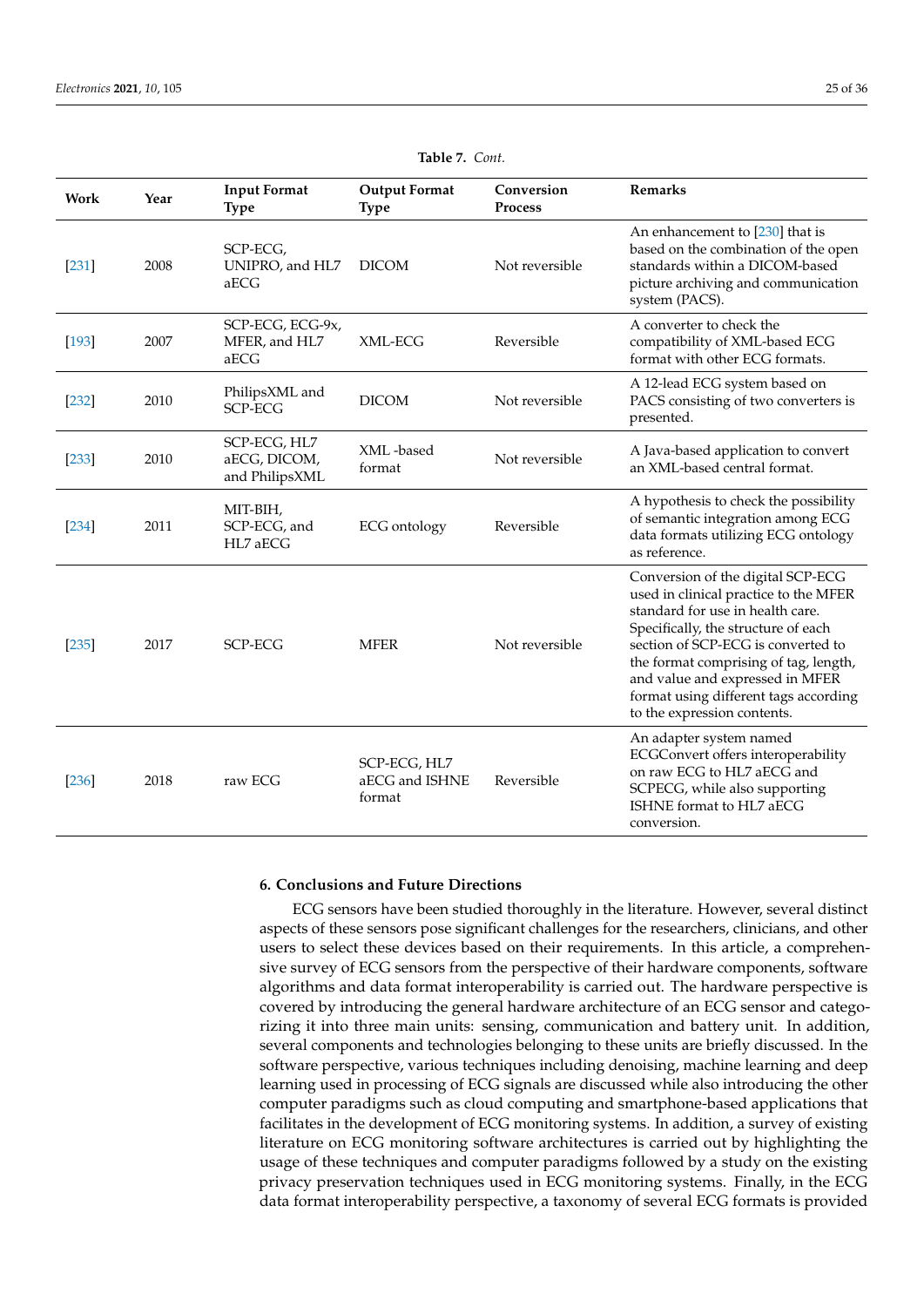comprising of a brief description on each of the individual format. Moreover, a survey on existing converters for different ECG formats is carried out, thereby highlighting the relationship among these formats. Overall, this article assists researchers in identifying future room for improvements from the three perspectives (hardware, software, and format interoperability) and facilitates the development of modern ECG sensors that are suitable and approved for adoption in real clinical settings. As part of the future directions, an investigation on robotics and healthcare automation and its impact on the current and nextgeneration monitoring systems will be carried out. Moreover, another possible research direction would be to explore ways to better integrate several IoT technologies and other connected devices (especially when the patient is in a mobile unit such as an ambulance) for the enhancement of the current ECG monitoring systems.

**Author Contributions:** K.H. wrote the original draft, carried out the literature review, and contributed to the main idea, content, and flow of the article. M.S.M.Z. supervised this study and was in charge of overall direction and planning. M.S.M.Z. and S.U.H. contributed to the writing of the manuscript. S.H. and S.M. reviewed the manuscript and provided valuable suggestions to further refine the manuscript. All authors have read and agreed to the published version of the manuscript.

**Funding:** This research has been supported by the Yayasan Universiti Teknologi PETRONAS Fundamental Research Grant (YUTP-FRG) under Grant 015LC0-244.

**Conflicts of Interest:** The authors declare no conflict of interest.

## **Abbreviations**

The following abbreviations are used in this manuscript:

| ADC          | Analog-to-digital converter                                   |
|--------------|---------------------------------------------------------------|
| <b>AODV</b>  | Ad hoc On-Demand Distance Vector                              |
| AI           | Artificial intelligence                                       |
| <b>ANN</b>   | Artificial neural network                                     |
| AWS          | Amazon Web Service                                            |
| <b>ANSI</b>  | American National Institute of Standards                      |
| AHA          | American Heart Association                                    |
| ATI-CNN      | Attention-based time-incremental convolutional neural network |
| <b>BWD</b>   | Body-worn devices                                             |
| <b>BSPM</b>  | <b>Body Surface Potential Map</b>                             |
| <b>BDF</b>   | BioSemi Data Format                                           |
| <b>CNN</b>   | Convolutional neural network                                  |
| <b>CVD</b>   | Cardiovascular Disease                                        |
| <b>CBA</b>   | Commercial building automation                                |
| <b>CVIS</b>  | Cardiovascular information system                             |
| <b>DSSS</b>  | Direct sequence spread spectrum                               |
| <b>DWT</b>   | Discrete wavelet transform                                    |
| DI.          | Deep learning                                                 |
| <b>DICOM</b> | Digital Imaging and Communication in Medicine                 |
| ECG          | Electrocardiogram                                             |
| <b>HER</b>   | Electronic Health Record                                      |
| EOG          | Electrooculogram                                              |
| EEG          | Electroencephalogram                                          |
| EMG          | Electromyogram                                                |
| <b>EMU</b>   | <b>Energy Management Unit</b>                                 |
| <b>EHRs</b>  | Electronic health records                                     |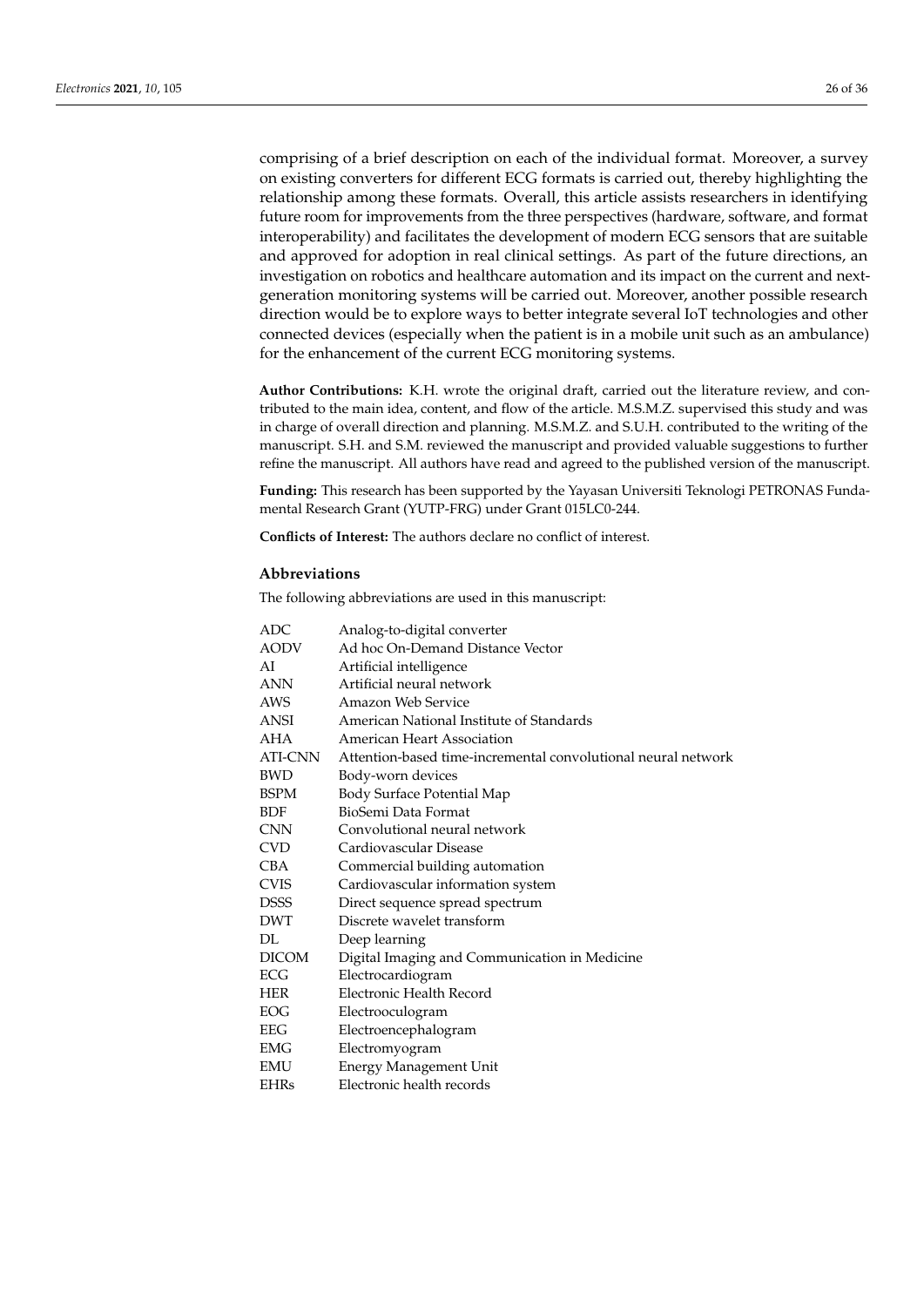| FFT          | Fast Fourier transform                                             |
|--------------|--------------------------------------------------------------------|
| FHSS         | Frequency hopping spread spectrum                                  |
| GDF          | General Data Format                                                |
| HPF          | High pass filter                                                   |
| HА           | Home automation                                                    |
| HIPAA        | Health Insurance Portability and Accountability Act                |
| HDF          | Hierarchical Data Format                                           |
| IrDA         | Infrared Data Association                                          |
| IR           | Infrared                                                           |
| <b>ISHNE</b> | International Society for Holter and Noninvasive Electrocardiology |
| IFF          | Interleaved file format                                            |
| JAHIS        | Japanese Healthcare Information Systems Industry Association       |
| Li-Ion       | Lithium-Ion                                                        |
| <b>LPF</b>   | Low pass filter                                                    |
| LMS          | Least Mean Squares                                                 |
| <b>LSTM</b>  | Long short-term memory                                             |
| <b>MICS</b>  | Medical Implant Communication System                               |
| MSE          | Mean-squared error                                                 |
| МL           | Machine learning                                                   |
| <b>MLaaS</b> | Machine learning as a service                                      |
| mHealthcare  | Mobile healthcare                                                  |
| MFER         | Medical waveform Format Encoding Rules                             |
| mECGQML      | Mobile ElectroCardioGraphy Markup Language                         |
| MIT-BIH      | Massachusetts Institute of Technology-Beth Israel Hospital         |
| <b>NIST</b>  | National Institute of Standard and Technology                      |
| NCBO         | National Center for Biomedical Ontology                            |
| P/C          | Programmer/controller                                              |
| PDF          | Portable Document Format                                           |
| PACS         | Picture archiving and communication system                         |
| <b>RPI</b>   | Raspberry PI                                                       |
| RLS          | Recursive Least-Squares                                            |
| <b>REWF</b>  | Resting ECG Workflow                                               |
| STFT         | Short-time Fourier transform                                       |
| SVM          | Support vector machine                                             |
| SЕ           | Smart energy                                                       |
| SBDAs        | Smartphone-based devices and applications                          |
| SDOs         | <b>Standard Development Organizations</b>                          |
| SVG          | Scalable Vector Graphics                                           |
| <b>SIGIF</b> | Signal interchange format                                          |
| TA           | Telecom applications                                               |
| <b>VSIR</b>  | Vital Signs Information Representation                             |
| WHO          | World Health Organization                                          |
| <b>WSA</b>   | Wireless sensor applications                                       |
| <b>WLAN</b>  | Wireless networks                                                  |
| WT           | Wavelet transform                                                  |
| <b>WTA</b>   | Winner-take-all                                                    |
| <b>WCM</b>   | <b>Waveform Communication Management</b>                           |

# **References**

- <span id="page-26-0"></span>1. Arji, G.; Ahmadi, H.; Nilashi, M.; Rashid, T.A.; Hassan Ahmed, O.; Aljojo, N.; Zainol, A. Fuzzy logic approach for infectious disease diagnosis: A methodical evaluation, literature and classification. *Biocybern. Biomed. Eng.* **2019**, *39*, 937–955. [\[CrossRef\]](http://doi.org/10.1016/j.bbe.2019.09.004) [\[PubMed\]](http://www.ncbi.nlm.nih.gov/pubmed/32287711)
- <span id="page-26-1"></span>2. Tayefi, M.; Tajfard, M.; Saffar, S.; Hanachi, P.; Amirabadizadeh, A.R.; Esmaeily, H.; Taghipour, A.; Ferns, G.A.; Moohebati, M.; Ghayour-Mobarhan, M. hs-CRP is strongly associated with coronary heart disease (CHD): A data mining approach using decision tree algorithm. *Comput. Methods Programs Biomed.* **2017**, *141*, 105–109. [\[CrossRef\]](http://dx.doi.org/10.1016/j.cmpb.2017.02.001) [\[PubMed\]](http://www.ncbi.nlm.nih.gov/pubmed/28241960)
- <span id="page-26-2"></span>3. Patel, S.; Park, H.; Bonato, P.; Chan, L.; Rodgers, M. A review of wearable sensors and systems with application in rehabilitation. *J. Neuroeng. Rehabil.* **2012**, *9*, 1–17. [\[CrossRef\]](http://dx.doi.org/10.1186/1743-0003-9-21) [\[PubMed\]](http://www.ncbi.nlm.nih.gov/pubmed/22520559)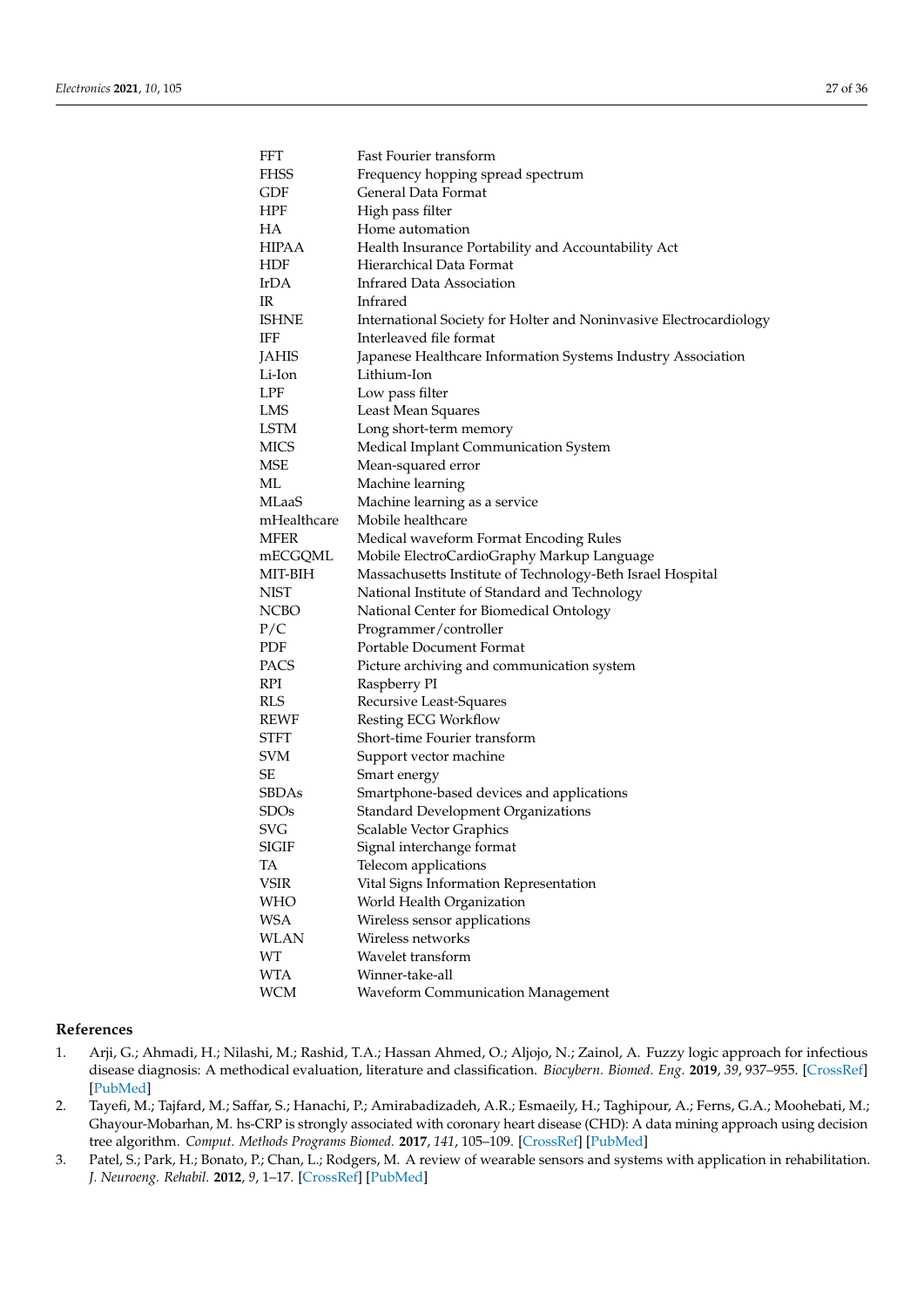- <span id="page-27-0"></span>4. Baig, M.M.; Gholamhosseini, H.; Connolly, M.J. A comprehensive survey of wearable and wireless ECG monitoring systems for older adults. *Med. Biol. Eng. Comput.* **2013**, *51*, 485–495. [\[CrossRef\]](http://dx.doi.org/10.1007/s11517-012-1021-6)
- <span id="page-27-1"></span>5. Jain, P.K.; Tiwari, A.K. Heart monitoring systems-A review. *Comput. Biol. Med.* **2014**, *54*, 1–13. [\[CrossRef\]](http://dx.doi.org/10.1016/j.compbiomed.2014.08.014)
- <span id="page-27-2"></span>6. Haritha, C.; Ganesan, M.; Sumesh, E.P. A survey on modern trends in ECG noise removal techniques. In Proceedings of the International Conference on Circuit, Power and Computing Technologies (ICCPCT), Nagercoil, India, 18–19 March 2016; pp. 1–7. [\[CrossRef\]](http://dx.doi.org/10.1109/ICCPCT.2016.7530192)
- <span id="page-27-3"></span>7. Ramasamy, S.; Balan, A. Wearable sensors for ECG measurement: A review. *Sens. Rev.* **2018**. [\[CrossRef\]](http://dx.doi.org/10.1108/SR-06-2017-0110)
- <span id="page-27-4"></span>8. Serhani, M.A.; El Kassabi, H.T.; Ismail, H.; Nujum Navaz, A. ECG Monitoring Systems: Review, Architecture, Processes, and Key Challenges. *Sensors* **2020**, *20*, 1796. [\[CrossRef\]](http://dx.doi.org/10.3390/s20061796)
- <span id="page-27-5"></span>9. WHO. *The Atlas of Heart Disease and Stroke/Judith Mackay and George Mensah with Shanthi Mendis and Kurt Greenland*; World Health Organization: Geneva, Switzerland, 2004.
- <span id="page-27-6"></span>10. Felman, A. Cardiovascular Disease: Types, Symptoms, Prevention, and Causes. 2019. Available online: [https://www.](https://www.medicalnewstoday.com/articles/257484) [medicalnewstoday.com/articles/257484](https://www.medicalnewstoday.com/articles/257484) (accessed on 3 September 2020).
- <span id="page-27-7"></span>11. Laguna, P.; Jané, R.; Olmos, S.; Thakor, N.V.; Rix, H.; Caminal, P. Adaptive estimation of QRS complex wave features of ECG signal by the Hermite model. *Med. Biol. Eng. Comput.* **1996**, *34*, 58–68. [\[CrossRef\]](http://dx.doi.org/10.1007/BF02637023)
- <span id="page-27-8"></span>12. Devi, R.L.; Kalaivani, V. Machine learning and IoT-based cardiac arrhythmia diagnosis using statistical and dynamic features of ECG. *J. Supercomput.* **2019**, *76*. [\[CrossRef\]](http://dx.doi.org/10.1007/s11227-019-02873-y)
- <span id="page-27-9"></span>13. Moody, G.B.; Mark, R.G.; Goldberger, A.L. PhysioNet: A Web-based resource for the study of physiologic signals. *IEEE Eng. Med. Biol. Mag.* **2001**, *20*, 70–75. [\[CrossRef\]](http://dx.doi.org/10.1109/51.932728)
- <span id="page-27-10"></span>14. MIT-BIH Database and Software Catalog. Available online: <http://ecg.mit.edu/dbinfo.html> (accessed on 13 October 2020).
- <span id="page-27-11"></span>15. Kusuma, S.; Udayan, D. Machine Learning and Deep Learning Methods in Heart Disease (HD) Research. *Int. J. Pure Appl. Math.* **2018**, *119*, 1483–1496.
- <span id="page-27-12"></span>16. Janosi, A.; Steinbrunn, W.; Pfisterer, M.; Detrano, R. Heart Disease Data Set. Available online: [https://archive.ics.uci.edu/ml/](https://archive.ics.uci.edu/ml/datasets/heart+Disease) [datasets/heart+Disease](https://archive.ics.uci.edu/ml/datasets/heart+Disease) (accessed on 16 December 2020).
- <span id="page-27-13"></span>17. Mythili, T.; Mukherji, D.; Padalia, N.; Naidu, A. A heart disease prediction model using SVM-Decision Trees-Logistic Regression (SDL). *Int. J. Comput. Appl.* **2013**, *68*, 11–15.
- <span id="page-27-14"></span>18. ECG Lead Positioning. Available online: <https://litfl.com/ecg-lead-positioning/> (accessed on 23 November 2020).
- <span id="page-27-15"></span>19. 5-Lead ECG Placement and Cardiac Monitoring. Available online: <https://www.ausmed.com/cpd/articles/5-lead-ecg> (accessed on 23 November 2020).
- <span id="page-27-16"></span>20. 12-Lead ECG Placement Guide with Illustrations. Available online: [https://www.cablesandsensors.com/pages/12-lead-ecg](https://www.cablesandsensors.com/pages/12-lead-ecg-placement-guide-with-illustrations)[placement-guide-with-illustrations](https://www.cablesandsensors.com/pages/12-lead-ecg-placement-guide-with-illustrations) (accessed on 23 November 2020).
- <span id="page-27-17"></span>21. Wang, G.; Wang, W.; Yu, L. Design and implementation of the wireless ECG monitor based on AD8232 and CC2530. *Chin. J. Med. Instrum.* **2018**, *42*, 18–21.
- 22. Kanani, P.; Padole, M. Recognizing Real Time ECG Anomalies Using Arduino, AD8232 and Java. In Proceedings of the International Conference on Advances in Computing and Data Sciences, Dehradun, India, 20–21 April 2018; pp. 54–64.
- 23. Agung, M.A.; Basari. 3-lead acquisition using single channel ECG device developed on AD8232 analog front end for wireless ECG application. In *AIP Conference Proceedings*; AIP Publishing LLC.: Melville, NY, USA, 2017.
- 24. Lu, T.C.; Liu, P.; Gao, X.; Lu, Q.Y. A portable ECG monitor with low power consumption and small size based on AD8232 chip. In *Applied Mechanics and Materials*; Trans Tech Publisher: Zurich Switzerland, 2014; Volume 513, pp. 2884–2887.
- <span id="page-27-18"></span>25. Gifari, M.W.; Zakaria, H.; Mengko, R. Design of ECG Homecare:12-lead ECG acquisition using single channel ECG device developed on AD8232 analog front end. In Proceedings of the International Conference on Electrical Engineering and Informatics (ICEEI), Bali, Indonesia, 10–11 August 2015; pp. 371–376.
- <span id="page-27-19"></span>26. Bhosale, V.K.; Bhosale, K.E. Healthcare Based on IoT using Arduino and AD8232 Hearth Rate Monitoring Chip. *Asian J. Converg. Technol.* **2016**, *2*.
- <span id="page-27-20"></span>27. Walinjkar, A.; Woods, J. Personalized wearable systems for real-time ECG classification and healthcare interoperability: Real-time ECG classification and FHIR interoperability. In Proceedings of the Internet Technologies and Applications, Wrexham, UK, 12–15 September 2017; pp. 9–14.
- 28. Plourde, D. Flexible ECG Front-End IC Serves Ultralow Power IoT Edge Node Signal Processing Designs.
- <span id="page-27-21"></span>29. Walinjkar, A.; Woods, J. FHIR tools for healthcare interoperability. *Biomed. J. Sci. Tech. Res.* **2018**, *9*. [\[CrossRef\]](http://dx.doi.org/10.26717/BJSTR.2018.09.001863)
- <span id="page-27-22"></span>30. Yang, H.; Chai, J. A Portable Wireless ECG Monitor Based on MSP430FG439. In Proceedings of the International Conference on Intelligent Computation and Bio-Medical Instrumentation, Wuhan, China,14–17 December 2011; pp. 148–151.
- <span id="page-27-23"></span>31. Dwivedi, N.D.; Kumar, P. Design A Wirless ECG System.
- <span id="page-27-24"></span>32. Yumang, A.N.; Talisic, G.C.; Oripaypay, L.F.; Balbin, J.R.; Lopez, C.E.V.; Fausto, J.C.; Mabbagu, C.J.P. Vital Signs Determination from ECG and PPG Signals Obtained from Arduino Based Sensors. In Proceedings of the 9th International Conference on Biomedical Engineering and Technology, Tokyo, Japan, 28–30 March 2019; pp. 235–239.
- <span id="page-27-25"></span>33. Das, S.; Pal, S.; Mitra, M. Arduino-based noise robust online heart-rate detection. *J. Med. Eng. Technol.* **2017**, *41*, 170–178. [\[CrossRef\]](http://dx.doi.org/10.1080/03091902.2016.1271044)
- 34. Asadina, H.; Hamzah, T.; Titisari, D.; Utomo, B. A Centrifuge Calibrator Based on Personal Computer Equipped with Data Processor. *Indones. J. Electron. Electromed. Eng. Med. Inf.* **2019**, *1*, 14–19. [\[CrossRef\]](http://dx.doi.org/10.35882/ijeeemi.v1i1.3)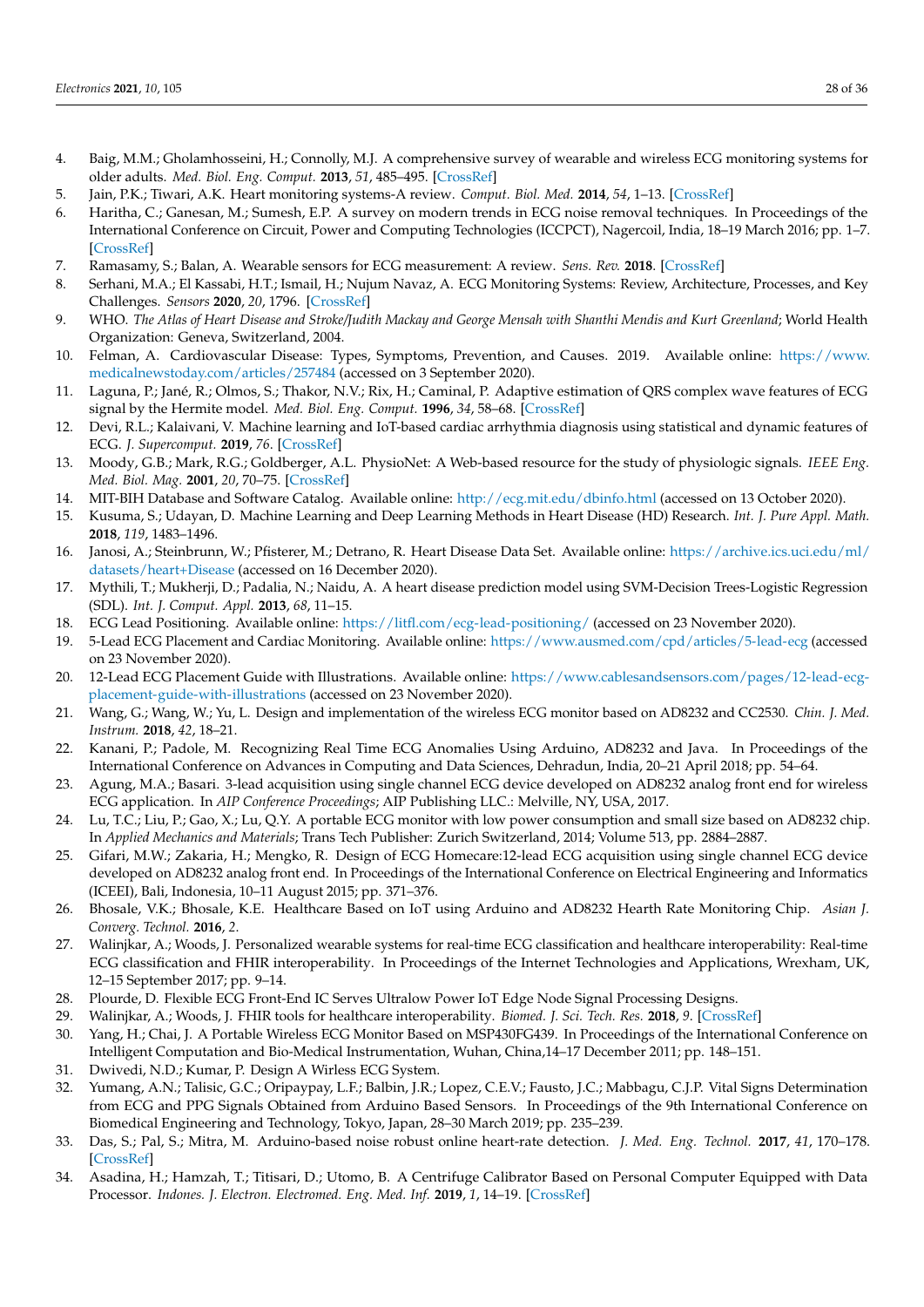- 35. Harjono, D.T.; Tamsir, A.S. *Biomedical Sensor ECG, PPG, and spO2 Based on Arduino Which Result from Comparison with Portable*; Technical Report; EasyChair: Manchester, UK, 2020.
- 36. Hasan, D.; Ismaeel, A. Designing ECG Monitoring Healthcare System Based on Internet of Things Blynk Application. *J. Appl. Sci. Technol. Trends* **2020**, *1*, 106–111. [\[CrossRef\]](http://dx.doi.org/10.38094/jastt1336)
- 37. Ahamed, M.A.; Asraf-Ul-Ahad, M.; Sohag, M.H.A.; Ahmad, M. Development of low cost wireless ECG data acquisition system. In Proceedings of the International Conference on Advances in Electrical Engineering (ICAEE), Dhaka, Bangladesh, 17–19 December 2015; pp. 72–75.
- 38. Puente, S.; Úbeda, A.; Torres, F. e-Health: Biomedical instrumentation with Arduino. *IFAC-PapersOnLine* **2017**, *50*, 9156–9161. [\[CrossRef\]](http://dx.doi.org/10.1016/j.ifacol.2017.08.1724)
- 39. Pathoumvanh, S.; Bounnady, K.; Indahak, P.; Viravong, V. Implementation of the ECG biometric identification by using Arduino Microprocessor. In Proceedings of the 13th International Conference on Electrical Engineering/Electronics, Computer, Telecommunications and Information Technology (ECTI-CON), Chiang Mai, Thailand, 28 June–1 July 2016; pp. 1–4.
- <span id="page-28-0"></span>40. Tuna, G.; Das, R.; Tuna, A. Wireless sensor network-based health monitoring system for the elderly and disabled. *Int. J. Comput. Networks Appl. (IJCNA)* **2015**, *2*, 247–253.
- <span id="page-28-1"></span>41. Alves, A.P.; Silva, H.; Lourenco, A.; Fred, A.L. BITtalino: A Biosignal Acquisition System based on the Arduino. In Proceedings of the BIODEVICES, Barcelona, Spain, 11–14 February 2013; pp. 261–264.
- 42. Tanaka, Y.; Izumi, S.; Kawamoto, Y.; Kawaguchi, H.; Yoshimoto, M. Adaptive noise cancellation method for capacitively coupled ECG sensor using single insulated electrode. In Proceedings of the IEEE Biomedical Circuits and Systems Conference (BioCAS), Shanghai, China, 17–19 October 2016; pp. 296–299.
- 43. Sharma, O.; Lewis, S.N.; Telang, U.; D'Almeida, L.; Lewis, L.E.S. Design of a bluetooth enabled health monitoring system for infants using wearable technology. *J. Adv. Res. Dyn. Contrl. Syst* **2017**, *15*, 887–894.
- <span id="page-28-2"></span>44. Chen, W.; Nguyen, S.T.; Coops, R.; Oetomo, S.B.; Feijs, L. Wireless transmission design for health monitoring at neonatal intensive care units. In Proceedings of the 2nd International Symposium on Applied Sciences in Biomedical and Communication Technologies, Bratislava, Slovakia, 24–27 November 2009; pp. 1–6.
- <span id="page-28-3"></span>45. Gia, T.N.; Jiang, M.; Rahmani, A.M.; Westerlund, T.; Mankodiya, K.; Liljeberg, P.; Tenhunen, H. Fog computing in body sensor networks: An energy efficient approach. In Proceedings of the IEEE International Body Sensor Networks Conference (BSN), Cambridge, MA, USA, 9–12 June 2015; pp. 1–7.
- <span id="page-28-4"></span>46. Lai, S.; Hung, Y.; Chang, Y. Low-Cost Prototype Design of Biomedical Sensing Device for ECG and EMG Signal Acquisition System. In Proceedings of the International Conference BIOMDLORE, Białystok, Poland, 28–30 June 2018; pp. 1–2.
- <span id="page-28-5"></span>47. Arun, C.S.; Alexander, A. Mobile ECG monitoring device using wearable non contact armband. In Proceedings of the International Conference on Circuit, Power and Computing Technologies (ICCPCT), Kollam, India, 20–21 April 2017; pp. 1–4.
- <span id="page-28-6"></span>48. Abtahi, F.; Aslamy, B.; Boujabir, I.; Seoane, F.; Lindecrantz, K. An affordable ECG and respiration monitoring system based on Raspberry PI and ADAS1000: First step towards homecare applications. In Proceedings of the 16th Nordic-Baltic Conference on Biomedical Engineering, Gothenburg, Sweden, 14–16 October 2014; pp. 5–8.
- <span id="page-28-7"></span>49. Gupta, M.S.D.; Patchava, V.; Menezes, V. Healthcare based on IoT using Raspberry Pi. In Proceedings of the International Conference on Green Computing and Internet of Things (ICGCIoT), Greater Noida, India, 8–10 October 2015; pp. 796–799.
- <span id="page-28-8"></span>50. Singh, P.; Jasuja, A. IoT based low-cost distant patient ECG monitoring system. In Proceedings of the International Conference on Computing, Communication and Automation (ICCCA), Greater Noida, India, 5–6 May 2017; pp. 1330–1334.
- <span id="page-28-9"></span>51. Clark, N.; Sandor, E.; Walden, C.; Ahn, I.S.; Lu, Y. A wearable ECG monitoring system for real-time arrhythmia detection. In Proceedings of the IEEE 61st International Midwest Symposium on Circuits and Systems (MWSCAS), Windsor, ON, Canada, 5–8 August 2018; pp. 787–790.
- <span id="page-28-10"></span>52. Hafid, A.; Benouar, S.; Kedir-Talha, M.; Abtahi, F.; Attari, M.; Seoane, F. Full Impedance Cardiography Measurement Device Using Raspberry PI3 and System-on-Chip Biomedical Instrumentation Solutions. *IEEE J. Biomed. Health Inf.* **2018**, *22*, 1883–1894. [\[CrossRef\]](http://dx.doi.org/10.1109/JBHI.2017.2783949) [\[PubMed\]](http://www.ncbi.nlm.nih.gov/pubmed/29990025)
- <span id="page-28-11"></span>53. Automation.com. ZigBee Alliance Announces Gateway Standard. Available online: [https://www.automation.com/en-us/](https://www.automation.com/en-us/articles/2011-2/zigbee-alliance-announces-gateway-standard) [articles/2011-2/zigbee-alliance-announces-gateway-standard](https://www.automation.com/en-us/articles/2011-2/zigbee-alliance-announces-gateway-standard) (accessed on 8 September 2020).
- <span id="page-28-12"></span>54. Ran, P.; Sun, M.; Zou, Y. ZigBee Routing Selection Strategy Based on Data Services and Energy-Balanced ZigBee Routing. In Proceedings of the 2006 IEEE Asia-Pacific Conference on Services Computing (APSCC'06), Guangzhou, China, 12–15 December 2006; pp. 400–404.
- <span id="page-28-13"></span>55. Ergen, S.C. ZigBee/IEEE 802.15. 4 Summary. *UC Berkeley Sept.* **2004**, *10*, 11.
- <span id="page-28-14"></span>56. Altun, A.A.; Bascifci, N. A wireless sensor network based on zigbee for ECG monitoring system. In Proceedings of the 2011 5th International Conference on Application of Information and Communication Technologies (AICT), Azerbaijan, Baku, 12–14 October 2011; pp. 1–5.
- <span id="page-28-15"></span>57. Bluetooth. Available online: <https://www.bluetooth.com/> (accessed on 8 September 2020).
- <span id="page-28-16"></span>58. Ming, H.; Yajun, Z.; Xiaoping, H. Portable ECG Measurement Device based on MSP430 MCU. In Proceedings of the International Conference on BioMedical Engineering and Informatics, Sanya, Chain, 28–30 May 2008; Volume 2, pp. 667–671.
- 59. Zhu, J.; Rao, N.; Liang, D.; Chen, W. Design of Pre-processing Circuit for Wireless ECG Monitoring System. In Proceedings of the International Conference on BioMedical Engineering and Informatics, Sanya, Chain, 28–30 May 2008; Volume 2, pp. 598–602.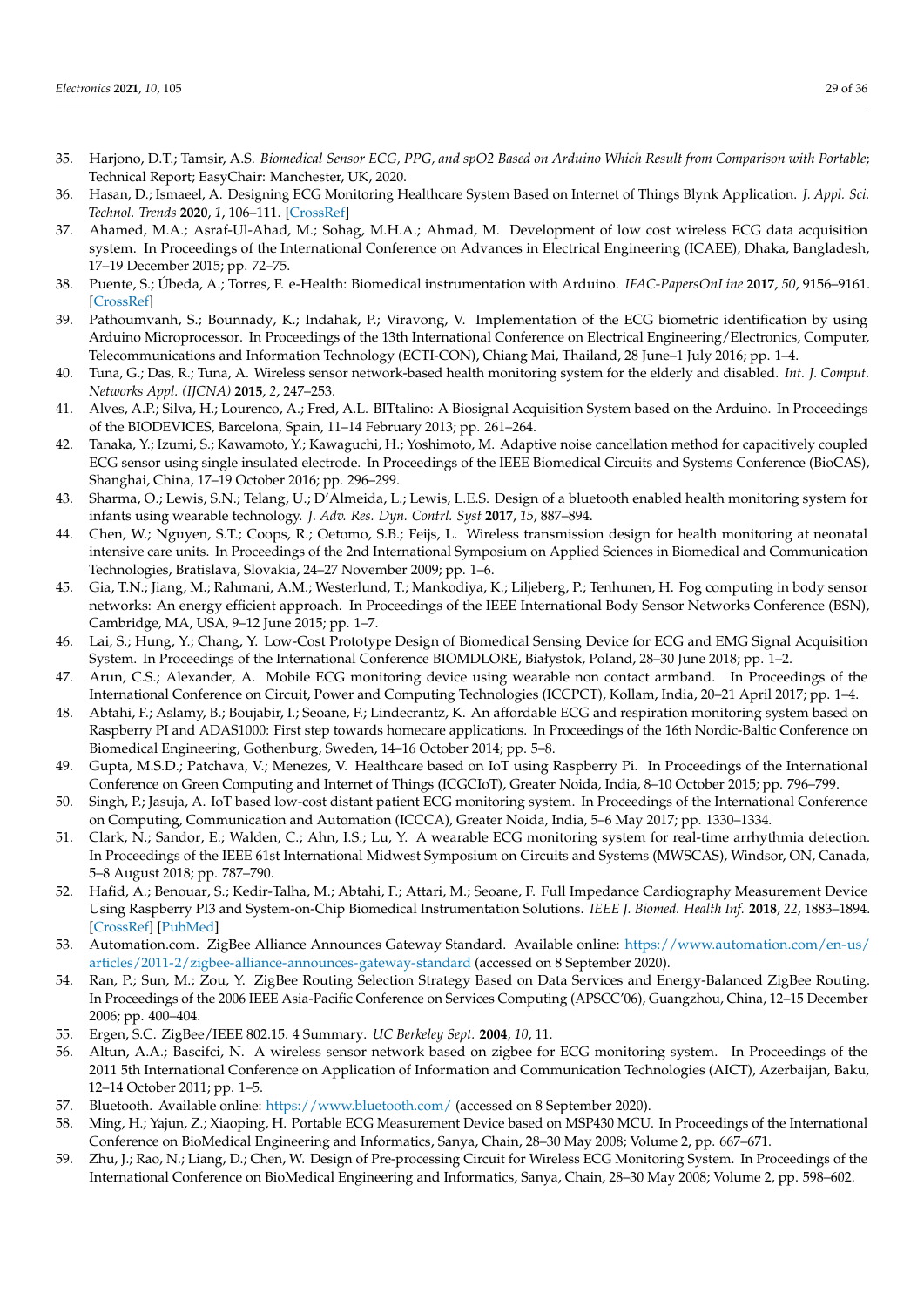- <span id="page-29-0"></span>60. Tahat, A.A. Mobile personal electrocardiogram monitoring system and transmission using MMS. In Proceedings of the 7th International Caribbean Conference on Devices, Circuits and Systems, Cancun, Mexico, 28–30 April 2008; pp. 1–5.
- <span id="page-29-1"></span>61. Kho, T.K.; Besar, R.; Tan, Y.S.; Tee, K.H.; Ong, K.C. Bluetooth-enabled ECG Monitoring System. In Proceedings of the TENCON 2005–2005 IEEE Region 10 Conference, Melbourn, Australia, 21–24 November 2005; pp. 1–5.
- <span id="page-29-2"></span>62. Debbabi, M.; Saleh, M.; Talhi, C.; Zhioua, S. Java ME CLDC Security Analysis. In *Embedded Java Security: Security for Mobile Devices*; Springer: Berlin/Heidelberg, Germany, 2007; pp. 115–152.
- <span id="page-29-3"></span>63. Hirt, W.; Hassner, M.; Heise, N. IrDA-VFIr (16 Mb/s): Modulation code and system design. *IEEE Pers. Commun.* **2001**, *8*, 58–71. [\[CrossRef\]](http://dx.doi.org/10.1109/98.904900)
- <span id="page-29-4"></span>64. GajduSek, M.; Overboom, T.; Damen, A.; van den Bosch, P. Infrared wireless data transfer for real-time motion control. ˆ *IFAC Proc. Vol.* **2009**, *42*, 198–203. [\[CrossRef\]](http://dx.doi.org/10.3182/20090210-3-CZ-4002.00041)
- <span id="page-29-5"></span>65. Knutson, C.D.; Diviney, G. *Infrared Data Communications with IrDA*; IrDA Test and Interoperability Committee: Corvallis, OR, USA, 1998.
- <span id="page-29-6"></span>66. Savci, H.S.; Sula, A.; Wang, Z.; Dogan, N.S.; Arvas, E. MICS transceivers: Regulatory standards and applications. In Proceedings of the IEEE SoutheastCon 2005, Ft. Lauderdale, FL, USA, 8–10 April 2005; pp. 179–182.
- <span id="page-29-7"></span>67. Islam, M.N.; Yuce, M.R. Review of Medical Implant Communication System (MICS) band and network. *ICT Express* **2016**, *2*, 188–194. [\[CrossRef\]](http://dx.doi.org/10.1016/j.icte.2016.08.010)
- <span id="page-29-8"></span>68. Poon, C.C.Y.; Zhang, Y.-T.; Bao, S.-D. A novel biometrics method to secure wireless body area sensor networks for telemedicine and m-health. *IEEE Commun. Mag.* **2006**, *44*, 73–81. [\[CrossRef\]](http://dx.doi.org/10.1109/MCOM.2006.1632652)
- <span id="page-29-9"></span>69. Yuce, M.R.; Ng, S.W.; Myo, N.L.; Khan, J.Y.; Liu, W. Wireless body sensor network using medical implant band. *J. Med. Syst.* **2007**, *31*, 467–474. [\[CrossRef\]](http://dx.doi.org/10.1007/s10916-007-9086-8)
- <span id="page-29-10"></span>70. Yuce, M.R.; Chee Keong, H. Implementation of body area networks based on MICS/WMTS medical bands for healthcare systems. In Proceedings of the 30th Annual International Conference of the IEEE Engineering in Medicine and Biology Society, Vancouver, BC, Canada, 20–25 August 2008; pp. 3417–3421.
- <span id="page-29-11"></span>71. Ho, M.; Wang, J.; Shelby, K.; Haisch, H. IEEE 802.11g OFDM WLAN throughput performance. In Proceedings of the 2003 IEEE 58th Vehicular Technology Conference, VTC 2003-Fall (IEEE Cat. No.03CH37484), Orlando, FL, USA, 6–9 October 2003; Volume 4, pp. 2252–2256.
- <span id="page-29-12"></span>72. *IEEE Standard for Information technology-Telecommunications and Information Exchange between Systems Local and Metropolitan Area Networks-Specific Requirements—Part 11: Wireless LAN Medium Access Control (MAC) and Physical Layer (PHY) Specifications*; IEEE Std 802.11-2016 (Revision of IEEE Std 802.11-2012); IEEE: Piscataway, PA, USA, 2016; pp. 1–3534.
- <span id="page-29-13"></span>73. Au, L.K.; Wu, W.H.; Batalin, M.A.; McIntire, D.H.; Kaiser, W.J. MicroLEAP: Energy-aware Wireless Sensor Platform for Biomedical Sensing Applications. In Proceedings of the IEEE Biomedical Circuits and Systems Conference, Montreal, QC, Canada, 27–30 November 2007; pp. 158–162.
- <span id="page-29-14"></span>74. Isaacson, M.J.; Hollandsworth, R.P.; Giampaoli, P.J.; Linkowsky, F.A.; Salim, A.; Teofilo, V.L. Advanced lithium ion battery charger. In Proceedings of the Fifteenth Annual Battery Conference on Applications and Advances (Cat. No.00TH8490), Long Beach, CA, USA, 11–14 January 2000; pp. 193–198.
- <span id="page-29-15"></span>75. Chatterjee, S.; Thakur, R.S.; Yadav, R.N.; Gupta, L.; Raghuvanshi, D.K. Review of noise removal techniques in ECG signals. *IET Signal Process.* **2020**, *14*, 569–590. [\[CrossRef\]](http://dx.doi.org/10.1049/iet-spr.2020.0104)
- <span id="page-29-16"></span>76. Joshi, S.L.; Vatti, R.A.; Tornekar, R.V. A Survey on ECG Signal Denoising Techniques. In Proceedings of the International Conference on Communication Systems and Network Technologies, Gwalior, India, 6–8 April 2013; pp. 60–64. [\[CrossRef\]](http://dx.doi.org/10.1109/CSNT.2013.22)
- <span id="page-29-17"></span>77. Nussbaumer, H.J. The Fast Fourier Transform. In *Fast Fourier Transform and Convolution Algorithms*; Springer: Berlin/Heidelberg, Germany, 1981; pp. 80–111.
- <span id="page-29-18"></span>78. Lin, H.Y.; Liang, S.Y.; Ho, Y.L.; Lin, Y.H.; Ma, H.P. Discrete-wavelet-transform-based noise removal and feature extraction for ECG signals. *IRBM* **2014**, *35*, 351–361. [\[CrossRef\]](http://dx.doi.org/10.1016/j.irbm.2014.10.004)
- <span id="page-29-19"></span>79. Thakor, N.V.; Zhu, Y. Applications of adaptive filtering to ECG analysis: Noise cancellation and arrhythmia detection. *IEEE Trans. Biomed. Eng.* **1991**, *38*, 785–794. [\[CrossRef\]](http://dx.doi.org/10.1109/10.83591) [\[PubMed\]](http://www.ncbi.nlm.nih.gov/pubmed/1937512)
- <span id="page-29-20"></span>80. AlMahamdy, M.; Riley, H.B. Performance Study of Different Denoising Methods for ECG Signals. *Procedia Comput. Sci.* **2014**, *37*, 325–332. [\[CrossRef\]](http://dx.doi.org/10.1016/j.procs.2014.08.048)
- <span id="page-29-21"></span>81. Widrow, B.; Glover, J.R.; McCool, J.M.; Kaunitz, J.; Williams, C.S.; Hearn, R.H.; Zeidler, J.R.; Eugene Dong, J.; Goodlin, R.C. Adaptive noise cancelling: Principles and applications. *Proc. IEEE* **1975**, *63*, 1692–1716. [\[CrossRef\]](http://dx.doi.org/10.1109/PROC.1975.10036)
- <span id="page-29-22"></span>82. Haykin, S.S. *Adaptive Filter Theory*; Pearson Education India: Delhi, India, 2008.
- <span id="page-29-23"></span>83. Douglas, S.C. Introduction to adaptive filters. In *Digital Signal Processing Handbook*; Madisetti, V.K., Williams, D.B., Eds.; CRC Press LLC.: Boca Raton, FL, USA, 1999.
- <span id="page-29-24"></span>84. Ahlstrom, M.L.; Tompkins, W.J. Digital Filters for Real-Time ECG Signal Processing Using Microprocessors. *IEEE Trans. Biomed. Eng.* **1985**, *BME-32*, 708–713.
- <span id="page-29-25"></span>85. Proakis, J.G.; Salehi, M. *Digital Communications*, 5th ed.; McGraw-Hill Education: New York, NY, USA, 2007.
- <span id="page-29-26"></span>86. Savitzky, A.; Golay, M.J.E. Smoothing and Differentiation of Data by Simplified Least Squares Procedures. *Anal. Chem.* **1964**, *36*, 1627–1639. [\[CrossRef\]](http://dx.doi.org/10.1021/ac60214a047)
- <span id="page-29-27"></span>87. Schafer, R.W. What Is a Savitzky-Golay Filter? [Lecture Notes]. *IEEE Signal Process. Mag.* **2011**, *28*, 111–117. [\[CrossRef\]](http://dx.doi.org/10.1109/MSP.2011.941097)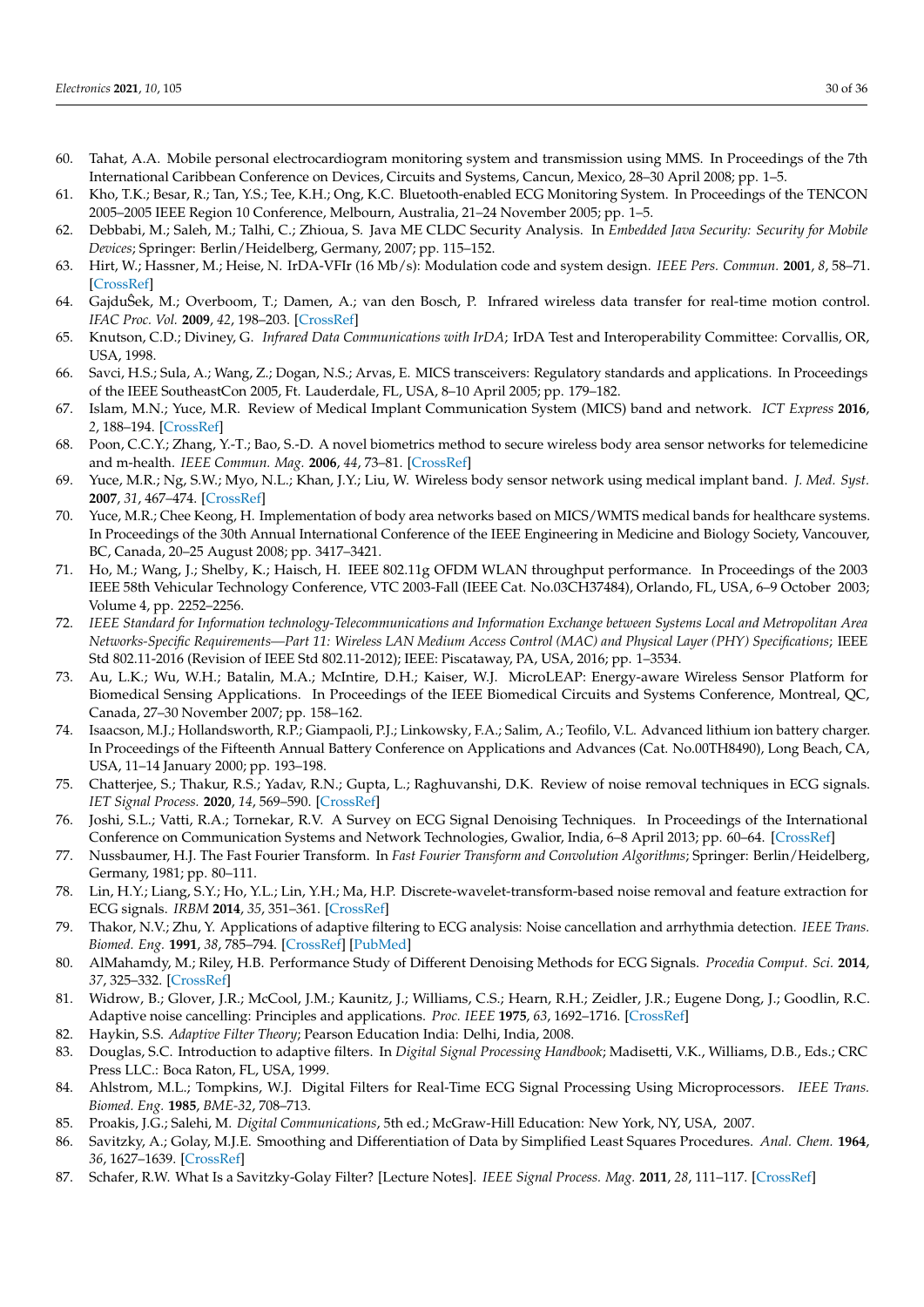- <span id="page-30-0"></span>88. Lord, N. *Matrix Computations*, 3rd ed.; Golub, G.H., Loan, C.F.V., Eds.; Johns Hopkins University Press: Baltimore, MD, USA, 1999; Volume 83.
- <span id="page-30-1"></span>89. Jordan, M.I.; Mitchell, T.M. Machine learning: Trends, perspectives, and prospects. *Science* **2015**, *349*, 255–260. [\[CrossRef\]](http://dx.doi.org/10.1126/science.aaa8415) [\[PubMed\]](http://www.ncbi.nlm.nih.gov/pubmed/26185243)
- <span id="page-30-2"></span>90. Dhawan, A.; Wenzel, B.; George, S.; Gussak, I.; Bojovic, B.; Panescu, D. Detection of Acute Myocardial Infarction from serial ECG using multilayer support vector machine. In Proceedings of the 2012 Annual International Conference of the IEEE Engineering in Medicine and Biology Society, San Diego, CA, USA, 28 August–1 September 2012; pp. 2704–2707.
- <span id="page-30-13"></span>91. Lillo-Castellano, J.M.; Mora-Jimenez, I.; Santiago-Mozos, R.; Chavarria-Asso, F.; Cano-Gonzalez, A.; Garcia-Alberola, A.; Rojo-Alvarez, J.L. Symmetrical Compression Distance for Arrhythmia Discrimination in Cloud-Based Big-Data Services. *IEEE J. Biomed. Health Inf.* **2015**, *19*, 1253–1263. [\[CrossRef\]](http://dx.doi.org/10.1109/JBHI.2015.2412175)
- <span id="page-30-24"></span>92. Abdar, M.; Książek, W.; Acharya, U.R.; Tan, R.S.; Makarenkov, V.; Pławiak, P. A new machine learning technique for an accurate diagnosis of coronary arterytery disease. *Comput. Methods Programs Biomed.* **2019**, *179*, 104992. [\[CrossRef\]](http://dx.doi.org/10.1016/j.cmpb.2019.104992)
- <span id="page-30-23"></span>93. Devadharshini, M.S.; Heena Firdaus, A.S.; Sree Ranjani, R.; Devarajan, N. Real Time Arrhythmia Monitoring with Machine Learning Classification and IoT. In Proceedings of the 2019 International Conference on Data Science and Engineering (ICDSE), Patna, India, 26–28 September 2019; pp. 1–4.
- <span id="page-30-3"></span>94. Shao, M.; Zhou, Z.; Bin, G.; Bai, Y.; Wu, S. A Wearable Electrocardiogram Telemonitoring System for Atrial Fibrillation Detection. *Sensors* **2020**, *20*, 606. [\[CrossRef\]](http://dx.doi.org/10.3390/s20030606)
- <span id="page-30-4"></span>95. Hall, L.O.; Chawla, N.; Bowyer, K.W. Decision tree learning on very large data sets. In Proceedings of the SMC'98 Conference Proceedings. 1998 IEEE International Conference on Systems, Man, and Cybernetics (Cat. No. 98CH36218), San Diego, CA, USA, 14 October 1998; Volume 3, pp. 2579–2584. [\[CrossRef\]](http://dx.doi.org/10.1109/ICSMC.1998.725047)
- <span id="page-30-5"></span>96. Shao, M.; Bin, G.; Wu, S.; Bin, G.; Huang, J.; Zhou, Z. Detection of atrial fibrillation from ECG recordings using decision tree ensemble with multi-level features. *Physiol. Meas.* **2018**, *39*, 094008. [\[CrossRef\]](http://dx.doi.org/10.1088/1361-6579/aadf48)
- 97. Mandala, S.; Cai Di, T.; Sunar, M.S.; Adiwijaya. ECG-based prediction algorithm for imminent malignant ventricular arrhythmias using decision tree. *PLoS ONE* **2020**, *15*, e0231635. [\[CrossRef\]](http://dx.doi.org/10.1371/journal.pone.0231635) [\[PubMed\]](http://www.ncbi.nlm.nih.gov/pubmed/32407335)
- <span id="page-30-6"></span>98. Lin, Y.; Chuang, C.; Yen, C.; Huang, S.; Chen, J.; Lee, S. An AIoT Wearable ECG Patch with Decision Tree for Arrhythmia Analysis. In Proceedings of the IEEE Biomedical Circuits and Systems Conference (BioCAS), Nara, Japan, 17–19 October 2019; pp. 1–4. [\[CrossRef\]](http://dx.doi.org/10.1109/BIOCAS.2019.8919141)
- <span id="page-30-7"></span>99. Hyvärinen, A.; Oja, E. Independent component analysis: Algorithms and applications. *Neural Netw.* **2000**, *13*, 411–430. [\[CrossRef\]](http://dx.doi.org/10.1016/S0893-6080(00)00026-5)
- <span id="page-30-8"></span>100. Barhatte, A.S.; Ghongade, R.; Tekale, S.V. Noise analysis of ECG signal using fast ICA. In Proceedings of the Conference on Advances in Signal Processing (CASP), Shanghai, China, 20–25 March 2016; pp. 118–122. [\[CrossRef\]](http://dx.doi.org/10.1109/CASP.2016.7746149)
- 101. Gupta, V.; Mittal, M.; Mittal, V. R-peak detection based chaos analysis of ECG signal. *Analog. Integr. Circuits Signal Process.* **2020**, *102*, 479–490. [\[CrossRef\]](http://dx.doi.org/10.1007/s10470-019-01556-1)
- <span id="page-30-9"></span>102. Mirza, S.; Bhole, K.; Singh, P. Fetal ECG Extraction and QRS Detection using Independent Component Analysis. In Proceedings of the 16th IEEE International Colloquium on Signal Processing Its Applications (CSPA), Langkawi, Malaysia, 28–29 February 2020; pp. 157–161. [\[CrossRef\]](http://dx.doi.org/10.1109/CSPA48992.2020.9068696)
- <span id="page-30-10"></span>103. Jain, A.K. Data clustering: 50 years beyond K-means. *Pattern Recognit. Lett.* **2010**, *31*, 651–666. [\[CrossRef\]](http://dx.doi.org/10.1016/j.patrec.2009.09.011)
- <span id="page-30-11"></span>104. Balouchestani, M.; Krishnan, S. Advanced K-means clustering algorithm for large ECG data sets based on a collaboration of compressed sensing theory and K-SVD approach. *Signal Image Video Process.* **2016**, *10*, 113–120. [\[CrossRef\]](http://dx.doi.org/10.1007/s11760-014-0709-5)
- <span id="page-30-12"></span>105. Peterson, L.E. K-nearest neighbor. *Scholarpedia* **2009**, *4*, 1883. [\[CrossRef\]](http://dx.doi.org/10.4249/scholarpedia.1883)
- <span id="page-30-14"></span>106. Venkatesan, C.; Karthigaikumar, P.; Varatharajan, R. A novel LMS algorithm for ECG signal preprocessing and KNN classifier based abnormality detection. *Multimed. Tools Appl.* **2018**, *77*, 10365–10374. [\[CrossRef\]](http://dx.doi.org/10.1007/s11042-018-5762-6)
- <span id="page-30-15"></span>107. Bouaziz, F.; Boutana, D.; Oulhadj, H. Diagnostic of ECG Arrhythmia using Wavelet Analysis and K-Nearest Neighbor Algorithm. In Proceedings of the International Conference on Applied Smart Systems (ICASS), Medea, Algeria, 24–25 November 2018; pp. 1–6. [\[CrossRef\]](http://dx.doi.org/10.1109/ICASS.2018.8652020)
- <span id="page-30-16"></span>108. Altman, N.; Krzywinski, M. Simple linear regression. *Nat. Methods* **2015**, *12*, 999–1000. [\[CrossRef\]](http://dx.doi.org/10.1038/nmeth.3627)
- <span id="page-30-17"></span>109. Aspuru, J.; Ochoa-Brust, A.; Felix, R.A.; Mata-Lopez, W.; Mena, L.J.; Ostos, R.; Martinez-Pelaez, R. Segmentation of the ECG Signal by Means of a Linear Regression Algorithm. *Sensors* **2019**, *19*, 775. [\[CrossRef\]](http://dx.doi.org/10.3390/s19040775)
- <span id="page-30-18"></span>110. Zhou, S.; Abdel Wahab, A.; Sapp, J.L.; Warren, J.W.; Horáček, B.M. Localization of ventricular activation origin from the 12-lead ECG: A comparison of linear regression with non-linear methods of machine learning. *Ann. Biomed. Eng.* **2019**, *47*, 403–412. [\[CrossRef\]](http://dx.doi.org/10.1007/s10439-018-02168-y)
- <span id="page-30-19"></span>111. Yang, Y.; Loog, M. A benchmark and comparison of active learning for logistic regression. *Pattern Recognit.* **2018**, *83*, 401–415. [\[CrossRef\]](http://dx.doi.org/10.1016/j.patcog.2018.06.004)
- <span id="page-30-20"></span>112. Cai, L.; Chen, C.; Wang, X.; Yang, X.; Lin, S.; Huang, J.; Jiang, J.; Datta, R.; Du, M.; Jiang, H.; et al. Sleep Disorder Classification Method based on Logistic Regression with Apnea-ECG Dataset. In Proceedings of the International Conference on Artificial Intelligence and Advanced Manufacturing, Dublin, Ireland, 16–18 October 2019; pp. 1–4.
- <span id="page-30-21"></span>113. Lazaric, A.; Restelli, M.; Bonarini, A. Reinforcement learning in continuous action spaces through sequential monte carlo methods. *Adv. Neural Inf. Process. Syst.* **2007**, *20*, 833–840.
- <span id="page-30-22"></span>114. Bartocci, E.; Bortolussi, L.; Sanguinetti, G. Learning temporal logical properties discriminating ECG models of cardiac arrhytmias. *arXiv* **2013**, arXiv:1312.7523.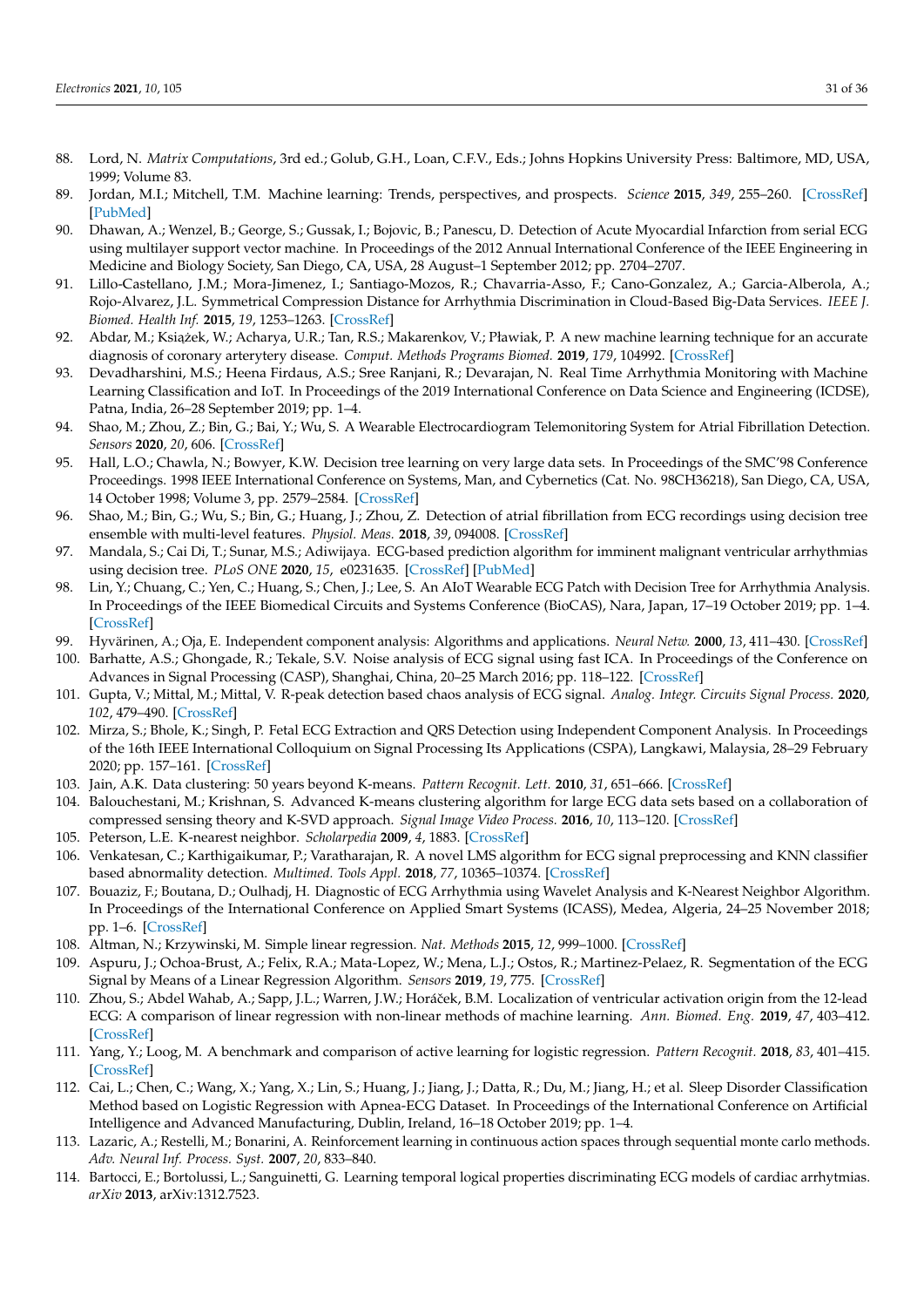- <span id="page-31-0"></span>115. Abdi, H.; Williams, L.J. Principal component analysis. *WIREs Comput. Stat.* **2010**, *2*, 433–459. [\[CrossRef\]](http://dx.doi.org/10.1002/wics.101)
- <span id="page-31-1"></span>116. Langley, P.; Bowers, E.J.; Murray, A. Principal Component Analysis as a Tool for Analyzing Beat-to-Beat Changes in ECG Features: Application to ECG-Derived Respiration. *IEEE Trans. Biomed. Eng.* **2010**, *57*, 821–829. [\[CrossRef\]](http://dx.doi.org/10.1109/TBME.2009.2018297)
- 117. Sadr, N.; de Chazal, P. A Fast Principal Component Analysis Method For Calculating The ECG Derived Respiration. In Proceedings of the 40th Annual International Conference of the IEEE Engineering in Medicine and Biology Society (EMBC), Honolulu, HI, USA, 17–21 July 2018; pp. 5294–5297. [\[CrossRef\]](http://dx.doi.org/10.1109/EMBC.2018.8513495)
- <span id="page-31-2"></span>118. Gupta, V.; Mittal, M. R-Peak Detection in ECG Signal Using Yule-Walker and Principal Component Analysis. *IETE J. Res.* **2019**, 1–14. [\[CrossRef\]](http://dx.doi.org/10.1080/03772063.2019.1575292)
- <span id="page-31-3"></span>119. Watkins, C.J.; Dayan, P. Q-learning. *Mach. Learn.* **1992**, *8*, 279–292. [\[CrossRef\]](http://dx.doi.org/10.1007/BF00992698)
- <span id="page-31-4"></span>120. Insani, A.; Jatmiko, W.; Sugiarto, A.T.; Jati, G.; Wibowo, S.A. Investigation Reinforcement Learning Method for R-Wave Detection on Electrocardiogram Signal. In Proceedings of the International Seminar on Research of Information Technology and Intelligent Systems (ISRITI), Yogyakarta, Indonesia, 5–6 December 2019; pp. 420–423. [\[CrossRef\]](http://dx.doi.org/10.1109/ISRITI48646.2019.9034649)
- <span id="page-31-5"></span>121. Khoshgoftaar, T.M.; Golawala, M.; Hulse, J.V. An Empirical Study of Learning from Imbalanced Data Using Random Forest. In Proceedings of the 19th IEEE International Conference on Tools with Artificial Intelligence(ICTAI 2007), Patras, Greece, 29–31 October 2007; Volume 2, pp. 310–317. [\[CrossRef\]](http://dx.doi.org/10.1109/ICTAI.2007.46)
- <span id="page-31-6"></span>122. Zabihi, M.; Rad, A.B.; Katsaggelos, A.K.; Kiranyaz, S.; Narkilahti, S.; Gabbouj, M. Detection of atrial fibrillation in ECG hand-held devices using a random forest classifier. In Proceedings of the Computing in Cardiology (CinC), Rennes, France, 24–27 September 2017; pp. 1–4. [\[CrossRef\]](http://dx.doi.org/10.22489/CinC.2017.069-336)
- 123. Mahajan, R.; Kamaleswaran, R.; Howe, J.A.; Akbilgic, O. Cardiac rhythm classification from a short single lead ECG recording via random forest. In Proceedings of the Computing in Cardiology (CinC), Rennes, France, 24–27 September 2017; pp. 1–4. [\[CrossRef\]](http://dx.doi.org/10.22489/CinC.2017.179-403)
- <span id="page-31-7"></span>124. Manibardo, E.; Irusta, U.; Ser, J.D.; Aramendi, E.; Isasi, I.; Olabarria, M.; Corcuera, C.; Veintemillas, J.; Larrea, A. ECG-based Random Forest Classifier for Cardiac Arrest Rhythms. In Proceedings of the 41st Annual International Conference of the IEEE Engineering in Medicine and Biology Society (EMBC), Berlin, Germany, 23–27 July 2019; pp. 1504–1508. [\[CrossRef\]](http://dx.doi.org/10.1109/EMBC.2019.8857893)
- <span id="page-31-8"></span>125. Rummery, G.A.; Niranjan, M. *On-Line Q-Learning Using Connectionist Systems*; University of Cambridge, Department of Engineering: Cambridge, UK, 1994; Volume 37.
- <span id="page-31-9"></span>126. Levy, A.E.; Biswas, M.; Weber, R.; Tarakji, K.; Chung, M.; Noseworthy, P.A.; Newton-Cheh, C.; Rosenberg, M.A. Applications of machine learning in decision analysis for dose management for dofetilide. *PLoS ONE* **2020**, *14*, e0227324. [\[CrossRef\]](http://dx.doi.org/10.1371/journal.pone.0227324)
- <span id="page-31-10"></span>127. Klema, V.; Laub, A. The singular value decomposition: Its computation and some applications. *IEEE Trans. Autom. Control.* **1980**, *25*, 164–176. [\[CrossRef\]](http://dx.doi.org/10.1109/TAC.1980.1102314)
- <span id="page-31-11"></span>128. Liu, T.Y.; Lin, K.J.; Wu, H.C. ECG Data Encryption Then Compression Using Singular Value Decomposition. *IEEE J. Biomed. Health Inf.* **2018**, *22*, 707–713. [\[CrossRef\]](http://dx.doi.org/10.1109/JBHI.2017.2698498)
- 129. Kabir, S.S.; Rizve, M.N.; Hasan, M.K. ECG signal compression using data extraction and truncated singular value decomposition. In Proceedings of the IEEE Region 10 Humanitarian Technology Conference (R10-HTC), Bangladesh, Dhaka, 21–23 December 2017; pp. 5–7. [\[CrossRef\]](http://dx.doi.org/10.1109/R10-HTC.2017.8288893)
- <span id="page-31-12"></span>130. Kumar, R.; Kumar, A.; Singh, G.K. Hybrid method based on singular value decomposition and embedded zero tree wavelet technique for ECG signal compression. *Comput. Methods Programs Biomed.* **2016**, *129*, 135–148. [\[CrossRef\]](http://dx.doi.org/10.1016/j.cmpb.2016.01.006) [\[PubMed\]](http://www.ncbi.nlm.nih.gov/pubmed/26846671)
- <span id="page-31-13"></span>131. Noble, W.S. What is a support vector machine? *Nat. Biotechnol.* **2006**, *24*, 1565–1567. [\[CrossRef\]](http://dx.doi.org/10.1038/nbt1206-1565) [\[PubMed\]](http://www.ncbi.nlm.nih.gov/pubmed/17160063)
- <span id="page-31-14"></span>132. Oresko, J.J.; Jin, Z.; Cheng, J.; Huang, S.; Sun, Y.; Duschl, H.; Cheng, A.C. A Wearable Smartphone-Based Platform for Real-Time Cardiovascular Disease Detection Via Electrocardiogram Processing. *IEEE Trans. Inf. Technol. Biomed.* **2010**, *14*, 734–740. [\[CrossRef\]](http://dx.doi.org/10.1109/TITB.2010.2047865) [\[PubMed\]](http://www.ncbi.nlm.nih.gov/pubmed/20388600)
- <span id="page-31-17"></span>133. Wang, X.; Gui, Q.; Liu, B.; Jin, Z.; Chen, Y. Enabling Smart Personalized Healthcare: A Hybrid Mobile-Cloud Approach for ECG Telemonitoring. *IEEE J. Biomed. Health Inf.* **2014**, *18*, 739–745. [\[CrossRef\]](http://dx.doi.org/10.1109/JBHI.2013.2286157) [\[PubMed\]](http://www.ncbi.nlm.nih.gov/pubmed/24144678)
- <span id="page-31-23"></span>134. Venkatesan, C.; Karthigaikumar, P.; Satheeskumaran, S. Mobile cloud computing for ECG telemonitoring and real-time coronary heart disease risk detection. *Biomed. Signal Process. Control.* **2018**, *44*, 138–145. [\[CrossRef\]](http://dx.doi.org/10.1016/j.bspc.2018.04.013)
- <span id="page-31-22"></span>135. Zhang, Y.; Li, J. Application of Heartbeat-Attention Mechanism for Detection of Myocardial Infarction Using 12-Lead ECG Records. *Appl. Sci.* **2019**, *9*, 3328.
- <span id="page-31-19"></span>136. Sakib, S.; Fouda, M.M.; Fadlullah, Z.M.; Nasser, N. Migrating Intelligence from Cloud to Ultra-Edge Smart IoT Sensor Based on Deep Learning: An Arrhythmia Monitoring Use-Case. In Proceedings of the 2020 International Wireless Communications and Mobile Computing (IWCMC), Limassol, Cyprus, 15–19 June 2020; pp. 595–600.
- <span id="page-31-15"></span>137. Huda, N.; Khan, S.; Abid, R.; Shuvo, S.B.; Labib, M.M.; Hasan, T. A Low-cost, Low-energy Wearable ECG System with Cloud-Based Arrhythmia Detection. *medRxiv* **2020**. [\[CrossRef\]](http://dx.doi.org/10.1101/2020.08.30.20184770)
- <span id="page-31-16"></span>138. Jain, A.K.; Jianchang, M.; Mohiuddin, K.M. Artificial neural networks: A tutorial. *Computer* **1996**, *29*, 31–44. [\[CrossRef\]](http://dx.doi.org/10.1109/2.485891)
- <span id="page-31-18"></span>139. Yamashita, R.; Nishio, M.; Do, R.K.G.; Togashi, K. Convolutional neural networks: an overview and application in radiology. *Insights Imaging* **2018**, *9*, 611–629. [\[CrossRef\]](http://dx.doi.org/10.1007/s13244-018-0639-9)
- <span id="page-31-20"></span>140. Medsker, L.R.; Jain, L. *Recurrent Neural Networks. Design and Applications*; CRC Press: Boca Raton, FL, USA; London, UK; New York, NY, USA; Washington, DC, USA, 2001.
- <span id="page-31-21"></span>141. Prabhakararao, E.; Dandapat, S. Myocardial Infarction Severity Stages Classification From ECG Signals Using Attentional Recurrent Neural Network. *IEEE Sens. J.* **2020**, *20*, 8711–8720. [\[CrossRef\]](http://dx.doi.org/10.1109/JSEN.2020.2984493)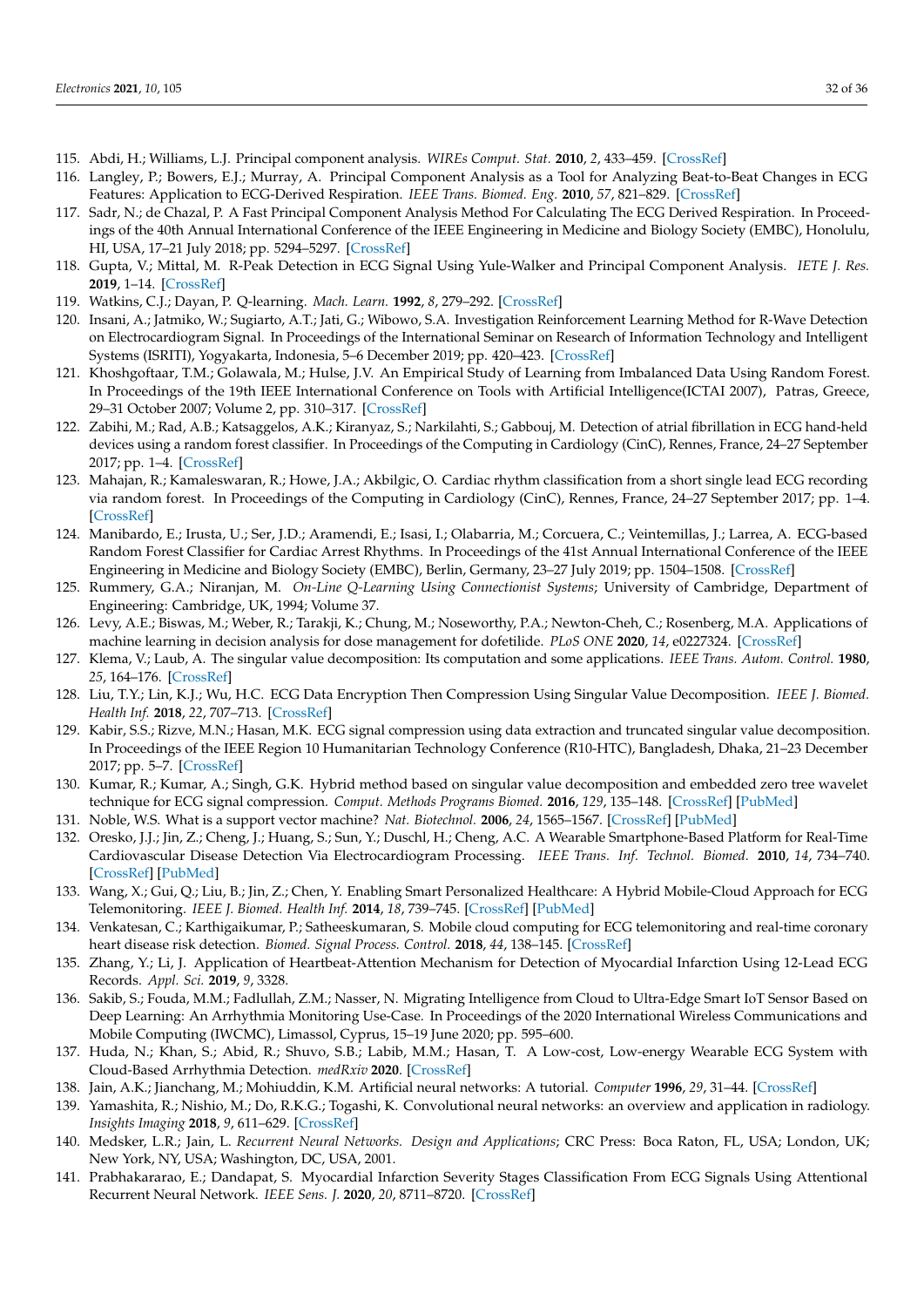- 142. Cheng, M.; Sori, W.J.; Jiang, F.; Khan, A.; Liu, S. Recurrent Neural Network Based Classification of ECG Signal Features for Obstruction of Sleep Apnea Detection. In Proceedings of the IEEE International Conference on Computational Science and Engineering (CSE) and IEEE International Conference on Embedded and Ubiquitous Computing (EUC), Guangzhou, China, 21–24 July 2017; Volume 2, pp. 199–202. [\[CrossRef\]](http://dx.doi.org/10.1109/CSE-EUC.2017.220)
- <span id="page-32-0"></span>143. Xie, P.; Wang, G.; Zhang, C.; Chen, M.; Yang, H.; Lv, T.; Sang, Z.; Zhang, P. Bidirectional Recurrent Neural Network And Convolutional Neural Network (BiRCNN) For ECG Beat Classification. In Proceedings of the 40th Annual International Conference of the IEEE Engineering in Medicine and Biology Society (EMBC), Honolulu, HI, USA, 17–21 July 2018; pp. 2555–2558. [\[CrossRef\]](http://dx.doi.org/10.1109/EMBC.2018.8512752)
- <span id="page-32-1"></span>144. Hochreiter, S.; Schmidhuber, J. Long short-term memory. *Neural Comput.* **1997**, *9*, 1735–1780. [\[CrossRef\]](http://dx.doi.org/10.1162/neco.1997.9.8.1735) [\[PubMed\]](http://www.ncbi.nlm.nih.gov/pubmed/9377276)
- <span id="page-32-2"></span>145. Saadatnejad, S.; Oveisi, M.; Hashemi, M. LSTM-Based ECG Classification for Continuous Monitoring on Personal Wearable Devices. *IEEE J. Biomed. Health Inf.* **2020**, *24*, 515–523. [\[CrossRef\]](http://dx.doi.org/10.1109/JBHI.2019.2911367) [\[PubMed\]](http://www.ncbi.nlm.nih.gov/pubmed/30990452)
- <span id="page-32-3"></span>146. Hou, B.; Yang, J.; Wang, P.; Yan, R. LSTM-Based Auto-Encoder Model for ECG Arrhythmias Classification. *IEEE Trans. Instrum. Meas.* **2020**, *69*, 1232–1240. [\[CrossRef\]](http://dx.doi.org/10.1109/TIM.2019.2910342)
- <span id="page-32-4"></span>147. Yao, Q.; Wang, R.; Fan, X.; Liu, J.; Li, Y. Multi-class Arrhythmia detection from 12-lead varied-length ECG using Attention-based Time-Incremental Convolutional Neural Network. *Inf. Fusion* **2020**, *53*, 174–182. [\[CrossRef\]](http://dx.doi.org/10.1016/j.inffus.2019.06.024)
- <span id="page-32-5"></span>148. Liu, F.; Liu, C.; Zhao, L.; Zhang, X.; Wu, X.; Xu, X.; Liu, Y.; Ma, C.; Wei, S.; He, Z.; et al. An Open Access Database for Evaluating the Algorithms of Electrocardiogram Rhythm and Morphology Abnormality Detection. *J. Med. Imaging Health Inf.* **2018**, *8*, 1368–1373. [\[CrossRef\]](http://dx.doi.org/10.1166/jmihi.2018.2442)
- <span id="page-32-6"></span>149. Lu, Y.; Xu, X.; Xu, J. Development of a Hybrid Manufacturing Cloud. *J. Manuf. Syst.* **2014**, *33*, 551–566. [\[CrossRef\]](http://dx.doi.org/10.1016/j.jmsy.2014.05.003)
- <span id="page-32-7"></span>150. Amazon, E. Amazon Web Services. 2015. Available online: [http://aws.amazon.com/es/ec2/](http://aws. amazon. com/es/ec2/) (accessed on 21 December 2020).
- <span id="page-32-8"></span>151. Ifrah, S. Get Started with Microsoft Azure. In *Getting Started with Containers in Azure*; Springer: Berlin/Heidelberg, Germany, 2020; pp. 1–26.
- <span id="page-32-9"></span>152. Bisong, E. Google AutoML: Cloud Natural Language Processing. In *Building Machine Learning and Deep Learning Models on Google Cloud Platform*; Springer: Berlin/Heidelberg, Germany, 2019; pp. 599–612.
- <span id="page-32-10"></span>153. Vashist, S.K.; Schneider, E.M.; Luong, J.H. Commercial Smartphone-Based Devices and Smart Applications for Personalized Healthcare Monitoring and Management. *Diagnostics* **2014**, *4*, 104–128. [\[CrossRef\]](http://dx.doi.org/10.3390/diagnostics4030104)
- <span id="page-32-11"></span>154. Pandey, S.; Voorsluys, W.; Niu, S.; Khandoker, A.; Buyya, R. An autonomic cloud environment for hosting ECG data analysis services. *Future Gener. Comput. Syst.* **2012**, *28*, 147–154. [\[CrossRef\]](http://dx.doi.org/10.1016/j.future.2011.04.022)
- <span id="page-32-12"></span>155. Pandey, S.; Voorsluys, W.; Rahman, M.; Buyya, R.; Dobson, J.E.; Chiu, K. A grid workflow environment for brain imaging analysis on distributed systems. *Concurr. Comput. Pract. Exp.* **2009**, *21*, 2118–2139. [\[CrossRef\]](http://dx.doi.org/10.1002/cpe.1461)
- <span id="page-32-13"></span>156. Vecchiola, C.; Chu, X.; Buyya, R. Aneka: A software platform for .NET-based cloud computing. *High Speed Large Scale Sci. Comput.* **2009**, *18*, 267–295.
- <span id="page-32-14"></span>157. Lin, Y.; Hu, Y.H. Power-Line Interference Detection and Suppression in ECG Signal Processing. *IEEE Trans. Biomed. Eng.* **2008**, *55*, 354–357. [\[CrossRef\]](http://dx.doi.org/10.1109/TBME.2007.902234) [\[PubMed\]](http://www.ncbi.nlm.nih.gov/pubmed/18232382)
- <span id="page-32-15"></span>158. Sannino, G.; De Pietro, G. A deep learning approach for ECG-based heartbeat classification for arrhythmia detection. *Future Gener. Comput. Syst.* **2018**, *86*, 446–455. [\[CrossRef\]](http://dx.doi.org/10.1016/j.future.2018.03.057)
- <span id="page-32-16"></span>159. Hannun, A.Y.; Rajpurkar, P.; Haghpanahi, M.; Tison, G.H.; Bourn, C.; Turakhia, M.P.; Ng, A.Y. Cardiologist-level arrhythmia detection and classification in ambulatory electrocardiograms using a deep neural network. *Nat. Med.* **2019**, *25*, 65. [\[CrossRef\]](http://dx.doi.org/10.1038/s41591-018-0268-3) [\[PubMed\]](http://www.ncbi.nlm.nih.gov/pubmed/30617320)
- <span id="page-32-17"></span>160. Son, J.; Park, J.; Oh, H.; Bhuiyan, M.Z.A.; Hur, J.; Kang, K. Privacy Preserving Electrocardiogram Monitoring for Intelligent Arrhythmia Detection. *Sensors* **2017**, *17*, 1360. [\[CrossRef\]](http://dx.doi.org/10.3390/s17061360) [\[PubMed\]](http://www.ncbi.nlm.nih.gov/pubmed/28604628)
- <span id="page-32-18"></span>161. Ibaida, A.; Khalil, I. Wavelet-Based ECG Steganography for Protecting Patient Confidential Information in Point-of-Care Systems. *IEEE Trans. Biomed. Eng.* **2013**, *60*, 3322–3330. [\[CrossRef\]](http://dx.doi.org/10.1109/TBME.2013.2264539)
- <span id="page-32-19"></span>162. Lee, W.; Lee, C. A Cryptographic Key Management Solution for HIPAA Privacy/Security Regulations. *IEEE Trans. Inf. Technol. Biomed.* **2008**, *12*, 34–41. [\[CrossRef\]](http://dx.doi.org/10.1109/TITB.2007.906101)
- <span id="page-32-20"></span>163. Wang, H.; Peng, D.; Wang, W.; Sharif, H.; Chen, H.; Khoynezhad, A. Resource-aware secure ECG healthcare monitoring through body sensor networks. *IEEE Wirel. Commun.* **2010**, *17*, 12–19. [\[CrossRef\]](http://dx.doi.org/10.1109/MWC.2010.5416345)
- <span id="page-32-21"></span>164. Lazzeretti, R.; Guajardo, J.; Barni, M. Privacy Preserving ECG Quality Evaluation. In *Proceedings of the on Multimedia and Security*; Association for Computing Machinery: New York, NY, USA, 2012; Volume 12, pp. 165–174. [\[CrossRef\]](http://dx.doi.org/10.1145/2361407.2361435)
- <span id="page-32-22"></span>165. Page, A.; Kocabas, O.; Soyata, T.; Aktas, M.; Couderc, J.P. Cloud-Based Privacy Preserving Remote ECG Monitoring and Surveillance. *Ann. Noninvasive Electrocardiol.* **2015**, *20*, 328–337. [\[CrossRef\]](http://dx.doi.org/10.1111/anec.12204)
- <span id="page-32-23"></span>166. Chou, C.; Chang, E.; Li, H.; Wu, A. Low-Complexity Privacy Preserving Compressive Analysis Using Subspace-Based Dictionary for ECG Telemonitoring System. *IEEE Trans. Biomed. Circuits Syst.* **2018**, *12*, 801–811. [\[CrossRef\]](http://dx.doi.org/10.1109/TBCAS.2018.2828031)
- <span id="page-32-24"></span>167. Rahimi Moosavi, S.; Nigussie, E.; Levorato, M.; Virtanen, S.; Isoaho, J. Low-Latency Approach for Secure ECG Feature Based Cryptographic Key Generation. *IEEE Access* **2018**, *6*, 428–442. [\[CrossRef\]](http://dx.doi.org/10.1109/ACCESS.2017.2766523)
- <span id="page-32-25"></span>168. Huang, P.; Guo, L.; Li, M.; Fang, Y. Practical Privacy Preserving ECG-Based Authentication for IoT-Based Healthcare. *IEEE Internet Things J.* **2019**, *6*, 9200–9210. [\[CrossRef\]](http://dx.doi.org/10.1109/JIOT.2019.2929087)
- <span id="page-32-26"></span>169. Ibaida, A.; Abuadbba, A.; Chilamkurti, N. Privacy preserving compression model for efficient IoMT ECG sharing. *Comput. Commun.* **2020**, *166*, 1–8. [\[CrossRef\]](http://dx.doi.org/10.1016/j.comcom.2020.11.010)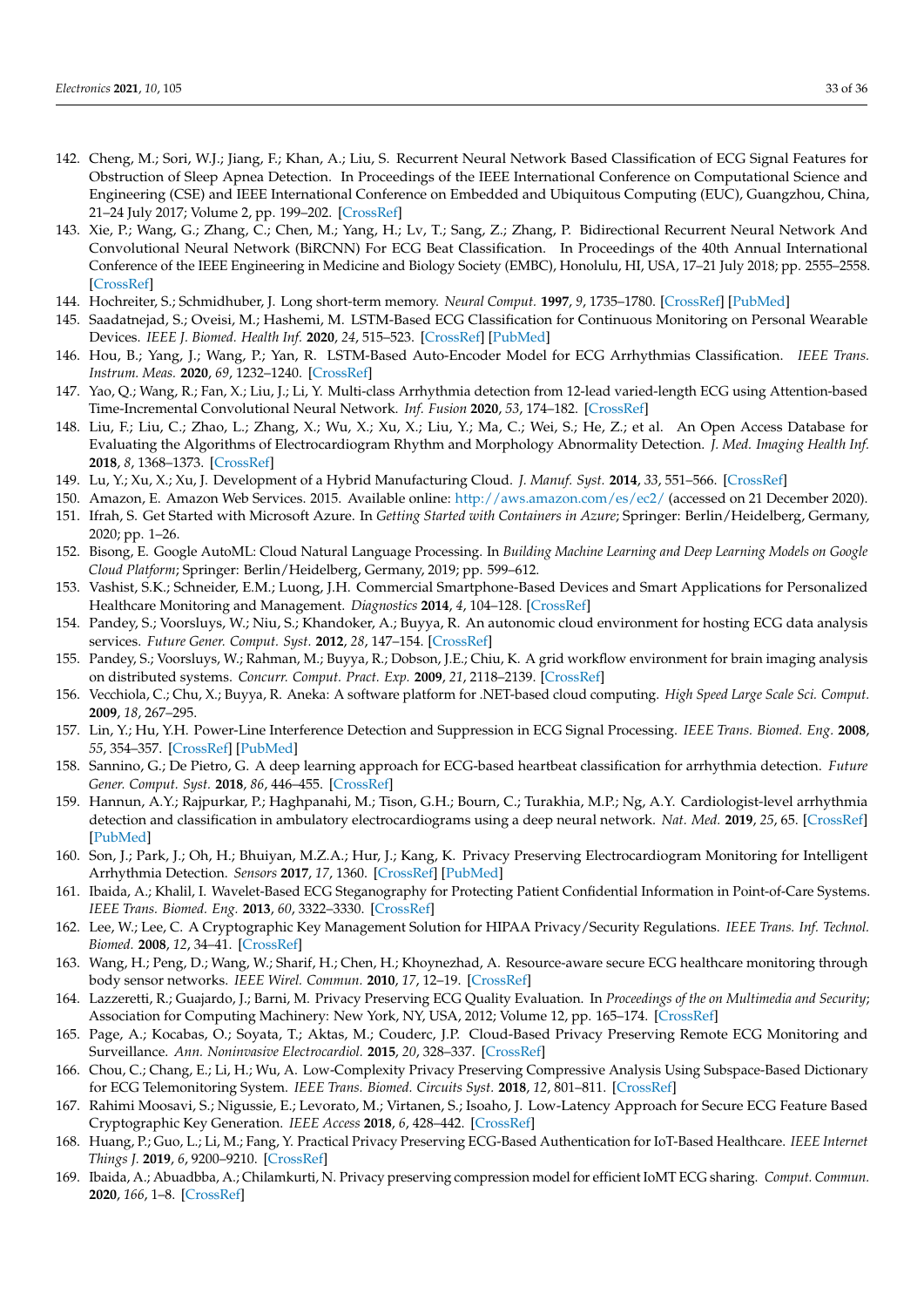- <span id="page-33-31"></span><span id="page-33-30"></span><span id="page-33-0"></span>170. Xu, G. IoT-Assisted ECG Monitoring Framework With Secure Data Transmission for Health Care Applications. *IEEE Access* **2020**, *8*, 74586–74594. [\[CrossRef\]](http://dx.doi.org/10.1109/ACCESS.2020.2988059)
- <span id="page-33-1"></span>171. Tariq, N.; Qamar, A.; Asim, M.; Khan, F.A. Blockchain and Smart Healthcare Security: A Survey. *Procedia Comput. Sci.* **2020**, *175*, 615–620. [\[CrossRef\]](http://dx.doi.org/10.1016/j.procs.2020.07.089)
- <span id="page-33-2"></span>172. Chenthara, S.; Ahmed, K.; Wang, H.; Whittaker, F. Security and privacy preserving challenges of e-health solutions in cloud computing. *IEEE Access* **2019**, *7*, 74361–74382. [\[CrossRef\]](http://dx.doi.org/10.1109/ACCESS.2019.2919982)
- <span id="page-33-3"></span>173. Trigo, J.D.; Alesanco, A.; Martinez, I.; Garcia, J. A Review on Digital ECG Formats and the Relationships Between Them. *IEEE Trans. Inf. Technol. Biomed.* **2012**, *16*, 432–444. [\[CrossRef\]](http://dx.doi.org/10.1109/TITB.2011.2176955)
- <span id="page-33-29"></span>174. Nakayama, M.; Takehana, K.; Kohro, T.; Matoba, T.; Tsutsui, H.; Nagai, R.; on behalf of the IHE Cardiology Team and SEAMAT Committee. Standard Export Data Format for Extension Storage of Standardized Structured Medical Information Exchange. *Circ. Rep.* **2020**, *2*, 587–616. [\[CrossRef\]](http://dx.doi.org/10.1253/circrep.CR-20-0077)
- <span id="page-33-4"></span>175. Wagner, P.; Strodthoff, N.; Bousseljot, R.D.; Kreiseler, D.; Lunze, F.I.; Samek, W.; Schaeffter, T. PTB-XL, a large publicly available electrocardiography dataset. *Sci. Data* **2020**, *7*, 1–15. [\[CrossRef\]](http://dx.doi.org/10.1038/s41597-020-0495-6)
- <span id="page-33-5"></span>176. Brown, B.; Kohls, M.; Stockbridge, N. *FDA XML Data Format Design Specification*; U.S. Food and Drug Administration: Silver Spring, MD, USA, 2002
- <span id="page-33-6"></span>177. Rubel, P.; Pani, D.; Schloegl, A.; Fayn, J.; Badilini, F.; Macfarlane, P.W.; Varri, A. SCP-ECG V3.0: An enhanced standard communication protocol for computer-assisted electrocardiography. In Proceedings of the Computing in Cardiology Conference (CinC), Vancouver, BC, Canada, 11–14 September 2016; pp. 309–312.
- <span id="page-33-7"></span>178. Committee Nihon Kohden Corp. *Medical Waveform Description Format Encoding Rules*; MFER Part I, Version; Committee Nihon Kohden Corp: Tokyo, Japan, 2011.
- <span id="page-33-8"></span>179. Committee, D.S. Working Group 1-Cardiac and Vascular Information: Digital Imaging and Communications in Medicine (DICOM) Supplement 30: Waveform Interchange. 2000. Available online: [http://dicom.nema.org/Dicom/supps/sup30\\_lb.pdf](http://dicom.nema.org/Dicom/supps/sup30_lb.pdf) (accessed on 2 December 2020).
- <span id="page-33-9"></span>180. Zywietz, C. Standardized representation of vital signs for continuous care in cardiology. In Proceedings of the Computers in Cardiology 1998. Vol. 25 (Cat. No.98CH36292), Cleveland, OH, USA, 13–16 September 1998; pp. 205–208.
- <span id="page-33-10"></span>181. Värri, A. ENV 14271, File Exchange Format for Vital Signs and its use in digital ECG archiving. In Proceedings of the OpenECG Workshop Integration of the ECG into EHR and Interoperability of ECG Device Systems, Berlin, Germany, 1–3 April 2004.
- <span id="page-33-11"></span>182. ISO. *Health Informatics: Point-of-Care Medical Device Communication. Nomenclature*; IEEE: Piscataway, PA, USA, 2004.
- <span id="page-33-12"></span>183. Zareba, W.; Locati, E.; Maison Blanche, P. The ISHNE holter standard output file format : A step toward compatibility of holter systems. *Ann. Noninvasive Electrocardiol.* **1998**. [\[CrossRef\]](http://dx.doi.org/10.1111/j.1542-474X.1998.tb00352.x)
- <span id="page-33-13"></span>184. Badilini, F. The ISHNE holter standard output file format. *Ann. Noninvasive Electrocardiol.* **1998**, *3*, 263–266. [\[CrossRef\]](http://dx.doi.org/10.1111/j.1542-474X.1998.tb00353.x)
- <span id="page-33-14"></span>185. Herrera, R.E.; Cain, J.T.; Cape, E.G.; Boyle, G.J. A high resolution ECG tool for detection of atrial and ventricular late potentials. In Proceedings of the Computers in Cardiology, Indianapolis, IN, USA, 8–11 September 1996; pp. 629–632.
- <span id="page-33-15"></span>186. Fortner, B. HDF: The hierarchical data format. *Dr. Dobb's J Softw. Tools Prof Program* **1998**, *23*, 42.
- <span id="page-33-16"></span>187. Mandellos, G.J.; Koukias, M.N.; Lymberopoulos, D.K. Structuring the e-SCP-ECG+ protocol for multi vital-sign handling. In Proceedings of the 8th IEEE International Conference on BioInformatics and BioEngineering, Athens, Greece, 8–10 October 2008; pp. 1–6.
- <span id="page-33-17"></span>188. Long, N. Open ECG data standard: Philips medical systems perspective. *J. Electrocardiol.* **2003**, *36*, 167. [\[CrossRef\]](http://dx.doi.org/10.1016/j.jelectrocard.2003.09.043)
- <span id="page-33-18"></span>189. Helfenbein, E.; Gregg, R.; Zhou, S. Philips Medical Systems support for open access and use of electrocardiographic data. *J. Electrocardiol.* **2005**, *38*, 35. [\[CrossRef\]](http://dx.doi.org/10.1016/j.jelectrocard.2005.06.043)
- <span id="page-33-19"></span>190. Zhou, S.; Helfenbein, E. OpenECG Format, Philips Experience. In Proceedings of the OpenECG Workshop Proceeding, Berlin, Germany, 1–3 April 2004.
- <span id="page-33-20"></span>191. Connelly, P. I-Med Exchange Evaluation. *IAPAC MONTHLY* **2002**, *8*, 142–150.
- <span id="page-33-21"></span>192. Wang, H.; Azuaje, F.; Jung, B.; Black, N. A markup language for electrocardiogram data acquisition and analysis (ecgML). *BMC Med. Inf. Decis. Mak.* **2003**, *3*, 4. [\[CrossRef\]](http://dx.doi.org/10.1186/1472-6947-3-4)
- <span id="page-33-22"></span>193. Lu, X.; Duan, H.; Zheng, H. XML-ECG: An XML-Based ECG Presentation for Data Exchanging. In Proceedings of the 1st International Conference on Bioinformatics and Biomedical Engineering, Wuhan, China, 6–8 July 2007; pp. 1141–1144.
- <span id="page-33-23"></span>194. Fang, Q.; Sufi, F.; Cosic, I. A mobile device based ECG analysis system. *Data Min. Med. Biol. Res.* **2008**, *42*, 217–222.
- <span id="page-33-24"></span>195. Gonçalves, B.; Pereira Filho, J.G.; Andreão, R.V. ECGWARE: An ECG Markup Language for Ambulatory Telemonitoring and Decision Making Support. *HEALTHINF* **2008**, *2*, 37–43.
- <span id="page-33-25"></span>196. Kirst, M.; Ottenbacher, J.; Nedkov, R. *UNISENS—Ein Universelles Datenformat for Multisensordaten (UNISENS—A Universal Data Format for Multi-Sensor Data)*; Workshop Biosignalverarbeitung, Universität Potsdam: Potsdam, Germany, 2008.
- <span id="page-33-26"></span>197. Bond, R.R.; Finlay, D.D.; Nugent, C.D.; Moore, G. XML-BSPM: An XML format for storing Body Surface Potential Map recordings. *BMC Med. Inf. Decis. Mak.* **2010**, *10*, 28. [\[CrossRef\]](http://dx.doi.org/10.1186/1472-6947-10-28)
- <span id="page-33-27"></span>198. Bond, R.R.; Finlay, D.D.; Nugent, C.D.; Moore, G. A Web-based tool for processing and visualizing body surface potential maps. *J. Electrocardiol.* **2010**, *43*, 560–565. [\[CrossRef\]](http://dx.doi.org/10.1016/j.jelectrocard.2010.05.010) [\[PubMed\]](http://www.ncbi.nlm.nih.gov/pubmed/20655059)
- <span id="page-33-28"></span>199. Kemp, B.; Värri, A.; Rosa, A.C.; Nielsen, K.D.; Gade, J. A simple format for exchange of digitized polygraphic recordings. *Electroencephalogr. Clin. Neurophysiol.* **1992**, *82*, 391–393. [\[CrossRef\]](http://dx.doi.org/10.1016/0013-4694(92)90009-7)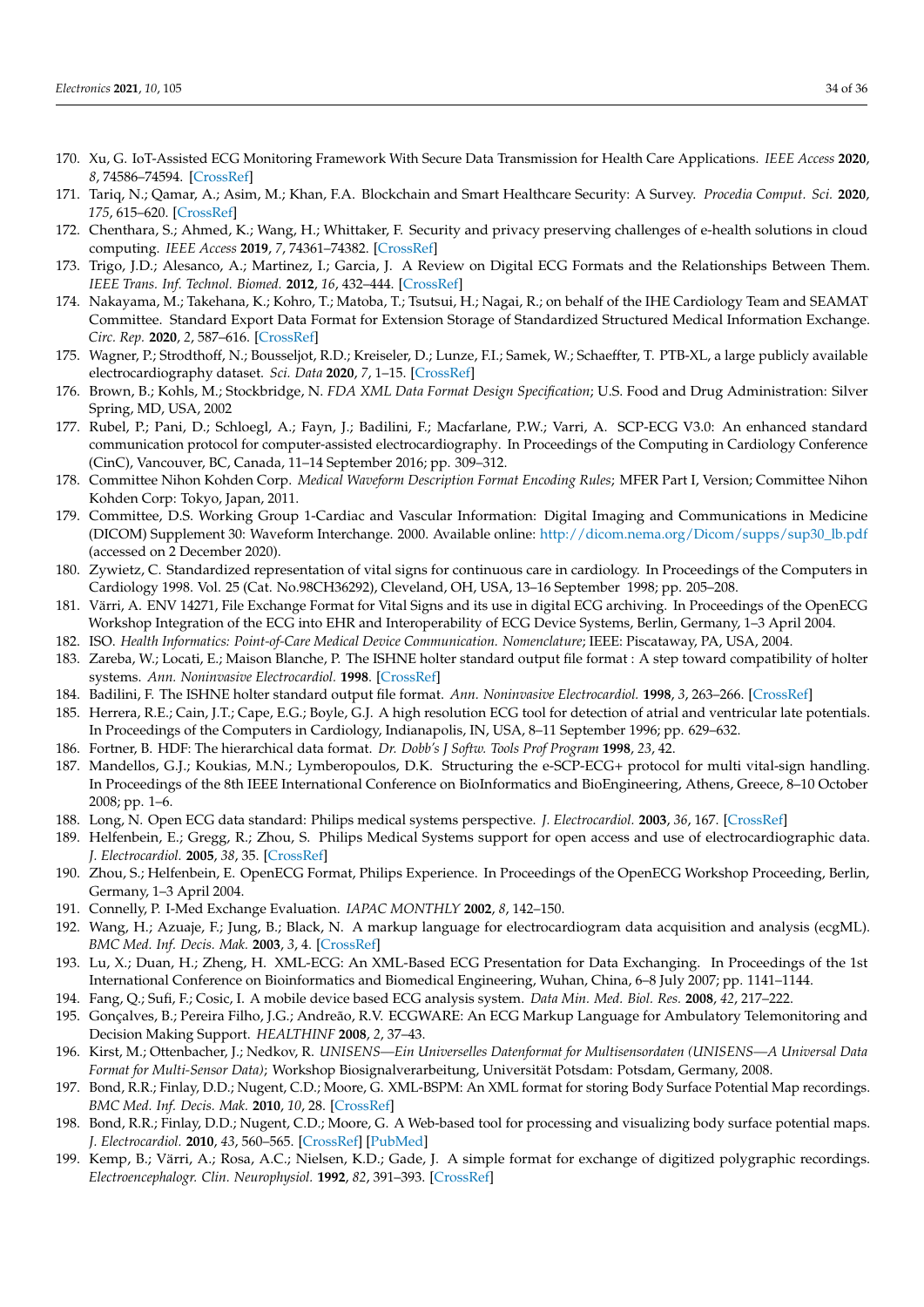- <span id="page-34-0"></span>200. Kemp, B.; Olivan, J. European data format 'plus' (EDF+), an EDF alike standard format for the exchange of physiological data. *Clin. Neurophysiol.* **2003**, *114*, 1755–1761. [\[CrossRef\]](http://dx.doi.org/10.1016/S1388-2457(03)00123-8)
- <span id="page-34-1"></span>201. Schlögl, A. An overview on data formats for biomedical signals. In Proceedings of the World Congress on Medical Physics and Biomedical Engineering, Munich, Germany, 7–12 September 2009; pp. 1557–1560.
- <span id="page-34-2"></span>202. OpenXDF Consortium, Open eXchange Data Format Specification. 2008. Available online[:http://www.openxdf.org/specs/](http://www.openxdf.org/specs/OpenXDF_Specification_1.0.pdf) [OpenXDF\\_Specification\\_1.0.pdf](http://www.openxdf.org/specs/OpenXDF_Specification_1.0.pdf) (accessed on 2 December 2020).
- <span id="page-34-3"></span>203. Jacobs, E.C.; Lagerlund, T.D.; Collura, T.F.; Burgess, R.C. A standard for transfer of digital neurophysiological data. In Proceedings of the 14th Annual International Conference of the IEEE Engineering in Medicine and Biology Society, Paris, France, 29 October– 1 November 1992; Volume 3, pp. 1236–1237.
- <span id="page-34-4"></span>204. Cunha, M.B.; Cunha, J.P.; Oliveira e Silva, T. SIGIF: A digiw signal interchange format for biological signals. In Proceedings of the 15th Annual International Conference of the IEEE Engineering in Medicine and Biology Societ, San Diego, CA, USA, 31 October 1993; pp. 644–645.
- <span id="page-34-5"></span>205. Hellmann, G.; Kuhn, M.; Prosch, M.; Spreng, M. Extensible biosignal (EBS) file format: Simple method for EEG data exchange. *Electroencephalogr. Clin. Neurophysiol.* **1996**, *99*, 426–431. [\[CrossRef\]](http://dx.doi.org/10.1016/S0013-4694(96)96502-5)
- <span id="page-34-6"></span>206. Kuhn, M. EBS-Extensible Bio-Signal File Format. 2007. Available online: <https://www.cl.cam.ac.uk/~mgk25/ebs/> (accessed on 21 December 2020).
- <span id="page-34-7"></span>207. Durka, P.J.; Ircha, D. SignalML: Metaformat for description of biomedical time series. *Comput. Methods Programs Biomed.* **2004**, *76*, 253–259. [\[CrossRef\]](http://dx.doi.org/10.1016/j.cmpb.2004.05.007)
- <span id="page-34-8"></span>208. Rector, D.; Burk, P.; Harper, R.M. A data acquisition system for long-term monitoring of physiological and video signals. *Electroencephalogr. Clin. Neurophysiol.* **1993**, *87*, 380–384. [\[CrossRef\]](http://dx.doi.org/10.1016/0013-4694(93)90151-K)
- <span id="page-34-9"></span>209. American Heart Association ECG Database USB. Available online: [https://www.ecri.org/american-heart-association-ecg]( https://www.ecri.org/american-heart-association-ecg-database-usb)[database-usb]( https://www.ecri.org/american-heart-association-ecg-database-usb) (accessed on 13 October 2020).
- <span id="page-34-10"></span>210. Party, T.C.W. Recommendations for measurement standards in quantitative electrocardiography. *Eur. Heart J.* **1985**, *6*, 815–825.
- 211. Willems, J.L.; Arnaud, P.; van Bemmel, J.H.; Bourdillon, P.J.; Degani, R.; Denis, B.; Harms, F.M.; Macfarlane, P.W.; Mazzocca, G.; Meyer, J.; et al. Establishment of a reference library for evaluating computer ECG measurement programs. *Comput. Biomed. Res.* **1985**, *18*, 439–457. [\[CrossRef\]](http://dx.doi.org/10.1016/0010-4809(85)90021-7)
- <span id="page-34-11"></span>212. Willems, J.; Arnaud, P.; Van Bemmel, J.; Degani, R.; Macfarlane, P.; Zywietz, C. Common standards for quantitative electrocardiography: Goals and main results. *Methods Inf. Med.* **1990**, *29*, 263–271.
- <span id="page-34-12"></span>213. ACC, H. RSNA: IHE Cardiology Technical Framework Year 2: 2005–2006 Volume Integration Profiles Revision 2.1 Final Text Version .
- <span id="page-34-13"></span>214. IHE Cardiology Technical Framework Supplement. Resting ECG Workflow (REWF). Available online: [www.ihe.net/Technical\\_](www.ihe.net/Technical_Framework/upload/IHE_CARD_Suppl_REWF_Rev1-1_TI_2010-07-30.pdf) [Framework/upload/IHE\\_CARD\\_Suppl\\_REWF\\_Rev1-1\\_TI\\_2010-07-30.pdf](www.ihe.net/Technical_Framework/upload/IHE_CARD_Suppl_REWF_Rev1-1_TI_2010-07-30.pdf) (accessed on 14 October 2020).
- <span id="page-34-14"></span>215. IHE Cardiology Technical Framework Supplement. Waveform Communication Management (WCM). Available online: [www.ihe.]( www.ihe.net/Technical_Framework/upload/IHE_PCD_Suppl_WCM.pdf) [net/Technical\\_Framework/upload/IHE\\_PCD\\_Suppl\\_WCM.pdf]( www.ihe.net/Technical_Framework/upload/IHE_PCD_Suppl_WCM.pdf) (accessed on 14 October 2020).
- <span id="page-34-15"></span>216. Kokkinaki, A.; Chouvarda, I.; Maglaveras, N. Integrating SCP-ECG files and patient records: An ontology based approach. *Inf. Technol. Appl. Biomed.* **2006**. Available online: [http://citeseerx.ist.psu.edu/viewdoc/download?doi=10.1.1.127.2502&rep=](http://citeseerx.ist.psu.edu/viewdoc/download?doi=10.1.1.127.2502&rep=rep1&type=pdf) [rep1&type=pdf](http://citeseerx.ist.psu.edu/viewdoc/download?doi=10.1.1.127.2502&rep=rep1&type=pdf) (accessed on 2 December 2020).
- <span id="page-34-16"></span>217. Kokkinaki, A.; Chouvarda, I.; Maglaveras, N. An ontology-based approach facilitating unified querying of biosignals and patient records. In Proceedings of the 30th Annual International Conference of the IEEE Engineering in Medicine and Biology Society, Vancouver, BC, Canada, 21–24 August 2008; pp. 2861–2864.
- <span id="page-34-17"></span>218. Whetzel, P.L.; Noy, N.F.; Shah, N.H.; Alexander, P.R.; Nyulas, C.; Tudorache, T.; Musen, M.A. BioPortal: Enhanced functionality via new Web services from the National Center for Biomedical Ontology to access and use ontologies in software applications. *Nucleic Acids Res.* **2011**, *39*, W541–W545. [\[CrossRef\]](http://dx.doi.org/10.1093/nar/gkr469)
- <span id="page-34-18"></span>219. Gonçalves, B. An Ontological Theory of the Electrocardiogram with Applications. Master's Thesis, Universidade Federal Do Espírito Santo, Vitória, Brazil, 2009.
- <span id="page-34-19"></span>220. Sakkalis, V.; Chiarugi, F.; Kostomanolakis, S.; Chronaki, C.E.; Tsiknakis, M.; Orphanoudakis, S.C. A gateway between the SCP-ECG and the DICOM supplement 30 waveform standard. In Proceedings of the Computers in Cardiology, Thessaloniki Chalkidiki, Greece, 21–24 September 2003; pp. 25–28.
- <span id="page-34-20"></span>221. Wang, L.; Rao, N.; Pu, L.; Wang, G. Developing a DICOM Middleware to Implement ECG Conversion and Viewing. In Proceedings of the IEEE Engineering in Medicine and Biology 27th Annual Conference, Shanghai, China, 31 August–3 September 2005; pp. 6953–6956.
- <span id="page-34-21"></span>222. Helfenbein, E.D.; Gregg, R.; Zhou, S. Philips medical systems support for open ECG and standardization efforts. In Proceedings of the Computers in Cardiology, Chicago, IL, USA, 19–22 September 2004; pp. 393–396.
- <span id="page-34-22"></span>223. Schloegl, A.; Chiarugi, F.; Cervesato, E.; Apostolopoulos, E.; Chronaki, C.E. Two-way converter between the HL7 aECG and SCP-ECG data formats using BioSig. In Proceedings of the Computers in Cardiology, Durham, NC, USA, 30 September–3 October 2007; pp. 253–256.
- <span id="page-34-23"></span>224. Jumaa, H.; Fayn, J.; Rubel, P. XML based mediation for automating the storage of SCP-ECG data into relational databases. In Proceedings of the Computers in Cardiology, Bologna, Italy, 14–17 September 2008; pp. 445–448.